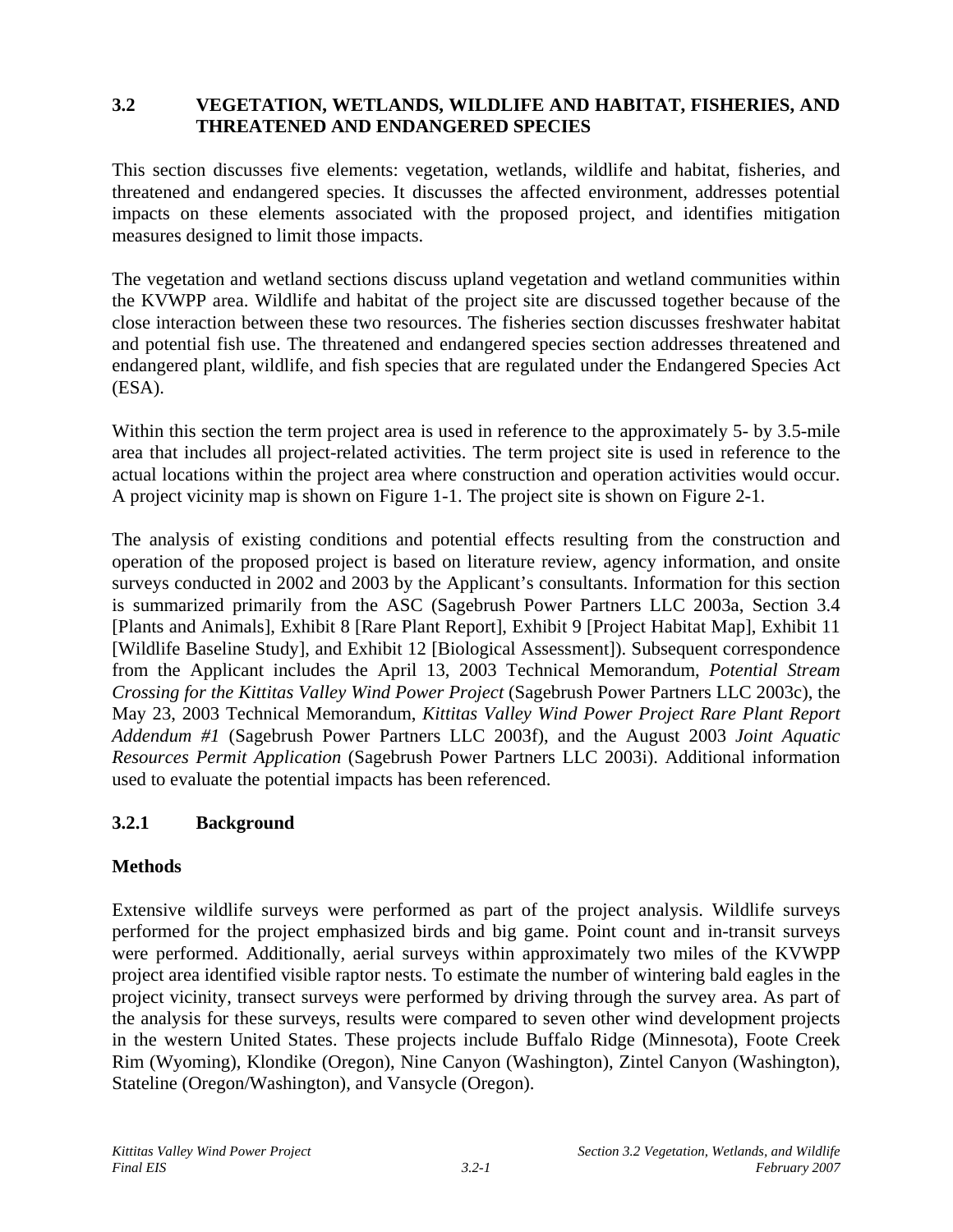To identify and evaluate protected vegetation, wildlife species, and habitats, existing documentation and information were gathered from a variety of sources. The Applicant's consultants contacted the U.S. Fish and Wildlife Service (USFWS), National Oceanic and Atmospheric Administration (NOAA) Fisheries (previously known as National Marine Fisheries Service), and the Washington Department of Fish and Wildlife (WDFW) to provide information on federal and state protected species that may occur in or near the project area. Information from the WDFW Priority Habitats and Species database and the Washington Department of Natural Resources (Washington DNR) Natural Heritage Program was reviewed regarding priority habitats and sensitive plant and wildlife species that may occur in or near the project area. A Biological Assessment (BA) prepared by the Applicant for the project was reviewed to provide information on threatened and endangered species identified by the USFWS and NOAA Fisheries as potentially occurring within the proposed project area. Shapiro and Associates, Inc. also consulted with WDFW to obtain their input and guidance on issues and concerns regarding plants, animals, and fisheries, and with Ecology to ensure concerns regarding wetland impacts are adequately addressed.

# **Federal Laws and Regulations**

Section 7 of the federal ESA of 1973 (as amended) requires an analysis of the effects of major construction projects on any federally listed or proposed threatened or endangered species that may use the project area if there is a federal nexus. Consultation with the USFWS and NOAA Fisheries is necessary if any threatened or endangered species would be affected by a project. Applicable regulations are found in the Code of Federal Regulations (50 CFR 17).

The Migratory Bird Treaty Act (16 USC 703-711) prohibits the taking, killing, or possession of migratory birds except as allowed by the Secretary of the Interior. The list of migratory birds is found in 50 CFR 10, and permit regulations are found in 50 CFR 21.

The federal Bald Eagle Protection Act (16 CFR 668-668c) prohibits the taking, possession, purchase, sale, barter, transport, export, or import of any bald or golden eagle or any part, nest, or egg of a bald or golden eagle, except for certain scientific, exhibition, and religious purposes. Eagle permit regulations are found in 50 CFR 22.

# **State Laws and Regulations**

Washington State fish and wildlife laws are contained in RCW 75 and 77, respectively. These titles contain several sections generally applicable to the environmental review process. Fish and aquatic habitats are protected under RCW 75.20, commonly referred to as the Hydraulic Code. Any environmental impacts that could occur in waters of the state below the ordinary high water mark would need to be addressed in a Hydraulic Project Approval process.

Bald eagles and protection of their habitat are addressed in RCW 77.12.650 and 77.12.655. Any taking of protected wildlife, which includes destroying eggs and removing raptor nest trees, is prohibited under RCW 77.16.120.

# **Local Regulations**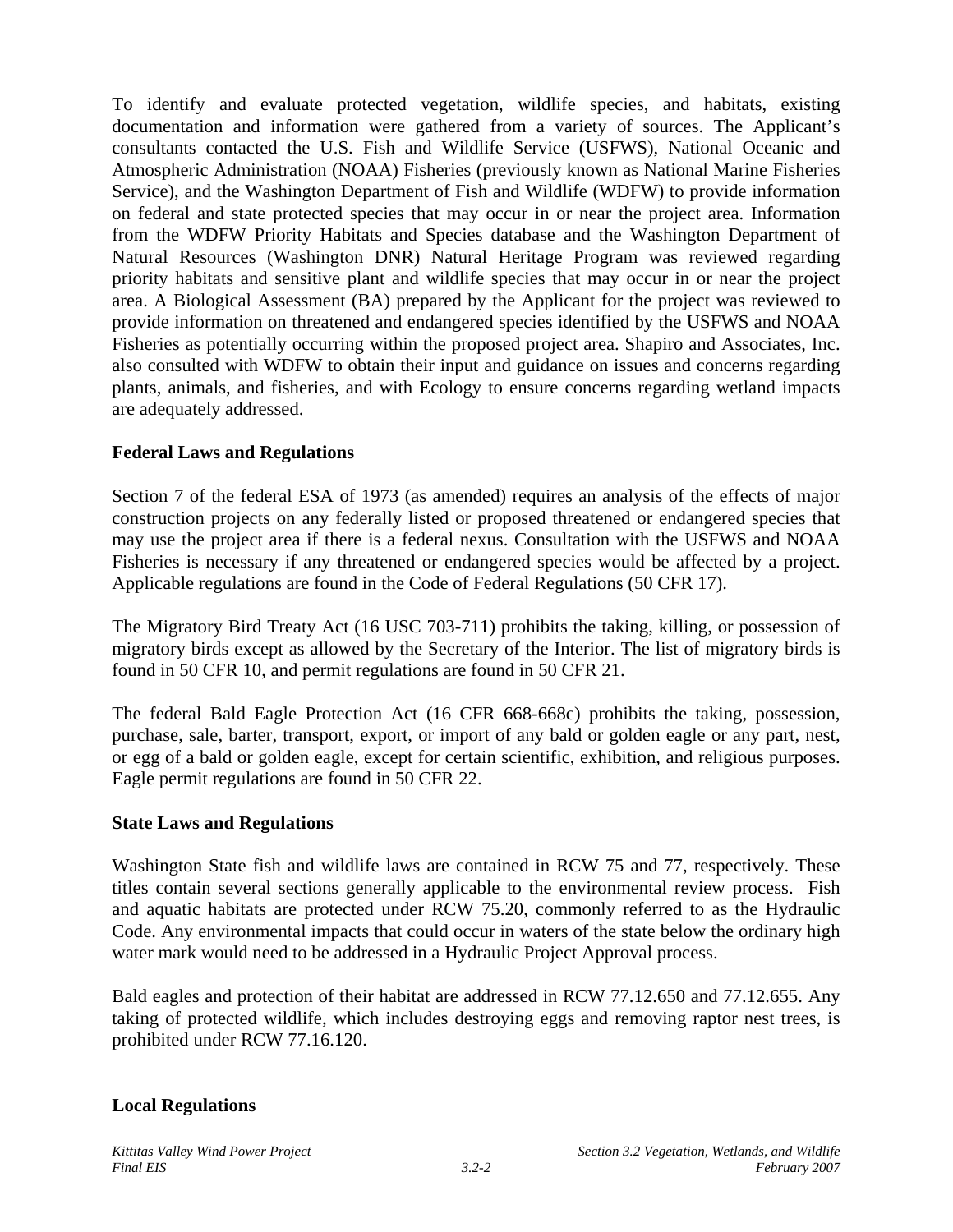Kittitas County Critical Areas Ordinance (Chapter 17A) provides for protection of wetlands and fisheries.

#### **3.2.2 Affected Environment**

#### **Proposed Action**

#### Vegetation

Vegetation communities within the KVWPP site consist primarily of sagebrush and grasslands. (Note that "grassland," as used in this EIS, is a descriptive term for shrub-steppe sites where the shrub canopy has been temporarily removed by fire or other temporal disturbance.) There are riparian zones along ravines and lithosols (shallow soils) communities along ridgetops. The higher portions of the project area border the ponderosa pine zone (Franklin and Dyrness 1988).

The KVWPP is located at the eastern base of the Cascade Mountain range, at the western edge of the Columbia Basin physiographic province (Franklin and Dyrness 1988). This lowland province, surrounded on all sides by mountain ranges and highlands, covers a vast area of Eastern Washington, and extends south into Oregon. The province is characterized by moderate topography incised by a network of streams and rivers that empty into the centrally located Columbia River.

The project is at the western edge of the Central Arid Steppe zone defined by the Washington State Gap Analysis (Cassidy et al. 1997). Their classifications for Eastern Washington steppe vegetation closely follow Daubenmire (1970). The Central Arid Steppe zone typically contains plant communities dominated by big sagebrush (*Artemisia tridentata*), bluebunch wheatgrass (*Pseudoroegnaria spicata* previously *Agropyron spicatum*), and Sandberg's bluegrass (*Poa secunda*). In many areas of the zone, the introduced species cheatgrass (*Bromus tectorum*) is common due to past and present disturbance factors (Cassidy et al. 1997).

Franklin and Dyrness (1988) also describe a number of plant associations that occur on lithosols within the shrub-steppe region. These specialized habitats within the Columbia Basin province are particularly important for the purposes of this investigation because lithosolic habitats occur commonly on the ridgetops within the project area. They are habitats with shallow stony soils over bedrock. Daubenmire (1970) recognizes a variety of lithosolic plant associations. All are typically composed of a uniform layer of Sandberg's bluegrass, over a crust of mosses and lichens, with a low shrub layer above. The primary difference in these communities is in the composition of the shrub layer. Within the project area, the shrub layer on these lithosols is principally composed of several different buckwheat (*Eriogonum*) species.

Specialized habitats such as lithosols occur throughout the region, although the extent of this habitat has not been quantified at a regional scale. Lithosols are of concern at the project site because they are a specialized subdominant habitat with unique characteristics and are both sensitive to disturbance and difficult to replace. The project site's lithosol areas are typically in "good" condition. Lithosols present in the surrounding region are likely to be of comparative quality because of similar land uses such as development and cattle use. The above descriptions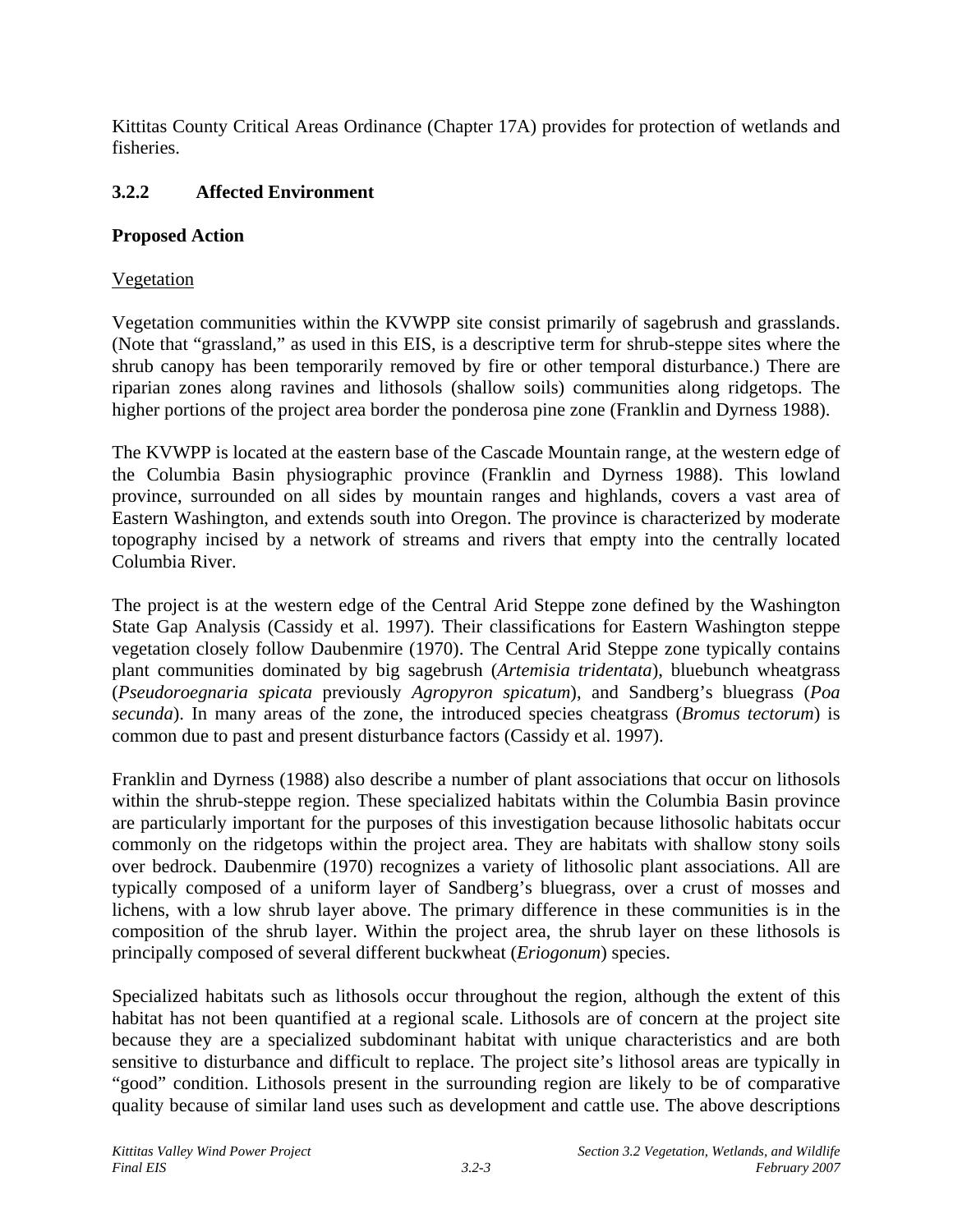of generalized vegetation zones and associations are based on climax communities, which typically develop over time in the absence of disturbance. Within the project area (as in most of the shrub-steppe region) many of the plant communities have been significantly modified due to numerous disturbance factors. Disturbance is especially pronounced in the valley bottoms and side slopes. Cattle grazing, wildfire frequency changes, introduction of exotic plant species, ground disturbance from development activities, and a host of other factors have resulted in plant communities that are kept at an early- to mid-seral stage of development. In addition, natural disturbance factors, such as lightning, have also affected the communities. Non-native aggressive invader species are common, and often dominate the community. Within the project area, the effects of these disturbances are common, although most of the communities are still dominated by native species. In many places, however, cheatgrass and bulbous bluegrass (*Poa bulbosa*) dominate the grass layer, and noxious weeds, such as diffuse knapweed (*Centaurea diffusa*), are common.

Several riparian areas associated with springs, seeps, and creeks also are present in the project area. These habitats are typically degraded from heavy cattle use, and much of the riparian vegetation has been removed. Common native riparian associates include chokecherry (*Prunus virginiana*), golden currant (*Ribes aureum*), various rush species (*Juncus* spp.), various speedwell species (*Veronica* spp.), and yellow monkeyflower (*Mimulus guttatus*).

Table 3.2-1 describes the general cover types and habitat conditions found along the proposed turbine string ridgetops. In addition, a habitat map for the entire project area is shown on Figure  $3.2 - 1.$ 

In the habitat descriptions that follow, ratings of habitat quality are based on general observed patterns of plant community composition, amount of non-native species, and overall vegetative structure. The habitat ratings are qualitative based on direct visual observations.

Expected community composition was based on past experience with similar habitats, and on tables and descriptive information presented in Daubenmire (1970) and Franklin and Dyrness (1973). When all or most of the characteristic plant species that would be expected in a particular association were present (at close to expected densities), the area was considered to have "good" community composition. The species to be expected in a particular area vary based on the plant association present. For example, good condition lithosol ridgetops would be expected to contain a very different species assemblage than a good condition riparian streambank. Conversely, where few or none of the expected characteristic species were present, the area was considered to have "poor" community composition. Poor community composition was most often observed in areas where one or more weedy invaders had overtaken some (or all) of the native species. The amount of non-native species in an area was based on informal visual estimates of non-native cover. It was necessary to take into account the overall area being evaluated because small, dense patches of non-native species were present in some areas. For example, in some larger areas that were relatively weed-free overall, heavy weed densities were present along the road shoulders (Sagebrush Power Partners LLC 2003c).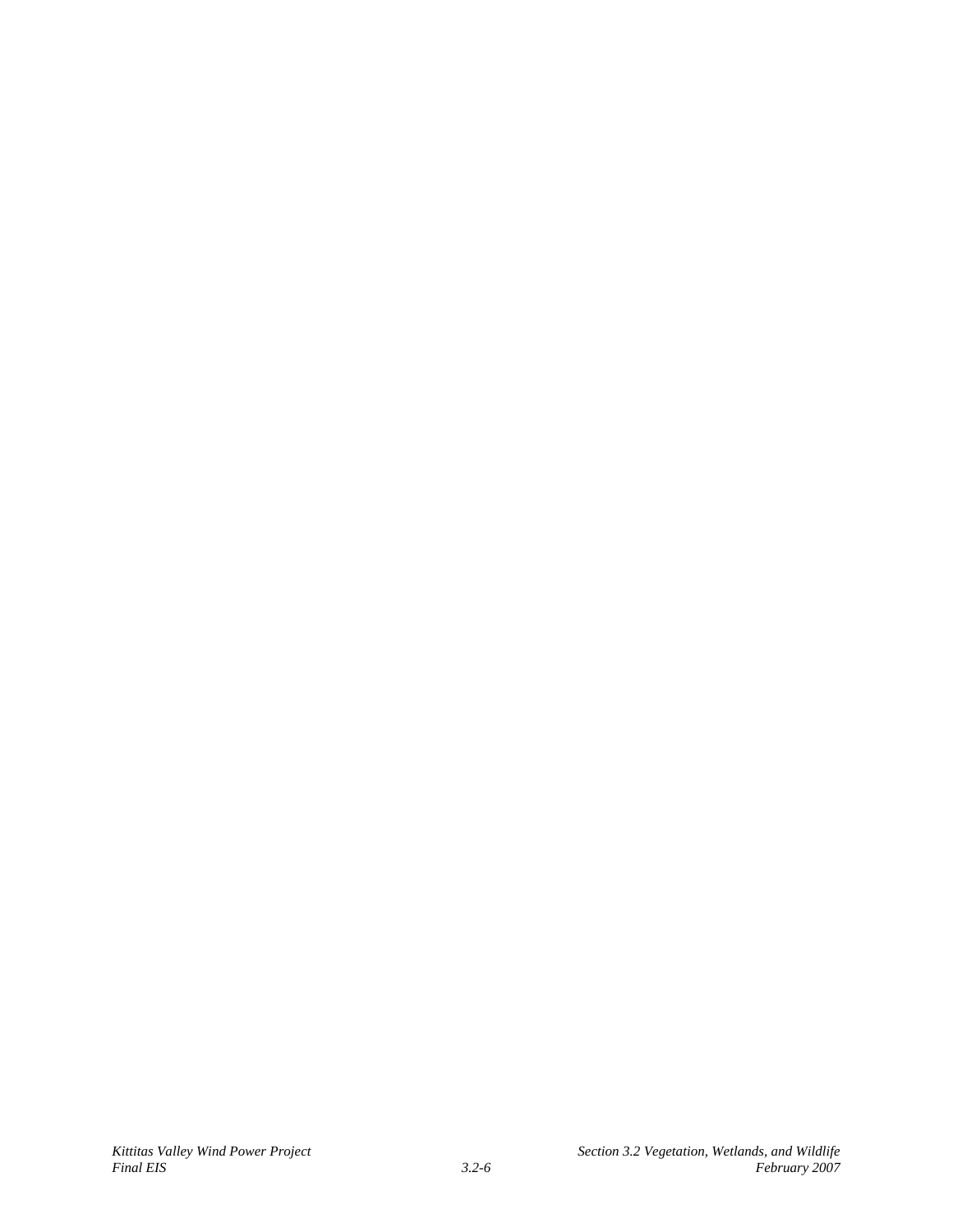| <b>Facility</b>         | <b>Habitat Description</b>                                                                                                                                                                                                                                                                                                                                                                                                                                                                                                                                                                                                                                                                                                                                                                                                                                                                                                                     |
|-------------------------|------------------------------------------------------------------------------------------------------------------------------------------------------------------------------------------------------------------------------------------------------------------------------------------------------------------------------------------------------------------------------------------------------------------------------------------------------------------------------------------------------------------------------------------------------------------------------------------------------------------------------------------------------------------------------------------------------------------------------------------------------------------------------------------------------------------------------------------------------------------------------------------------------------------------------------------------|
| <b>Turbine String A</b> | In this string shallow-soiled lithosol alternates with deeper-soiled shrub-steppe habitat. Habitat<br>quality is generally good: native species dominate the shallow soils, and native shrubs and<br>forbs combine with native and non-native grasses to dominate the deeper soils.                                                                                                                                                                                                                                                                                                                                                                                                                                                                                                                                                                                                                                                            |
| <b>Turbine String B</b> | The north half of this string is located on a mosaic of shallow-soiled rocky areas and deeper-<br>soiled shrub-steppe habitat. Habitat quality is generally good: native species dominate the<br>shallow soils, and native shrubs and forbs combine with native and non-native grasses to<br>dominate the deeper soils. Various limited ground and vegetation disturbance has occurred<br>here from recreational activities (gun club). One noxious weed population was observed along<br>a jeep trail that runs along this section of the proposed string.<br>The south half of this string contains the same mosaic of shallow and deeper soils; however, a                                                                                                                                                                                                                                                                                  |
|                         | fire within the last 10 years has removed most of the shrubs, and the habitat now consists of a<br>mix of native and non-native grasses and forbs, with widely scattered small shrubs. Habitat<br>quality is generally fair. Weedy species are more common in the deeper-soiled areas, and<br>several populations of noxious weeds are present.                                                                                                                                                                                                                                                                                                                                                                                                                                                                                                                                                                                                |
| <b>Turbine String C</b> | Shallow-soiled grassland and lithosol alternates with deeper-soiled shrub-steppe habitat.<br>Habitat quality is generally good: native species dominate the shallow soils, and native shrubs<br>and forbs combine with native and non-native grasses to dominate the deeper soils.                                                                                                                                                                                                                                                                                                                                                                                                                                                                                                                                                                                                                                                             |
| <b>Turbine String E</b> | This string consists mainly of deeper-soiled shrub-steppe habitat, with inclusions of shallow-<br>soiled lithosol in the north half, and small patches of non-native species throughout. Much of<br>the habitat in the string is in fair to good condition (i.e., dominated by native shrubs and forbs,<br>and a mix of native and non-native grasses), although some areas have been burned recently,<br>and one noxious weed population is present along the jeep trail, which runs the length of the<br>ridgetop.                                                                                                                                                                                                                                                                                                                                                                                                                           |
| <b>Turbine String F</b> | This string contains mainly shallow-soiled lithosols, with some areas of deeper-soiled shrub-<br>steppe in the south half. Habitat quality is generally good: native species dominate the shallow<br>soils, and native shrubs and forbs combine with native and non-native grasses to dominate the<br>deeper soils. However, a large gravel pit operation at the north end of this string has<br>completely displaced the lithosol habitat in that area. A rough jeep trail runs the length of this<br>proposed string.                                                                                                                                                                                                                                                                                                                                                                                                                        |
| <b>Turbine String G</b> | This string consists almost entirely of shallow-soiled lithosol habitat, with small areas of<br>deeper-soiled shrub-steppe and deciduous thicket habitats in the north half and at the south<br>end. Habitat quality is generally good: native species dominate the shallow soils, and native<br>shrubs and forbs combine with native and non-native grasses to dominate the deeper soils.<br>Two noxious weed populations were observed, one along a road at the north end of the string,<br>and another in a small draw near the south end of the string. A well-developed jeep trail is<br>present along the north half of the corridor.                                                                                                                                                                                                                                                                                                    |
| <b>Turbine String H</b> | This string also consists almost entirely of shallow-soiled lithosol habitat, with areas of<br>deeper-soiled shrub-steppe habitat at the north end, midpoint, and the south end. Habitat<br>quality is generally good: native species dominate the shallow soils, and native shrubs and<br>forbs combine with native and non-native grasses to dominate the deeper soils. However,<br>there are two areas of major soil disturbance (blading) near the midpoint of the string, where<br>the lithosol species have been largely replaced by non-native forbs and grasses. In addition,<br>three populations of noxious weeds were observed along this string, near roads. Finally, one<br>portion of the lithosol in the south end shows signs of heavy livestock use, although native<br>plants continue to dominate. A well-developed two-lane gravel access road runs the length of<br>this ridgetop, providing access for local landowners. |

# **Table 3.2-1: Summary of Habitats Associated with the Proposed Turbine Strings of the Project**

Source: Sagebrush Power Partners LLC 2003a; Schafer 2005e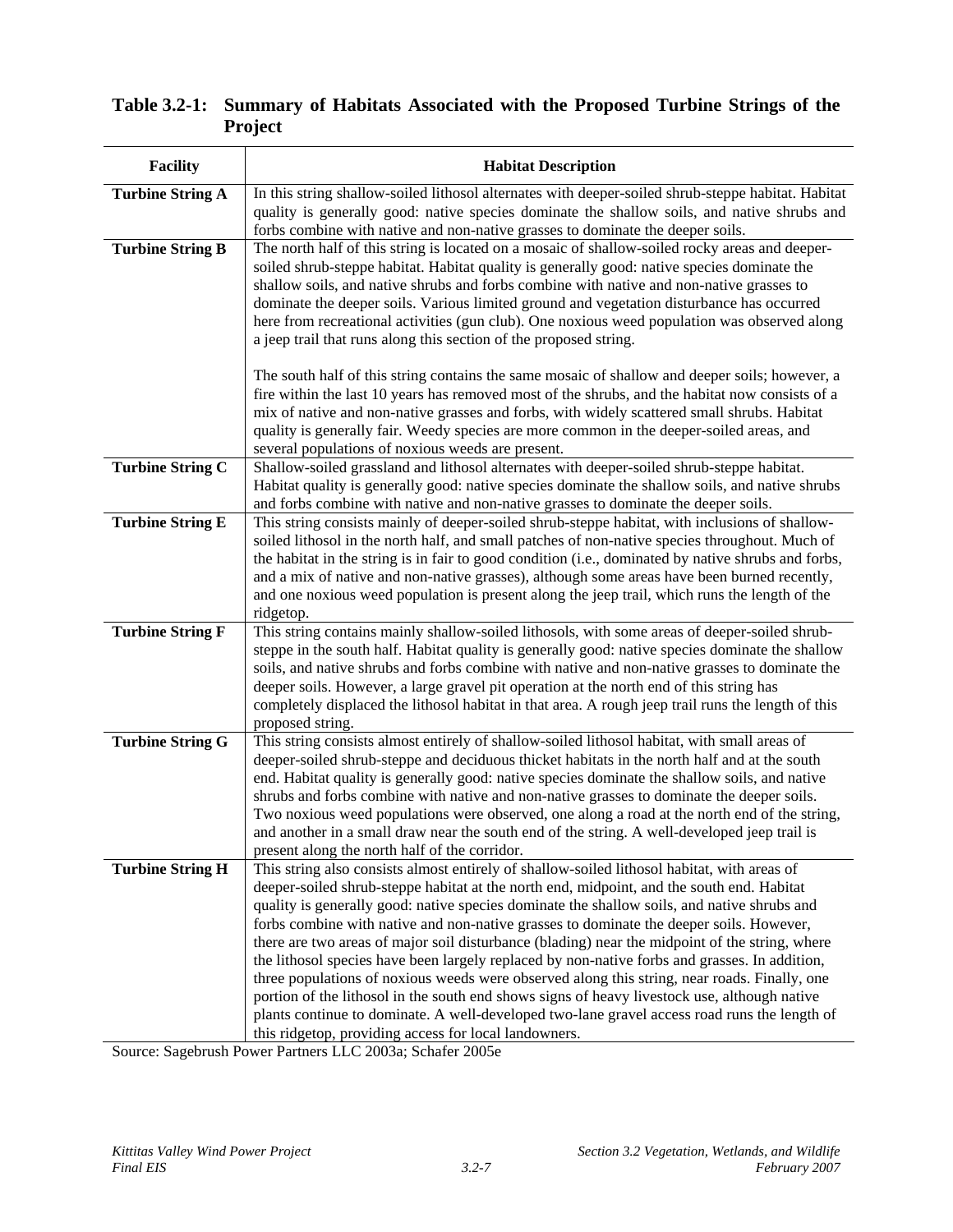| <b>Facility</b>           | <b>Habitat Description</b>                                                                                                                                                                                                                                                                                                                                                                                                                                                                                                                                                                                                     |
|---------------------------|--------------------------------------------------------------------------------------------------------------------------------------------------------------------------------------------------------------------------------------------------------------------------------------------------------------------------------------------------------------------------------------------------------------------------------------------------------------------------------------------------------------------------------------------------------------------------------------------------------------------------------|
| <b>Turbine String I</b>   | This string consists primarily of shallow-soiled lithosol habitat, although portions of the<br>middle section, and the entire southern tip, contain deeper-soiled shrub-steppe habitat, as well<br>as small inclusions of grassland. Habitat quality is generally good: native species dominate the<br>shallow soils, and native shrubs and forbs combine with native and non-native grasses to<br>dominate the deeper soils. However, the areas of grassland are only of fair quality; they are<br>dominated by non-native grasses and forbs, and one noxious weed population was observed at<br>the south end of the string. |
| <b>Turbine String J</b>   | The south half of the string is located mainly on deeper-soiled shrub-steppe habitat, with one<br>area of shallow-soiled lithosol. Habitat quality is generally good: native species dominate the<br>shallow soils, and native shrubs and forbs combine with native and non-native grasses to<br>dominate the deeper soils. However, the south tip of the string consists of fair quality,<br>shallow-soiled grassland dominated by non-native grasses and forbs. Two populations of<br>noxious weeds were observed in this half of the string.                                                                                |
|                           | The north half of this string contains the same general pattern of shallow and deeper soils;<br>however, a fire within the last 5-10 years removed most of the shrubs, and the deeper-soiled<br>habitat now consists of a mix of native and non-native grasses and forbs, with widely scattered<br>small shrubs. Although overall habitat quality is fair, several small inclusions of generally<br>good quality lithosol are present in this half of the string.                                                                                                                                                              |
| <b>Intervening</b>        | More than 40% of the potential project impact corridors are located off of the ridgetops,                                                                                                                                                                                                                                                                                                                                                                                                                                                                                                                                      |
| <b>Facilities</b> (access | between the turbine strings. Primarily, these are connecting facilities such as access roads and                                                                                                                                                                                                                                                                                                                                                                                                                                                                                                                               |
| roads, electric           | electrical lines, but this percentage includes O&M areas also. These non-ridgetop habitats are                                                                                                                                                                                                                                                                                                                                                                                                                                                                                                                                 |
| lines, O&M                | typically deeper-soiled, and are generally more degraded from past disturbance than the                                                                                                                                                                                                                                                                                                                                                                                                                                                                                                                                        |
| facility, etc.,           | ridgetop habitats. This is especially true in the valley bottoms, where cattle grazing and road                                                                                                                                                                                                                                                                                                                                                                                                                                                                                                                                |
| located between           | impacts have created large areas dominated by non-native invader species.                                                                                                                                                                                                                                                                                                                                                                                                                                                                                                                                                      |
| turbine strings)          |                                                                                                                                                                                                                                                                                                                                                                                                                                                                                                                                                                                                                                |
|                           | Overall, the non-ridgetop habitats within the impact corridors are in fair condition. However,                                                                                                                                                                                                                                                                                                                                                                                                                                                                                                                                 |
|                           | habitat quality ranges from poor in many of the valley bottoms, to good on some of the canyon<br>slopes.                                                                                                                                                                                                                                                                                                                                                                                                                                                                                                                       |
|                           | $\overline{1}$ $\overline{1}$ $\overline{1}$ $\overline{0}$ $\overline{0}$ $\overline{0}$ $\overline{0}$ $\overline{1}$ $\overline{1}$ $\overline{0}$ $\overline{0}$ $\overline{0}$ $\overline{0}$ $\overline{1}$ $\overline{0}$ $\overline{0}$ $\overline{0}$ $\overline{1}$ $\overline{0}$ $\overline{0}$ $\overline{0}$ $\overline{1}$ $\overline{0}$ $\overline{0}$ $\overline{$                                                                                                                                                                                                                                           |

**Table 3.2-1: Continued** 

Source: Sagebrush Power Partners LLC 2003a; Schafer 2005e

The following categories were used to describe habitat condition: "excellent" (good community composition with negligible amounts of non-native weedy species, along with good vegetative structure); "good" (fair to good community composition, dominated by native plants, although with significant inclusions of non-native species in certain areas, and fair to good vegetative structure); "fair" (fair community composition, with non-native species dominance or codominance in some or all layers, and fair vegetative structure); and "poor" (poor community composition, dominated by non-native, weedy invaders in some or all layers, and poor vegetative structure) (Sagebrush Power Partners LLC 2003c).

Habitat quality within the project area ranges from poor in many of the valley bottoms, to good along some of the ridgetops and flats. Generally, the ridgetop habitats are in fair to good condition. More specifically, the ridgetop lithosols are typically in good condition, containing a relatively intact vegetative structure and few non-native species. The deeper-soiled ridgetop habitats are generally in fair condition, with certain areas dominated or co-dominated by nonnative species in the grass layer.

The Applicant proposes to purchase and protect an approximately 550-acre area as a habitat mitigation site. The site is located between proposed turbine strings B and C (Sections 22 and 27,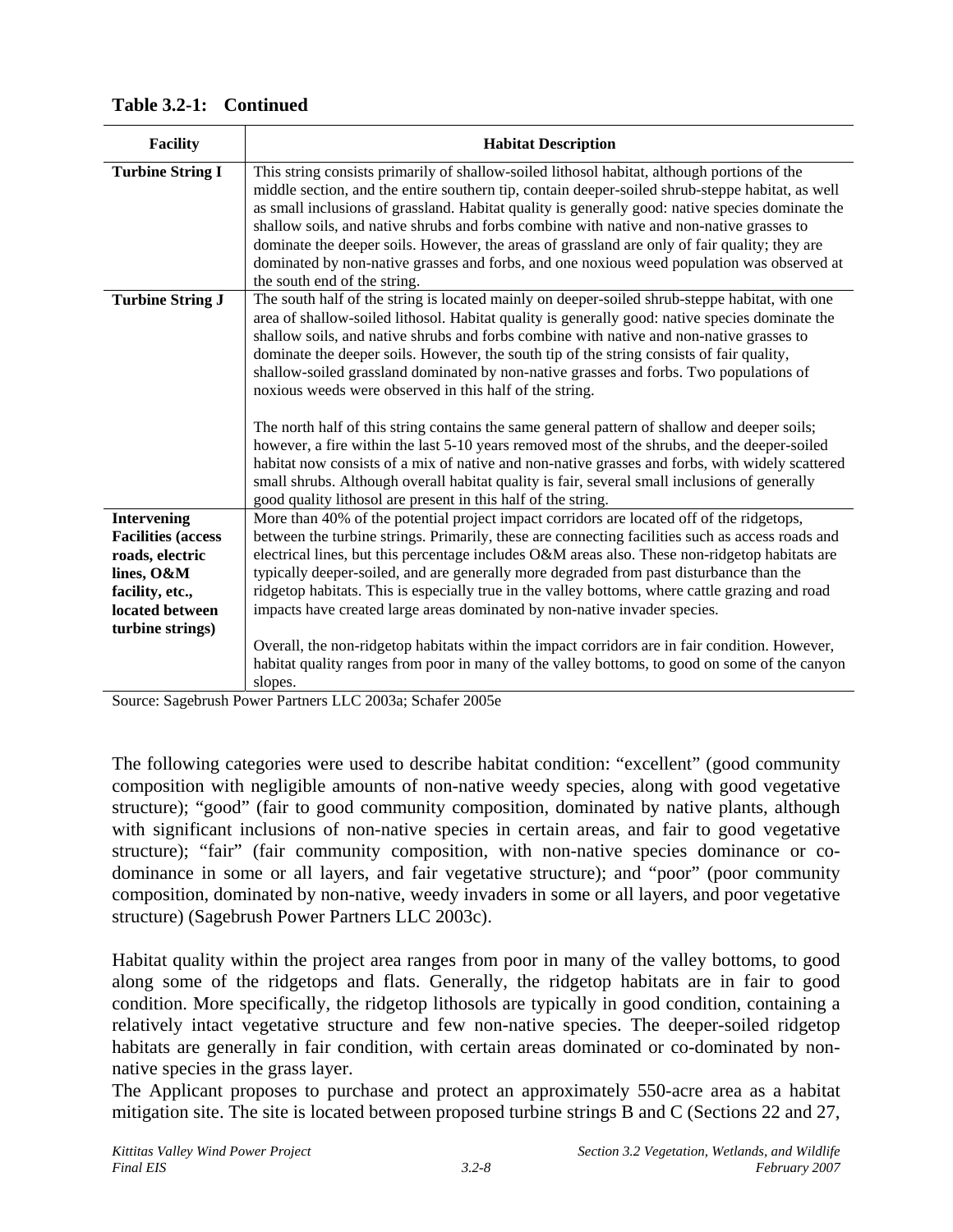Township 19 North, Range 17 East, WM) and is adjacent to land owned by the Washington DNR. The mitigation parcel consists of two north-south trending ridges, with an unnamed creek and associated canyon running between them. Within the parcel, five different cover types have been mapped: moderately dense shrub-steppe (278 acres), sparse shrub-steppe (74 acres), grassland (189 acres), riparian tree (8 acres), and deciduous scrub thicket (2.8 acres). There are also several small inclusions of lithosol habitat on the eastern ridge. These are in good condition, dominated by native bunchgrasses (primarily Sandberg's bluegrass), as well as native forbs and low shrubs. Although high concentrations of noxious weeds were not found within the parcel, scattered patches and individuals (primarily diffuse knapweed [*Centaurea diffusa*]) are present throughout. Overall, the habitat quality in this parcel is in fair to good condition.

# Wetlands

Wetlands within the KVWPP project area are rare and consist primarily of ephemeral areas within the riparian zone of ravines. Within or near the project site three potential wetlands were identified using the methods provided in the *U.S. Army Corps of Engineers Wetland Delineation Manual* (Environmental Laboratory 1987) and the *Washington State Wetland Identification and Delineation Manual* (WIDM) (Ecology 1997).

Wetlands within or near the project site were delineated in April 2003. Using these methods, vegetation, soil, and hydrologic parameters were examined for wetland characteristics.

A technical memorandum identifying potential stream channels within the project site was prepared as part of the project analysis in the spring of 2003 and updated in January 2004 (Sagebrush Power Partners LLC 2003c, 2004). These memoranda included wetlands in their analysis. The final determination of jurisdictional status is at the discretion of the regulatory agencies. For consistency, the numbering system used in the technical memoranda is also used in this discussion. Potential wetlands locations (as well as stream crossings, discussed below under "Fisheries") are shown on Figure 3.2-2.

Potential wetland area A-1 is a nearly flat drainage basin located downslope of a man-made pond. An earthen berm had evidence of water seeping through a low swale and across Hayward Road to the southeast. A dirt road already crosses the area near the proposed access road. There was little water flow, but there were wet holes up to 3 feet wide and 6 inches deep in places. The weather ten days prior to the survey was seasonally cool and damp. The ground was damp in the lowest areas of the ravine and there was some wetland vegetation. Some characteristics of wetland hydrology and vegetation were present. Although this site marginally meets the definition of wetland, and might be determined by the agencies to be non-jurisdictional, for the purposes of evaluating all potential wetland areas, this area is now assumed to be jurisdictional waters.

Wetland A-2 is located within the same drainage as Wetland A-1.

Wetland S-1 is near the location of the proposed PSE substation and in the vicinity of an NWImapped wetland. The wetland is a large stock pond with earthen impoundments. A culvert takes high water from Dry Creek to flood the pond. Stock use, and perhaps rapid seasonal drainage, restrict vegetation at the pond.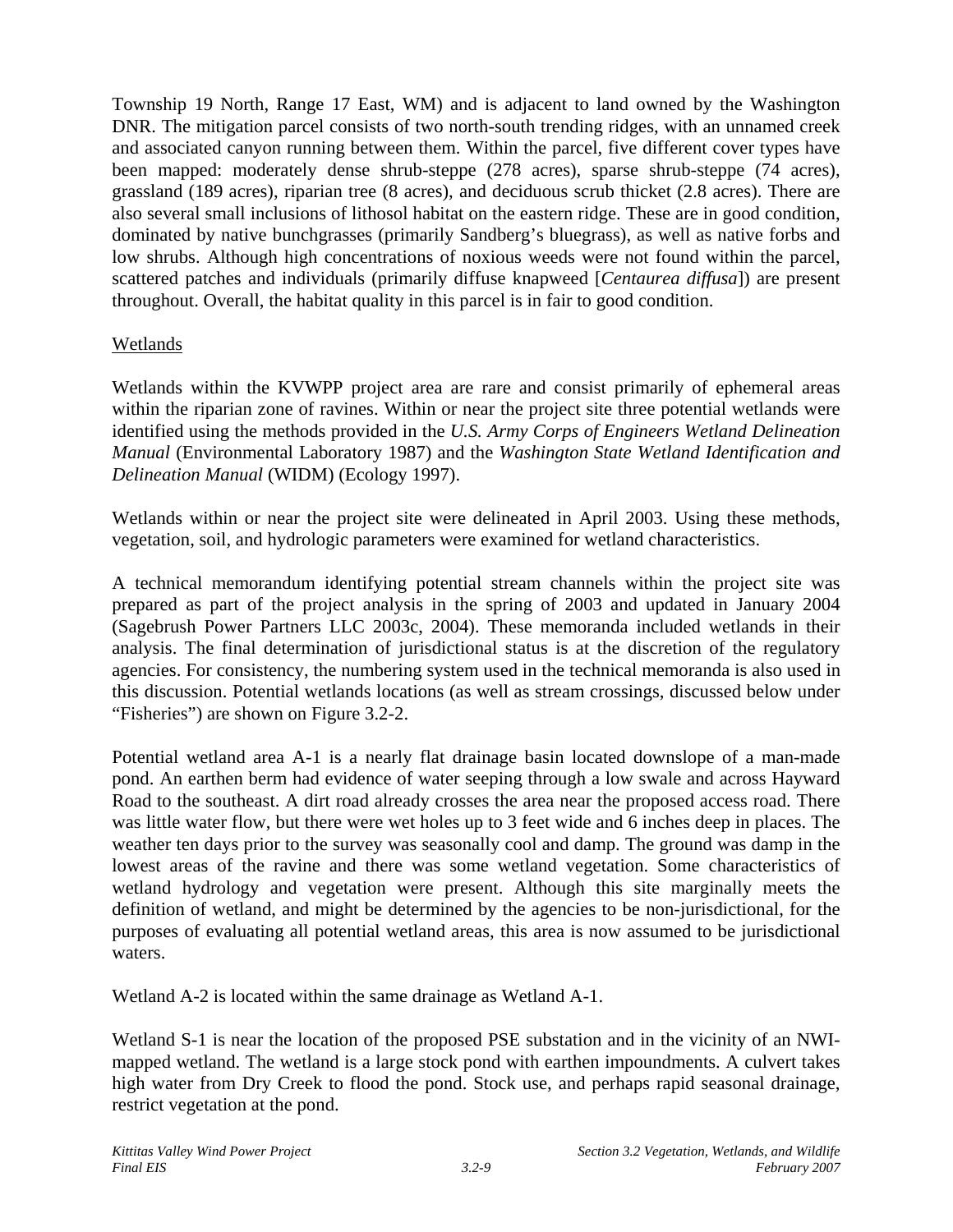#### Wildlife and Habitat

The project area consists primarily of long north-south trending ridges. Between the ridges are ephemeral and perennial creeks that flow into the Yakima River, which is located south of the project area. Slopes within the project area are generally less than 20 degrees but can reach 40 degrees or more in some of the valley bottoms. Elevations in the project area ranges from about 2,200 feet along US 97, to about 3,150 feet at the top of String G (Figure 2-1). Most of the project site would be located on areas of exposed ridgetops.

Vegetation communities associated with the project area are described in the Vegetation section above and are shown on the project habitat map (Figure 3.2-1). Table 3.2-1 describes the cover types and habitat conditions found within the project area. Vegetation communities are described in this section in the context of wildlife habitat.

Habitats within the proposed project area include a variety of vegetation communities, including: grassland, shrub-steppe, sagebrush, coniferous forest, deciduous tree and shrub, riparian, and developed areas. Lithosol habitat within the project area is included as a subcategory of the grassland, sagebrush, and shrub-steppe vegetation communities. As described in Table 3.2-1 and shown on the project habitat map (Figure 3.2-1), some of these vegetation communities have been characterized in even further detail. For example, conifer forests are identified as two vegetation cover types, dense and sparse. Shrub-steppe habitat is defined as three cover types, sparse, moderate, and dense. Overall, grassland, shrub-steppe, and sagebrush vegetation communities comprise a significant majority of habitat types within the project area and within the project site. Coniferous forest within the project area includes a relatively small area to the northwest where the perimeter of a ponderosa pine forest is located (Figure 3.2-1).

Habitat types within the proposed project area are not regionally unique (Daubenmire 1970; Franklin and Dyrness 1988; Cassidy et al. 1997; Johnson and O'Neil 2001). Coniferous forest within and near the project area does not include stands of old-growth forest habitat. East of the Cascade mountain range, shrub-steppe communities extend from the northern border of Washington to the southern border of Oregon (Johnson and O'Neil 2001). Within about 50 miles east and south of the proposed project area there are several large areas of protected grassland, shrub-steppe, and sagebrush vegetation communities (the Colockum, Quilomene, and L.T. Murray wildlife areas and the Yakima Training Center) (WDFW 2003g).

WDFW maintains a database of species and habitats identified as priorities for management and preservation. A priority habitat is defined as a habitat type with unique or significant value to many species (WDFW 1996a). Priority habitat within the WDFW south-central region, which includes Kittitas County, includes stream, riparian, freshwater wetlands, and shrub-steppe habitats. These areas may or may not be regulated depending on the presence or absence of certain wildlife or plant species (e.g., threatened or endangered) or the significance of these areas in providing habitat requirements. Stream, riparian, freshwater wetlands, and shrub-steppe habitats occur within the project area. WDFW has only developed management recommendations for riparian habitats (WDFW 2003h).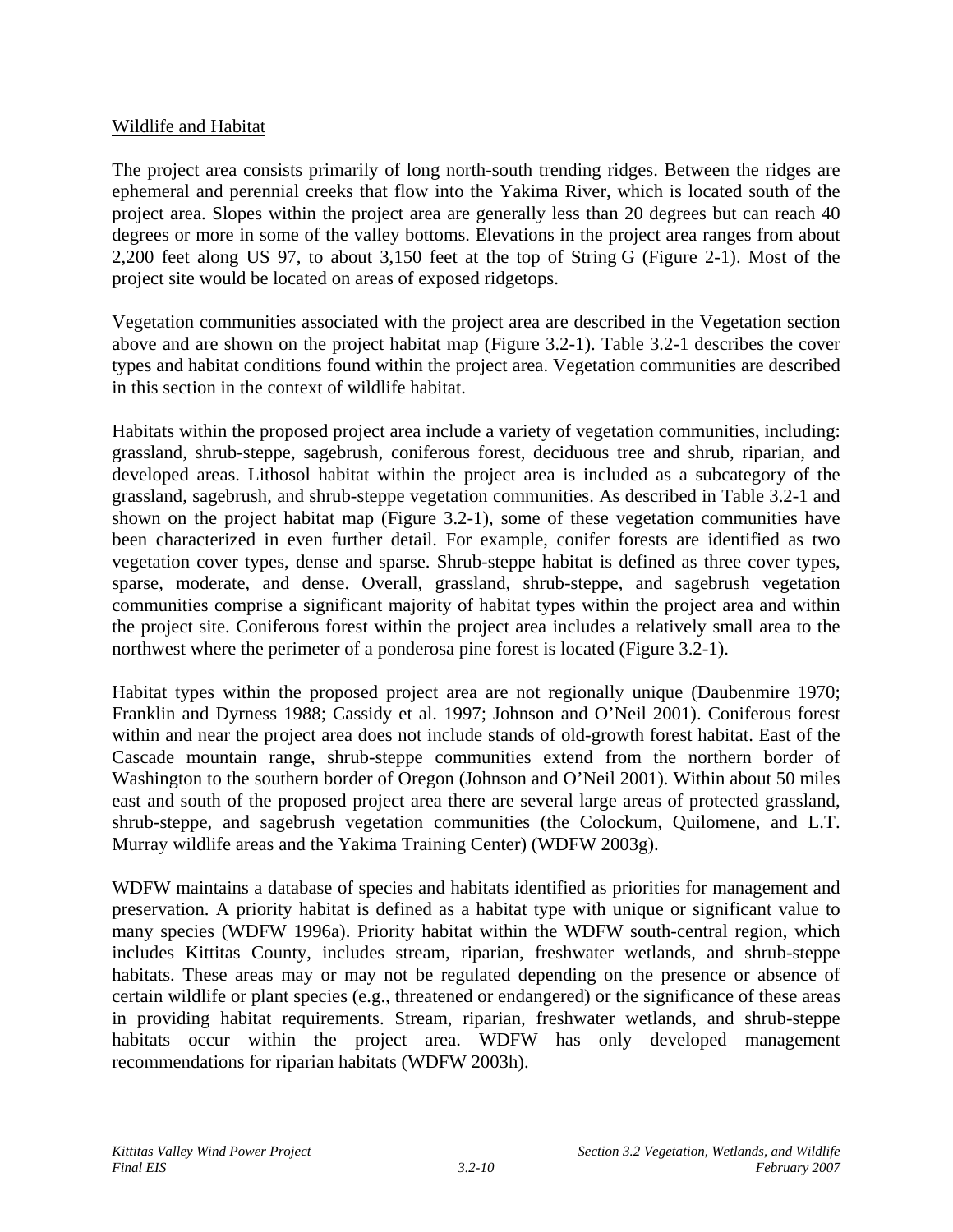Much of the shrub-steppe and grassland habitat in Eastern Washington has been converted to agricultural and grazing uses. According to WDFW (1996b), 323,946 acres of shrub-steppe habitat exist in Kittitas County compared to the historical total of 581,164 acres. Fragmentation of shrub-steppe habitat has likely lowered the suitability of Washington's shrub-steppe habitat for many native species (WDFW 1996b). Generally, as described below, wildlife species documented within the project area are relatively common and widespread in similar habitats in Washington (Ingles 1965; Nussbaum et al. 1982; Leonard et al. 1993; Brown et al. 1995; and Washington Ornithological Society 2003).

Riparian habitat associated with streams and seeps in the project area occur in low topographic areas between ridges. Riparian habitat in the project area is typically degraded from heavy cattle use. Much of the riparian vegetation has been removed and non-native invasive species are growing in many of these disturbed areas. Stream channels in the project area, as described below in the Fisheries section, have intermittent flow during the year. Riparian systems associated with streams with year-round flows are generally considered to provide higher quality habitat for wildlife species that rely on aquatic habitat for breeding and foraging.

Developed areas within the project area include numerous unpaved roads and trails that range from all-weather gravel roads to bare-ground trails. Communication antenna clusters and transmission line corridors are located at several points within the project area. US 97 parallels the proposed turbine strings in the eastern portion of the project area and SR 10 runs along the Yakima River, south of the project area.

Following is a general description of wildlife species observed during field surveys. A comprehensive list of avian species observed during field surveys is provided in Appendix A, Table A-1.

A variety of native birds, mammals, and reptiles are expected to inhabit habitats in the project area and surrounding vicinity. Amphibians and other bird, mammal, and reptile species that rely on aquatic habitat for breeding and foraging are less likely to occupy the project area due to the lack of wetland habitat and relatively low quality riparian habitat. Wildlife diversity is generally related to the structure and plant species composition within vegetative communities. Wetlands and forested areas with well-developed vegetation layers are likely to support the greatest number of species and populations of wildlife (Brown 1985; Johnson and O'Neil 2001). Evenaged forest stands generally provide less diversity than mature mixed-aged forested areas.

As described above in the vegetation section, shrub-steppe, grassland, and sagebrush habitats in the project area are generally considered "fair" to "good" based on the plant community composition, the amount of non-native species, and overall vegetative structure. Grassland, shrub-steppe, and sagebrush habitats within the project area do not provide conditions typically associated with high-quality habitat for wildlife because of degraded conditions associated with current and historical grazing practices and the presence of non-native invasive species.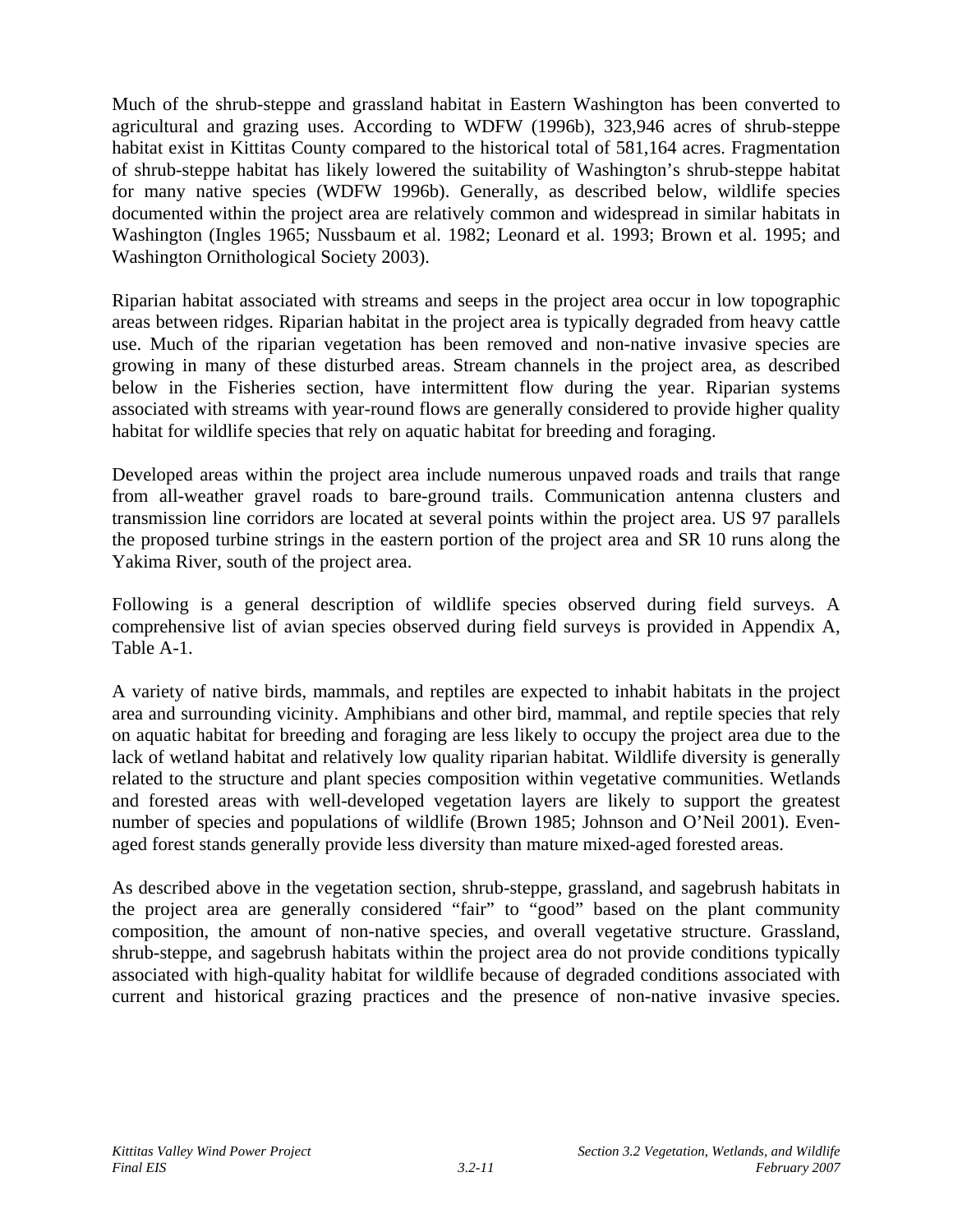Compared to forested habitat, the low vertical structure diversity in grassland, shrub-steppe, and sagebrush habitats provides fewer habitat layers for wildlife, resulting in lower species diversity. Habitats with a shrub component generally have more diverse wildlife communities than grassdominated habitats due to increased potential nesting and foraging areas. For example, there are 49 wildlife species closely associated with quality shrub-steppe habitat whereas there are only 34 species associated with quality grassland habitat. Habitats dominated by native plants have more species diversity than habitats dominated by non-native invasive plant species (Johnson and O'Neil 2001).

Shrub-steppe communities are characterized by a relatively small number of breeding bird species. Many species observed in shrub-steppe habitat breed in other habitats and are identified as they forage or migrate through the shrub-steppe habitat (Johnson and O'Neil 2001).

Mammal species diversity in shrub-steppe habitats is lower than in more structurally complex habitats such as forested areas. For example, 40 small mammal species are closely associated with forested habitats of Washington and Oregon, whereas 20 small mammal species are closely associated with shrub-steppe habitat (Johnson and O'Neil 2001).

Of the 32 amphibian species documented in Washington and Oregon, 10 are closely associated with shrub-steppe habitat. Compared to bird, mammal, and amphibian species, reptile diversity in shrub-steppe habitats is relatively high. Twenty-one of 28 reptile species in Washington and Oregon are closely associated with shrub-steppe habitats.

#### *Birds*

A total of 97 avian species were identified during the surveys and other site visits (Sagebrush Power Partners LLC 2003a, Section 3.4 and Exhibit 11). Passerines were the most abundant avian group observed. Passerines species documented during surveys include aerial feeders such as swifts and swallows and gleaners including warblers, vireos, chickadees, kinglets, and sparrows. Passerine species use diverse habitats and occupy a variety of foraging and nesting niches. Passerine species typically nest and forage in wetlands, forest stands, riparian habitats, and within snags or duff created by decaying logs. Species of sparrows, finches, and grosbeaks observed during the surveys typically are associated with forest-edge habitat. Cumulatively, four passerines, American pipit (*Anthus rubescens*), American robin (*Turdus migratorius*), horned lark (*Eremophila alpestris*), and western meadowlark (*Sturnella neglecta*), composed 47% of the observations. No other species individually accounted for more than 5% of the observations.

Several species of woodpeckers, including northern flicker (*Colaptes auratus*), Lewis' woodpecker (*Melanerpes lewis*), and downy woodpecker (*Picoides pubescens*) were observed. These species rely on conifer forest stands with snags in varying stages of decay that provide habitat for nesting, foraging, and food caching.

The next most abundant avian group varied by season, with corvids (crows, ravens, and jays) higher in spring and fall, and raptors more prevalent in summer. Raptor species observed during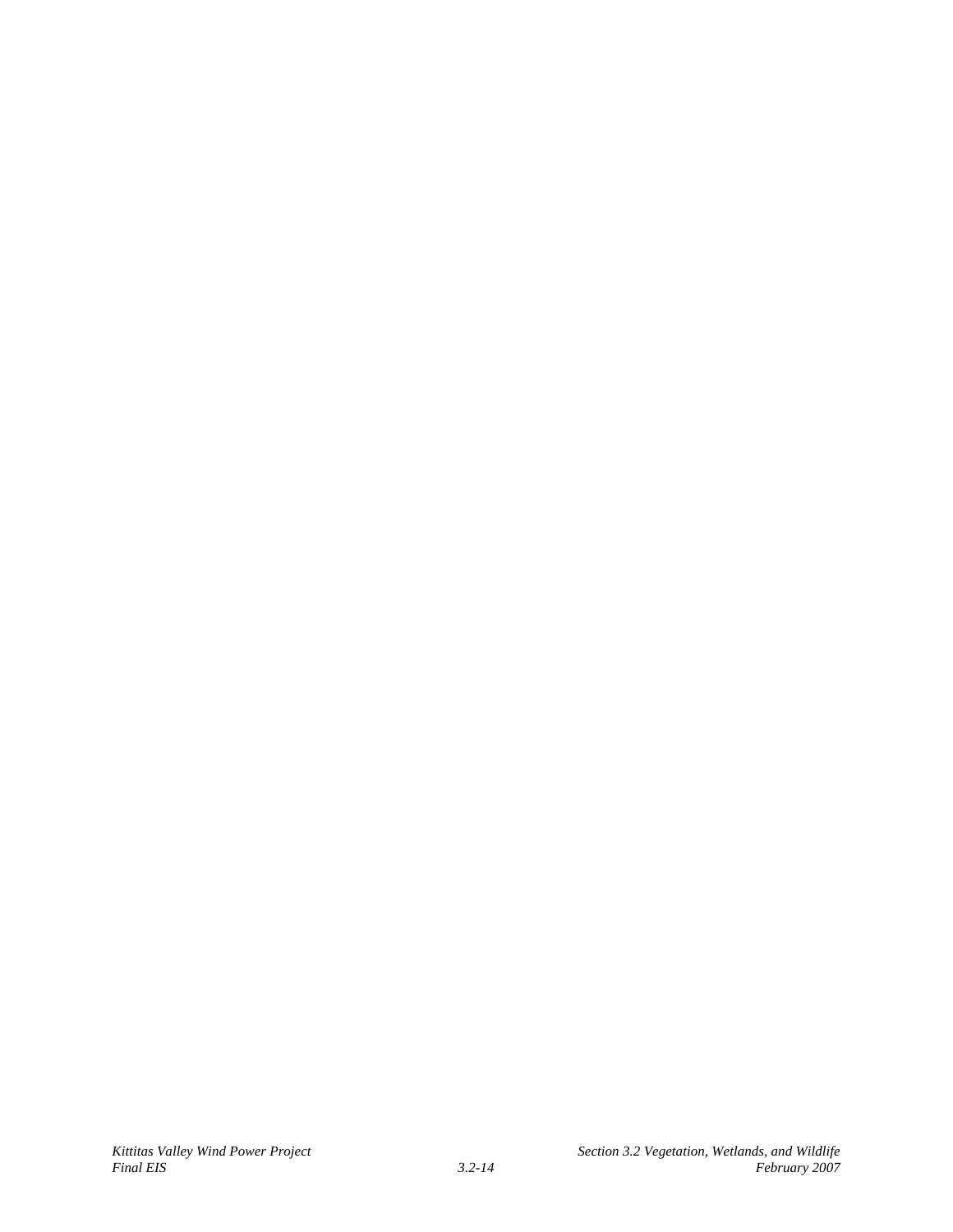the surveys include American kestrel (*Falco sparverius*); bald eagle (*Haliaeetus leucocephalus*); golden eagle (*Aquila chrysaetos*); turkey vulture (*Cathartes aura*); northern goshawk (*Accipiter gentilis*) red-tailed (*Buteo jamaicensis*), rough-legged (*Buteo lagopus*), sharp-shinned (*Accipter striatus*), and Cooper's hawks (*Accipiter cooperii*); and great horned owl (*Bubo virginianus*). These species inhabit dense coniferous and deciduous forests, foraging in open areas associated with wetlands, meadows, grasslands, riparian, and open water habitats. Most of the raptor species forage on small mammals. The most common raptor species observed were red-tailed hawks and American kestrels. Approximate bald eagle perches and raptor nest locations are shown on Figures 3.2-3 and 3.2-4, respectively.

Observed upland game birds include blue grouse (*Dendragapus obscurus*), ruffed grouse (*Bonasa umbellus*), California quail (*Callipepla californica*), and gray partridge (*Perdix perdix*).

Bird species unique to shrub-steppe habitats, such as sage thrasher (*Oreoscoptes montanus*) and sage grouse (*Centrocercus urophasianus*), were once common but are now in decline (Ritter and Paige 2000; Christensen 2000; Washington Department of Wildlife 1993). Sage thrasher was observed during project surveys. Sage grouse was not observed (Sagebrush Power Partners LLC 2003a, Section 3.4 and Exhibit 11).

Avian species observed during the surveys are known to occupy and/or breed in similar habitats in Washington and are generally common and widespread in Kittitas County and Eastern Washington (Washington Ornithological Society 2003).

# *Amphibians and Reptiles*

Reptiles observed during the field studies included rubber boa (*Charina bottae*), Great Basin gopher snake (*Pituophis catenifer deserticola*), Northern Pacific rattlesnake (*Crotalus viridis oreganus*), and short-horned lizard (*Phrynosoma douglassii*). An amphibian chorus heard during spring surveys was identified as likely to be one of the true frog species (e.g., Cascade frog, *Rana cascadae*). Reptile and amphibian species observed during the surveys are known to occupy and/or breed in similar habitats in Washington and are generally common and widespread in Kittitas County and Eastern Washington (Nussbaum et al. 1982; Leonard et al. 1993; Brown et al. 1995).

#### *Mammals*

Field surveys confirmed the presence of mule deer (*Odocoileus hemionus*), elk (*Cervis elaphus*), and American pika (*Ochotona princeps*). Mule deer were frequently observed throughout the project area. Large groups and individuals of elk were observed near the northern points of the project area. American pika was heard regularly on the talus slopes in the western portion of the project area.

Based on the WDFW Priority Habitat and Species database, the project area is located adjacent to elk winter range, more than 3 miles southeast of elk calving areas, and more than 2 miles from the Quilomene elk migration corridor (Sagebrush Power Partners LLC 2003a, Exhibit 11). The project area is located within mule deer winter range. The boundaries of these features are shown on Figure 3.2-5.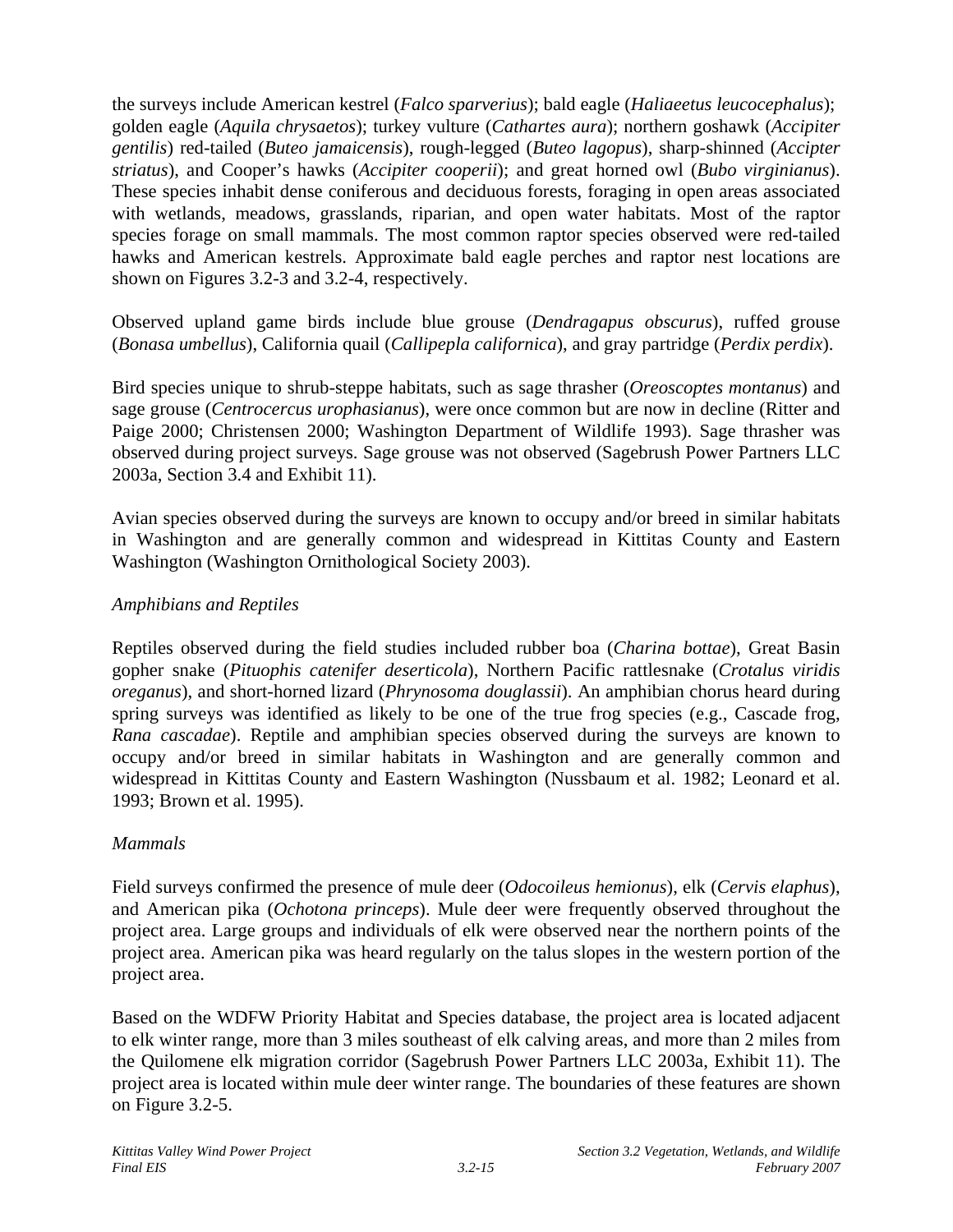Cover is an important component of elk wintering and calving habitat. Elk are grazers and concentrate browsing activity on shrubs and small-stature trees when grasses are not available. Elk rely on river bottom, floodplain, riparian, and forested upland habitats for wintering, calving, and migration (WDFW 2003c).

Elk and mule deer in the project area primarily occupy the grassland, shrub-steppe, and riparian corridor habitats. Fragmentation associated with existing human activity within the project area has likely reduced the quality of potential winter range. US 97, which accommodates an average of 2,200 vehicles a day, runs through the project area. Bettas and Hayward roads each serve approximately 20 vehicles per day.

The potential for bats to occur is based on key habitat elements such as food sources, water, and roost sites. Potential roost structures such as trees occur along drainages and riparian areas within the project area. Water resources associated with drainages in the project area may be used as foraging and watering areas, although flows in these drainages are intermittent. Little is known about bat species distribution, but several species of bats could occur in the project area according to the Washington Gap Analysis (WDFW n.d.).

Other mammals that likely exist within the project area include badger (*Taxidea taxus*), coyote (*Canis latrans*), pocket gopher (*Thomomys mazama*), bobcat (*Lynx rufus*), and other small mammals such as rabbits, voles and mice. Mammal species identified above are known to occupy and/or breed in similar habitats in Washington and are generally common and widespread in Kittitas County and Eastern Washington (Ingles 1965). Mammal species unique to shrub-steppe habitats, such as pygmy rabbit, which were once common, are now in decline (Ritter and Paige 2000; Christensen 2000; Washington Department of Wildlife 1993).

# *Wildlife Migration*

The proposed project area does not currently support large congregations of mule deer or elk but is within an area considered winter range for these species (WDFW 2002). The project area is located within portions of the Lauderdale, Ellensburg, and SR 10 Mule Deer Wintering Areas and the Lookout Mountain Elk Winter Area. During the winter months, an influx of mule deer and elk move from the surrounding mountains to the west and north into these winter areas. Based on the information in the WDFW Priority Habitats and Species database, it is estimated that between 200 and 400 mule deer and 50 elk winter in these areas. No distinct migration routes have been identified within the project area. The Quilomene Elk Migration Corridor is located north and east of the project area (WDFW 2002). It is likely that wintering mule deer and elk move in from surrounding areas through undeveloped tracts of land.

Reptiles and amphibians are present in the project area and may be concentrated in areas of suitable habitat (e.g., wetlands). No migration corridors for reptiles or amphibians are known to be present in the project area. Many amphibians migrate short distances during spring or fall breeding periods to and from suitable wetlands and during fall dispersal of juveniles.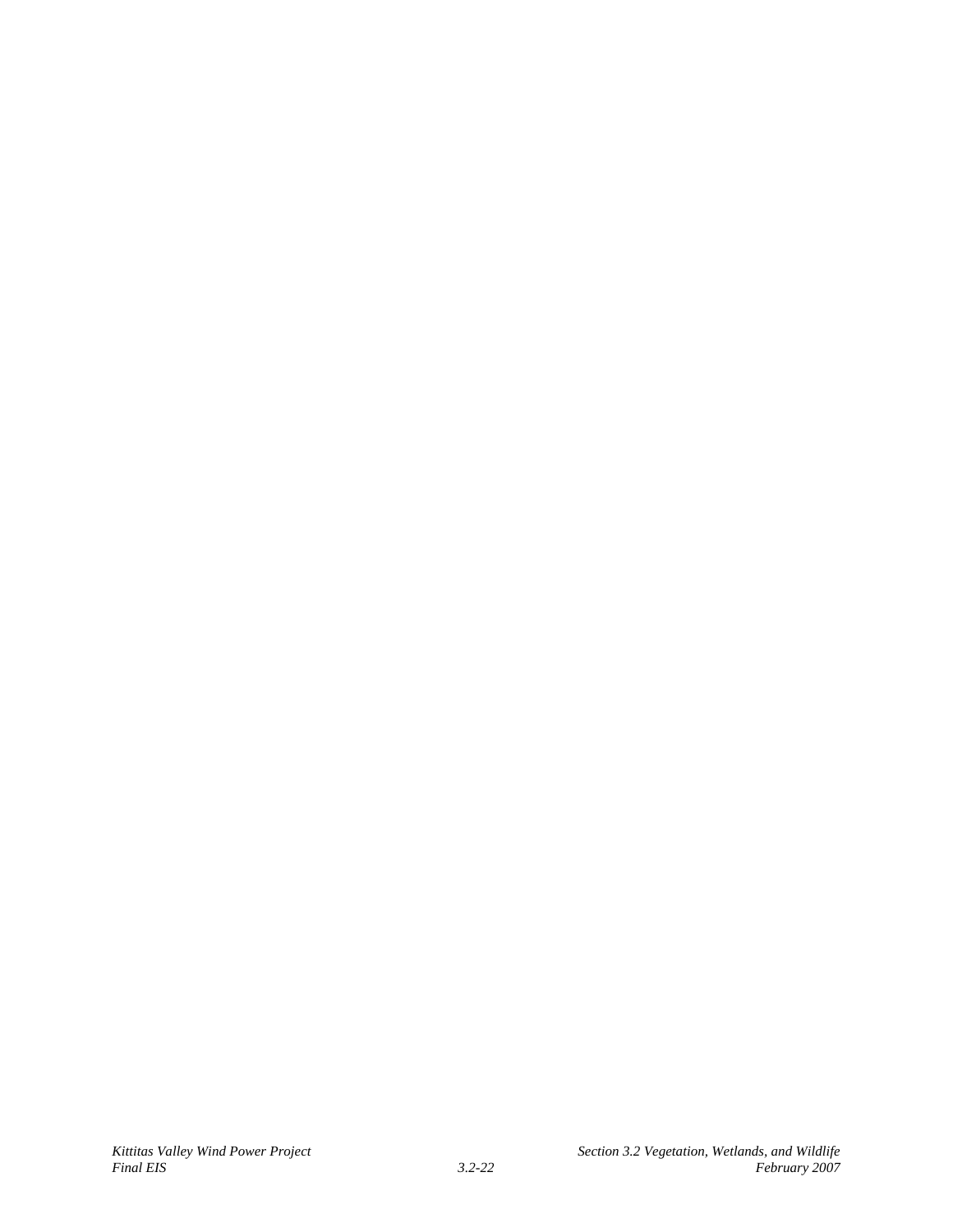The project area is located within the Pacific Flyway, one of four principal north-south bird migration routes in North America. Bounded roughly by the Pacific Ocean and the Rocky Mountains, the Pacific Flyway extends from the Arctic regions of Alaska and Canada to Central and South America. Within the flyway, certain groups of birds may travel along narrower migration corridors, with more well-defined paths.

The project area location along the east flank of the Cascades places it within possible migration corridors of several bird species and the Yakima River riparian corridor south of the project area may also be used by migrating songbirds. The river provides a distinct geographic visual cue to migrating birds and provides resting habitat for waterfowl. Riparian habitat along the river provides resting and foraging habitat for songbirds and raptors.

Passerine use of the project area documented during the project surveys was highest in the spring and fall compared to summer, suggesting some migrant use during the migration seasons. Overall, raptor use was relatively similar in the spring and summer periods, and slightly lower in the fall. Accipiter use, Cooper's hawk, northern goshawk, and sharp-shinned hawk, was highest in the spring, likely due to migrant hawks returning or passing through from wintering grounds.

Waterfowl occasionally were observed during the surveys within the project area (Table A-1, Appendix A). Waterfowl use is expected to be higher south of the project area near the Yakima River. Some waterfowl use can be expected associated with drainages within the project area and along Swauk Creek to the west of the project area (WDFW 2002).

Some species of bats may also migrate through the project area. At least two species of bats, hoary bat (*Lasiurus cinereus*) and silver-haired bat (*Lasonycteris noctivagans*), are known to migrate through Washington. Other species such as little brown bat (*Myotis lucifugus*) and big brown bat (*Eptesicus fuscus*) may make localized short-distance migrations to suitable hibernacula sites (e.g., caves, mines). Bats typically migrate at night, and are most frequently observed migrating during August and mid-September.

# Fisheries

Based on the literature review, there are no fish-bearing aquatic resources located within the project area. Potential fish habitat within the project area is limited to low topographic areas between ridges. The WDFW Priority Habitat and Species database does not identify any fishbearing streams within the project area. The nearest fish-bearing aquatic resources include the Yakima River, located more than 0.5 mile south of the project area, and Swauk Creek located more than 0.5 mile west of the project area. Within the project area, low topographic areas between ridges contain stream channels and seeps that flow into the Yakima River (Figure 3.2- 1). These streams are small, narrow channels with intermittent flows that do not provide habitat for resident or anadromous fish.

A technical memorandum identifying potential stream channels within the project site was prepared as part of the project analysis (Sagebrush Power Partners LLC 2003c). The investigation was performed in April 2003. This memorandum was updated in January 2004 (Sagebrush Power Partners LLC 2004). The updated report identified areas within the project site with characteristics that would possibly be classified as jurisdictional waters of the United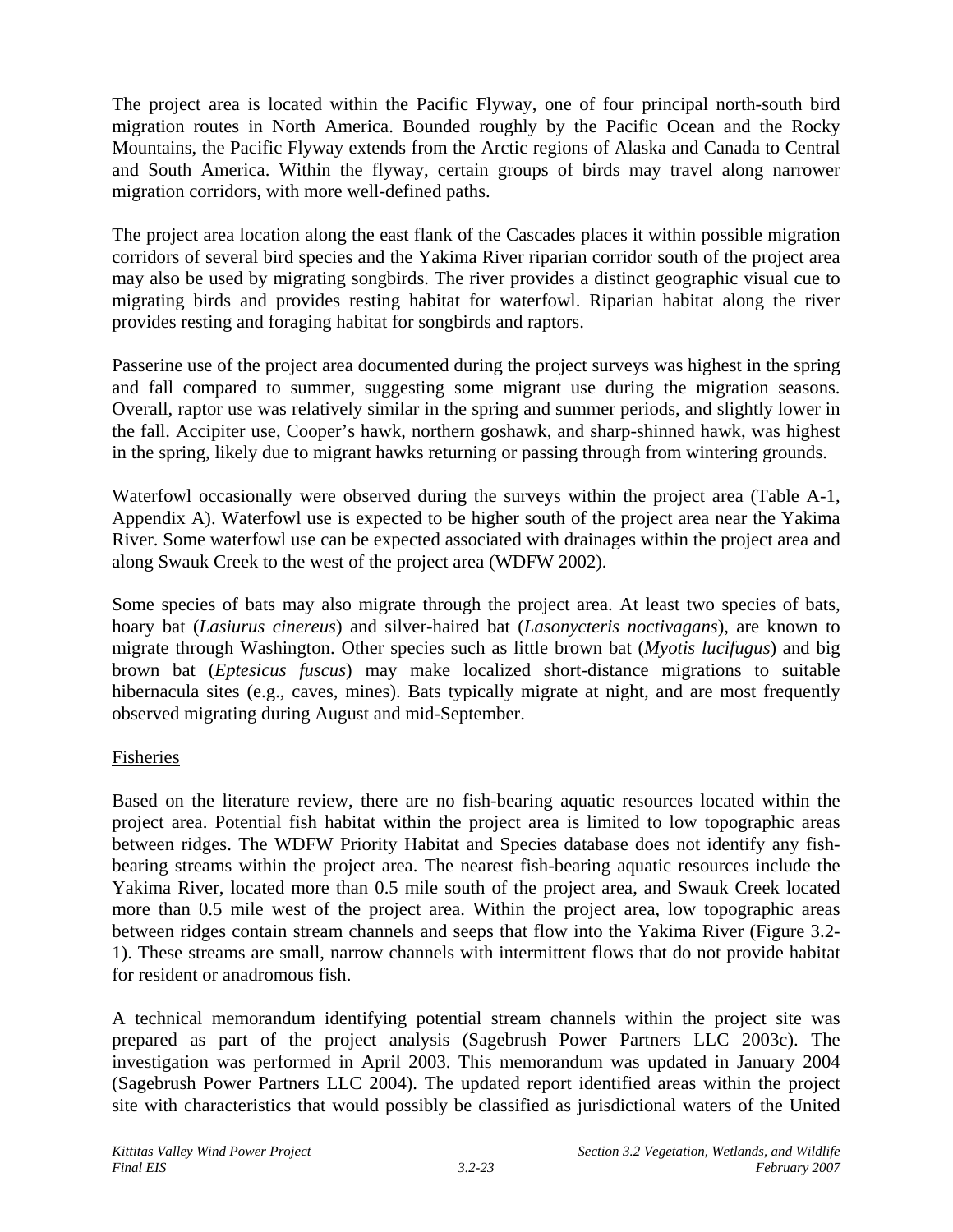States (well-defined banks, streambed, and evidence of hydrologic conditions). This updated report identified nine areas with these characteristics that occur within or adjacent to elements of the proposed project.

Characteristics of potential stream channels are summarized in Table 3.2-2. Potential stream channel crossings were numbered in the technical memorandum based on the letter of the nearest turbine string. For consistency, the numbering system used in the technical memorandum is also used in this discussion. Potential stream channel crossing locations, as identified in the technical memorandum, are shown on Figure 3.2-2.

| <b>Stream</b><br><b>Channel</b> | Flow         | <b>Characteristics</b>                                | <b>Location</b>                     |
|---------------------------------|--------------|-------------------------------------------------------|-------------------------------------|
| Stream A-3                      | Intermittent | Streambed shows little water flow; wet                | 0.3 miles above a nearly flat       |
|                                 |              | holes up to three feed wide present 0.3               | drainage basin located downslope    |
|                                 |              | miles downstream of potential crossing <sup>1</sup> . | of a manmade pond.                  |
| Stream I-1                      | Intermittent | 6 inches deep and 6 feet wide, evidence of            | Located on an existing road in the  |
|                                 |              | periodic flooding at higher levels was                | southern portion of the project     |
|                                 |              | observed, no flow during investigation,               | area.                               |
|                                 |              | substrate coarse gravels and cobbles                  |                                     |
| Stream G-1                      | Intermittent | 1 inch deep and 12 inches wide, no flow               | A ravine ascending northwest        |
|                                 |              | during investigation, a culvert that drains           | from US 97 near a proposed          |
|                                 |              | the ravine below US 97 had a high-water               | access road to the G turbine        |
|                                 |              | stain of 6 inches                                     | string.                             |
| Stream H-1                      | Intermittent | 6 feet wide and 18 inches deep, flow in the           | Near a proposed access road in      |
|                                 |              | channel was 6 inches deep, well-defined               | the northern segment of the         |
|                                 |              | stream bed and stream banks                           | project area.                       |
| Stream I-2                      | Intermittent | 2 feet wide and 6 inches deep, flow in the            | In the valley to the east of Stream |
|                                 |              | channel was 3 inches deep                             | $H-1$ .                             |
| Stream I-1                      | Intermittent | 4 feet wide and 6 inches deep, flow in the            | East of Stream I-2 in the northeast |
|                                 |              | channel was 2 inches deep, degraded due to            | portion of the project area.        |
|                                 |              | livestock activity and the presence of a              |                                     |
|                                 |              | variety of noxious weeds adjacent to the              |                                     |
|                                 |              | stream                                                |                                     |
| Stream J-2                      | Intermittent | 6 feet wide and 12 inches deep, no flow               | Approximately 0.5 mile              |
|                                 |              | during investigation                                  | downslope of Stream J-1.            |
| Stream G-19                     | Intermittent | Three small ravines generally composed of             | Ravines west of US 97 north of      |
| (a, b, and c)                   |              | upland grasses and weeds; no water during             | O&M facility                        |
|                                 |              | investigation                                         |                                     |

**Table 3.2-2: Characteristics of Potential Stream Channel Crossings within the Project Area** 

Source: Sagebrush Power Partners LLC 2003c, 2004; Schafer 2005h

1 Stream crossing A-3 in vicinity of turbine A-2 is substantially the same as the crossing previously identified by the applicant as A-1 in Sagebrush Power Partners LLC 2004.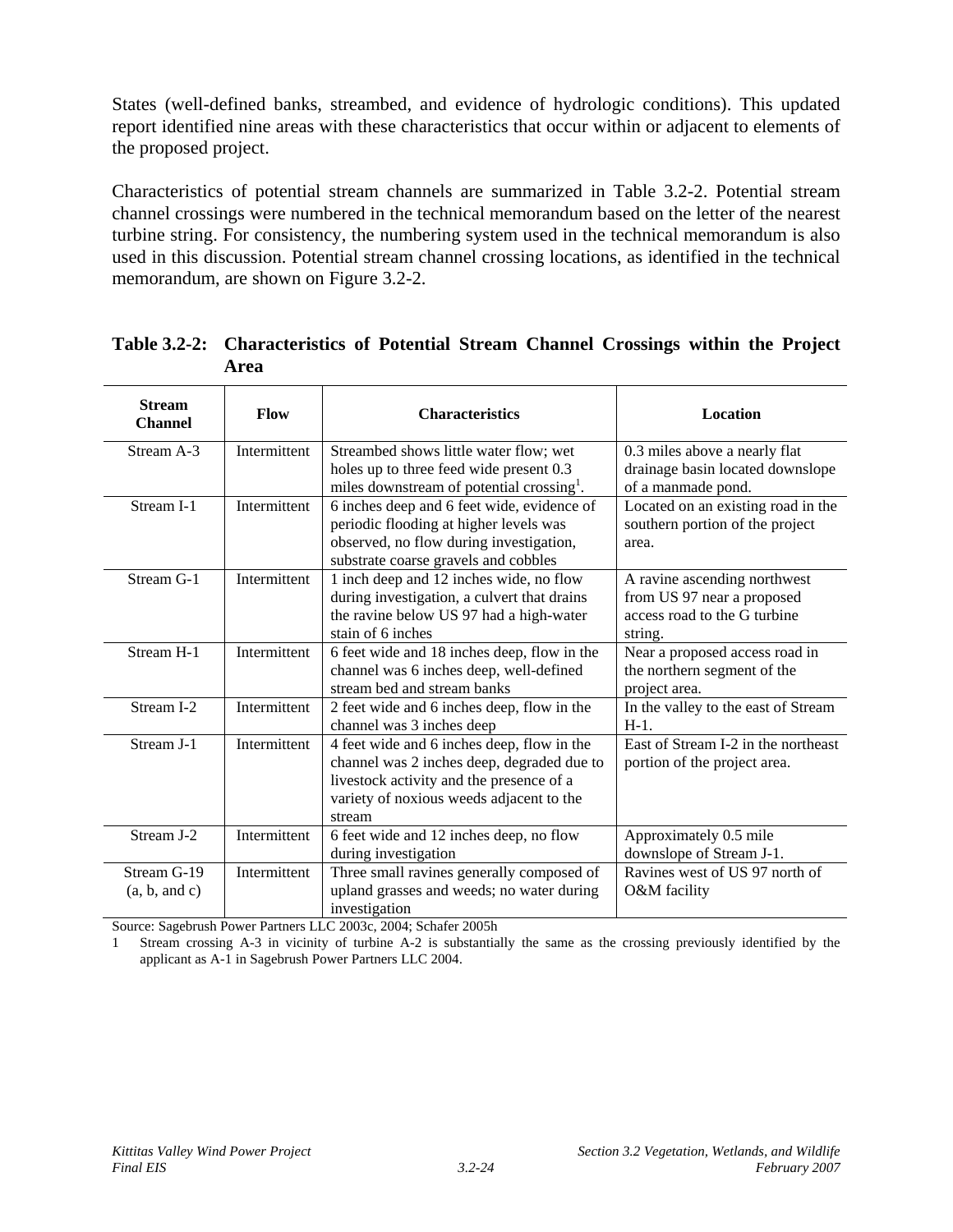Rivers and streams in Kittitas County are classified according to the Washington State stream typing system, as defined in Chapter 222-16-030 WAC. Ecology and the Washington DNR recognize the WAC stream typing system.

The following paragraph is taken from the WAC (222-16-030):

(5) "Type 5 Waters" means all segments of natural waters within the bankfull width of the defined channels that are not Type 1, 2, 3, or 4 Waters. These are seasonal, nonfish habitat streams in which surface flow is not present for at least some portion of the year and are not located downstream from any stream reach that is a Type 4 Water. Type 5 Waters must be physically connected by an aboveground channel system to Type 1, 2, 3, or 4 Waters.

Based on existing fish utilization and habitat characteristic information, streams within the project area would be classified as Type 5 Waters according to guidelines established in Chapter 222-16-030 of the WAC. The streams do not support fish populations, do not have surface flow during portions of the year, and are not located downstream of a Type 4 Water (WAC 222-16- 030). A Type 5 Water is the smallest stream classification according to the Washington State stream typing system. The Kittitas County Critical Areas Ordinance (Chapter 17A) does not have protective buffer requirements for Type 5 systems. Buffer requirements for Type 4 systems are 10 to 20 feet.

#### Threatened and Endangered Species

Section 7(c) of the ESA of 1973 requires an analysis of the effects of construction projects with a federal nexus (permits, funds, land) on any federally listed or proposed threatened or endangered species that may use the project site. Consultation with USFWS and NOAA Fisheries is necessary if any threatened or endangered species would be adversely affected by the project. Applicable regulations are found in 50 CFR 17. The ESA does not protect candidate species and species of concern, but if a species were to be elevated to the proposed, endangered, or threatened category once the project had begun, additional analysis would be required to determine the project's potential effects on that species.

A BA prepared for the project in 2002 was reviewed to provide information on threatened and endangered species documented as potentially occurring near the proposed project site (Sagebrush Power Partners LLC 2003a, Exhibit 12). Plant, wildlife, and fish species identified by USFWS, NOAA Fisheries, and/or WDFW as likely to occur in the project vicinity are discussed below.

# *Plant Species*

Two rare plant investigations were conducted in the project area in 2002 and in 2003. The survey corridors and findings of these two investigations are described below.

The first investigation was conducted in the spring-summer of 2002. This investigation began with a pre-field review of existing data to determine the rare plant species with potential for occurrence in the project area. Target species included all USFWS endangered, threatened,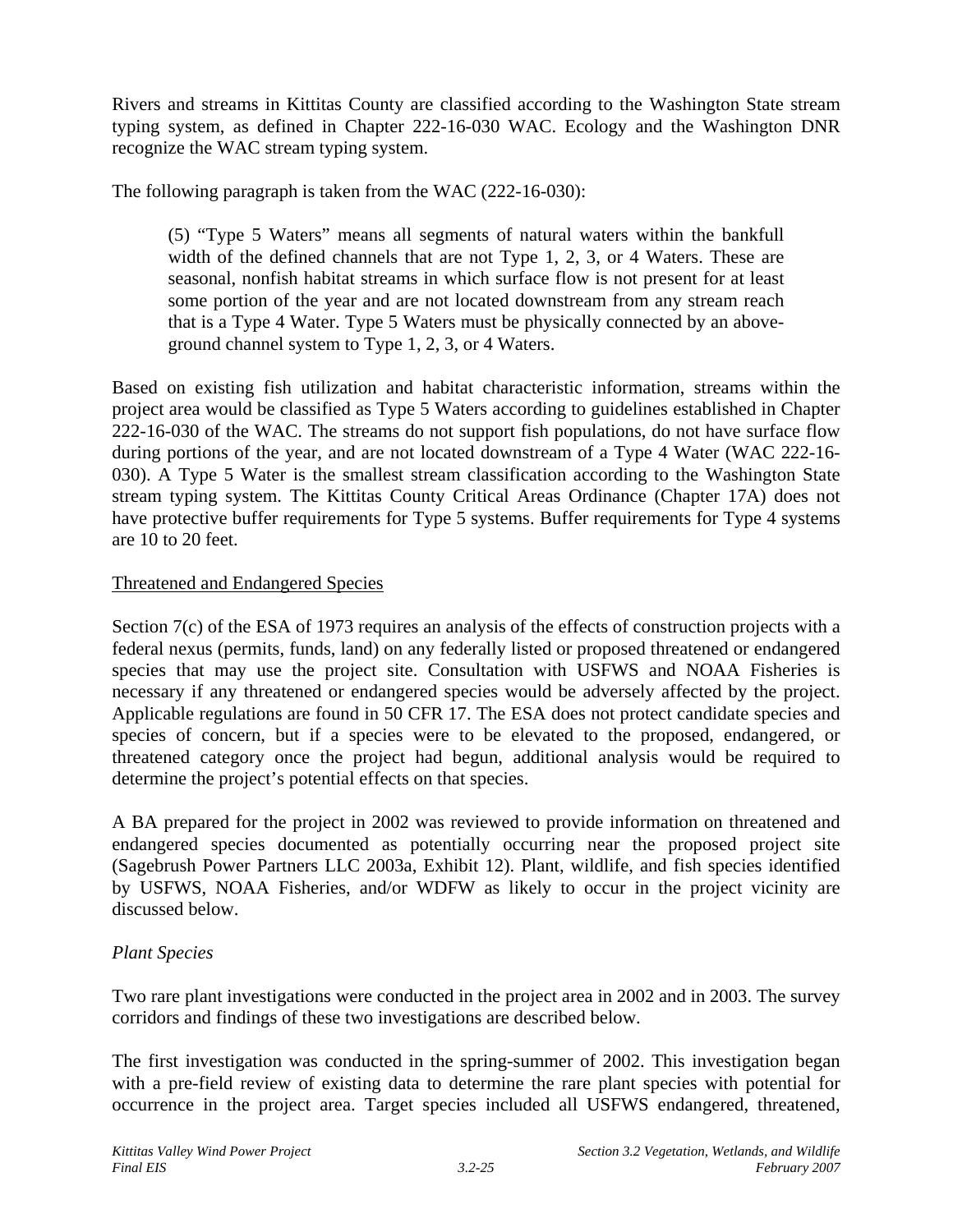proposed, or candidate plant species, as well as all Washington State endangered, threatened, sensitive, and review plant species. The pre-field review identified 38 rare plant species that had the potential to occur in the project area, as shown in Table A-2 in Appendix A.

Three field surveys of the project area were performed (April, June, and July 2002) to determine the presence of target species. The survey corridors included all land within 50 meters of proposed project facilities (e.g., turbine strings, access roads, staging areas, etc.) as defined through July 2002. The 2002 rare plant field surveys did not locate any federal endangered, threatened, proposed, or candidate plant species.

Marginal potential habitat was found for one federally listed species, Ute ladies'-tresses (*Spiranthes diluvialis*), in several of the project area riparian zones. However, the project area is west of the species' known range, and the habitat at these sites was degraded due to past disturbance. Both these factors greatly reduced the potential for occurrence of Ute ladies' tresses.

Marginal potential habitat was found for one federal candidate species, basalt daisy (*Erigeron piperianus*). Although basalt daisy is typically restricted to the extensive cliffs along the Yakima River and Selah Creek, all cliffs within the project area were searched intensively for the presence of the species, with negative results. Marginal potential habitat was also found within the study area for a number of federal species of concern. These include Columbia milkvetch (*Astragalus columbianus*), Hoover's desert-parsley (*Lomatium tuberosum*), least phacelia (*Phacelia minutissima*), Seely's silene (*Silene seelyi*), and Hoover's tauschia. In all cases, where potential habitat was found for these species, the area was searched carefully, with negative results.

Likewise, the field surveys did not locate any plants listed as endangered, threatened, or sensitive by Washington State. Potential habitat, however, was found for several of these species throughout the project area. These habitats were searched thoroughly for the presence of the target species, but none was found.

One species that was recently removed from the Washington State review list was found within, or immediately adjacent to, the project area. The species, white-margined knotweed (*Polygonum polygaloides* ssp. *kelloggii*), was found in the project area in vernally moist draws and swales. However, since the original 2002 rare plant survey was conducted, white-margined knotweed has been dropped from the Washington Natural Heritage Program (WNHP) list.

Subsequent changes to the project layout resulted in siting proposed facilities in areas that were not covered during the original 2002 rare plant surveys. To adequately evaluate project-related rare plant impacts, additional field surveys were conducted in May 2003. Overall, 331 acres of ground were surveyed in May 2003 along a 50-meter buffer corridor (Sagebrush Power Partners LLC 2003f).

The 2003 field surveys did not locate any USFWS endangered, threatened, proposed, or candidate plant species. Marginal potential habitat was found, however, for a number of federal Species of Concern. These include Columbia milkvetch, Hoover's desert-parsley, least phacelia,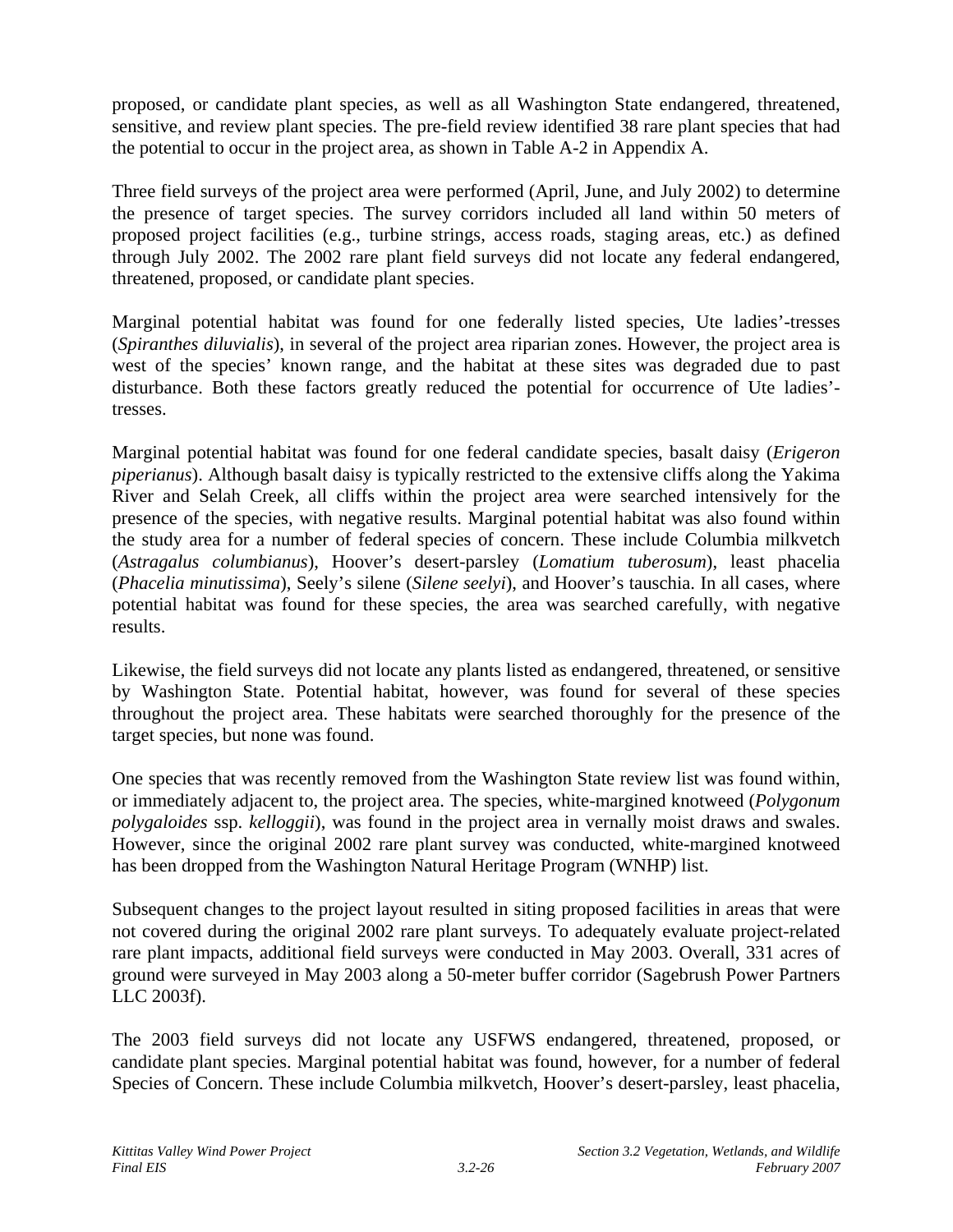and Seely's silene. In all cases, where potential habitat was found for these species, the area was searched carefully, with negative results.

The field surveys did not locate any plants listed as endangered, threatened, sensitive, extirpated, or review by the WNHP. However, potential habitat was found for a number of these species throughout the project area. These habitats were also searched thoroughly for the presence of the target species, but none was found.

#### *Wildlife and Fish Species*

Table 3.2-3 presents a list of 55 wildlife and fish species (26 bird, 14 mammal, 2 reptile, 6 amphibian, and 7 fish) with federal and/or state status identified by USFWS, NOAA Fisheries, and/or WDFW as potentially occurring near or within the project area. Of these 55 species, seven species are federally listed threatened or endangered species, and as such are currently protected under the ESA. Five species on Table 3.2-3 with state monitor status were not identified during the agency review as potentially occurring near or within the project area. However, these species are included in the table because they were documented during avian surveys. Table 3.2-4 identifies any documented use in the project area and/or surrounding area, and the potential for use of the project area of all wildlife and fish species with federal and/or state status.

Species are identified as likely, possibly, or unlikely to occur in or near the project area. All seven fish species are identified as not occurring in the project area due to the lack of potentially suitable fish habitat. Species are identified as unlikely to occur due to limited potential habitat or because the project area is located outside the periphery of the known species distributions. Species are identified as possibly occurring if potential habitat is available but individuals have not been documented in or near the project area. Species that have been documented in or near the project area are identified as likely to occur.

Twenty-two species (10 bird, 8 mammal, and 4 amphibian) are identified as unlikely to occur due to limited potential habitat or because the project area is located outside the periphery of the known species distributions. Thirteen species (3 bird, 6 mammal, 2 reptile, and 2 amphibian) are identified as possibly occurring because potential habitat is available but individuals have not been documented within the project area vicinity. Thirteen bird species documented in the project area vicinity during surveys are identified as likely to occur.

USFWS indicates that there are five federally listed species under USFWS jurisdiction that are likely to occur in the project vicinity: bald eagle (*Haliaeetus leucocephalus*), northern spotted owl (*Strix occidentalis caurina*), grizzly bear (*Ursus arctos*), gray wolf (*Canis lupus*), and bull trout (*Salvelinus confluentus*). Gray wolf is a federally listed endangered species. Bald eagle, northern spotted owl, grizzly bear, and bull trout, are federally listed threatened species (Table 3.2-3).

Federally listed threatened species under the jurisdiction of the NOAA Fisheries include chinook salmon (*Oncorhynchus tshawytscha*) and middle Columbia River steelhead (*Oncorhynchus mykiss*) (Table 3.2-3).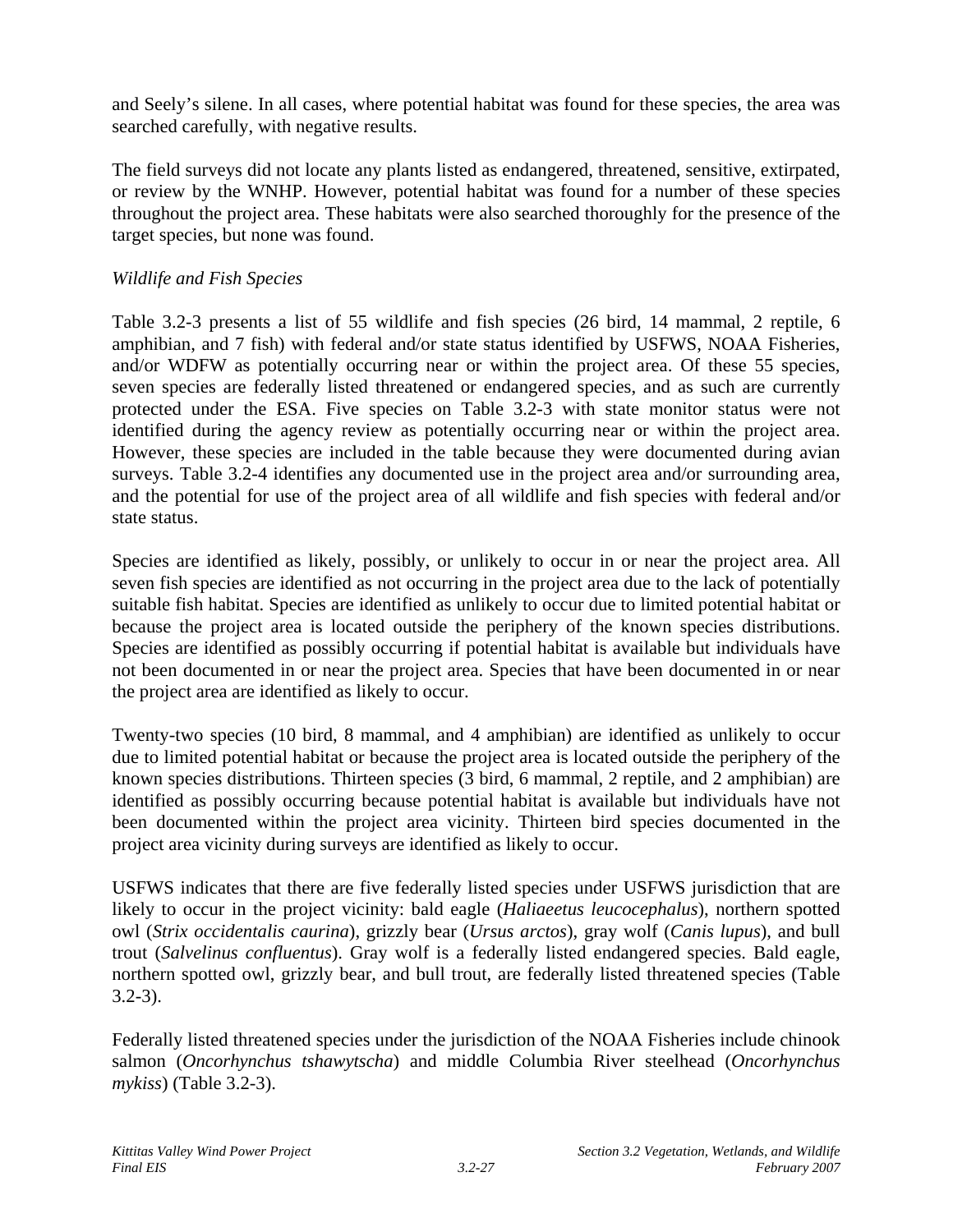Based on an analysis and review of natural resource documents and information from natural resource agencies, one federally listed species, bald eagle, regularly occurs within the project area. No other federally listed species regularly forages, breeds, or occurs in or near the project area.

| <b>Common Name</b>              | <b>Scientific Name</b>     | <b>Federal Status</b> | <b>Washington State</b><br><b>Status</b> |
|---------------------------------|----------------------------|-----------------------|------------------------------------------|
| <b>Birds</b>                    |                            |                       |                                          |
| Bald eagle                      | Haliaeetus leucocephalus   | Threatened            | Threatened                               |
| Northern spotted owl            | Strix occidentalis caurina | Threatened            | Endangered                               |
| <b>Black</b> tern               | Chlidonias niger           | Species of concern    | Monitor                                  |
| Burrowing owl                   | Athene cunicularia         | Species of concern    | None                                     |
| Ferruginous hawk                | <b>Buteo regalis</b>       | Species of concern    | Threatened                               |
| Harlequin duck                  | Histrionicus histrionicus  | Species of concern    | None                                     |
| Loggerhead shrike               | Lanius ludovicianus        | Species of concern    | Candidate                                |
| Northern goshawk                | Accipiter gentilis         | Species of concern    | Candidate                                |
| Olive-sided flycatcher          | Contopus cooperii          | Species of concern    | None                                     |
| Peregrine falcon                | Falco peregrinus           | Species of concern    | Sensitive                                |
| Willow flycatcher               | Empidonax traillii         | Species of concern    | None                                     |
| Black-backed woodpecker         | Picoides arcticus          | None                  | Candidate                                |
| Golden eagle                    | Aquila chrysaetos          | None                  | Candidate                                |
| Lewis' woodpecker               | Melanerpes lewis           | None                  | Candidate                                |
| Long-billed curlew <sup>1</sup> | Numenius americanus        | None                  | Monitor                                  |
| Merlin                          | Falco columbarius          | None                  | Candidate                                |
| Flammulated owl                 | Otus flammeolus            | None                  | Candidate                                |
| Gyrfalcon <sup>1</sup>          | Falco rusticolus           | None                  | Monitor                                  |
| $O$ sprey <sup>1</sup>          | <b>Pandion haliaetus</b>   | None                  | Monitor                                  |
| Pileated woodpecker             | Dryocopus pileatus         | None                  | Candidate                                |
| Prairie falcon <sup>1</sup>     | Falco mexicanus            | None                  | Monitor                                  |
| Sage sparrow                    | Amphispiza belli           | None                  | Candidate                                |
| Sage thrasher                   | Oreoscoptes montanus       | None                  | Candidate                                |
| Turkey vulture <sup>1</sup>     | Cathartes aura             | None                  | Monitor                                  |
| Vaux's swift                    | Chaetura vauxi             | None                  | Candidate                                |
| White-headed woodpecker         | Picoides albolarvatus      | None                  | Candidate                                |
| <b>Mammals</b>                  |                            |                       |                                          |
| Gray wolf                       | Canis lupus                | Endangered            | Endangered                               |
| Grizzly bear                    | Ursus arctos               | Threatened            | Endangered                               |
| Fisher                          | Martes pennanti            | Species of concern    | Endangered                               |
| Fringed myotis                  | Myotis thysanodes          | Species of concern    | None                                     |
| Long-eared myotis               | Myotis volans              | Species of concern    | None                                     |
| Long-legged myotis              | Myotis evotis              | Species of concern    | None                                     |
| Small-footed myotis             | Myotis ciliolabrum         | Species of concern    | None                                     |

# **Table 3.2-3: Federal and State Protected Wildlife Species Identified by Federal and State Agencies as Potentially Occurring near or within the Project Area**

Source: Sagebrush Power Partners LLC 2003a.

1 Not identified by state agencies as potentially occurring in project area, but documented during surveys.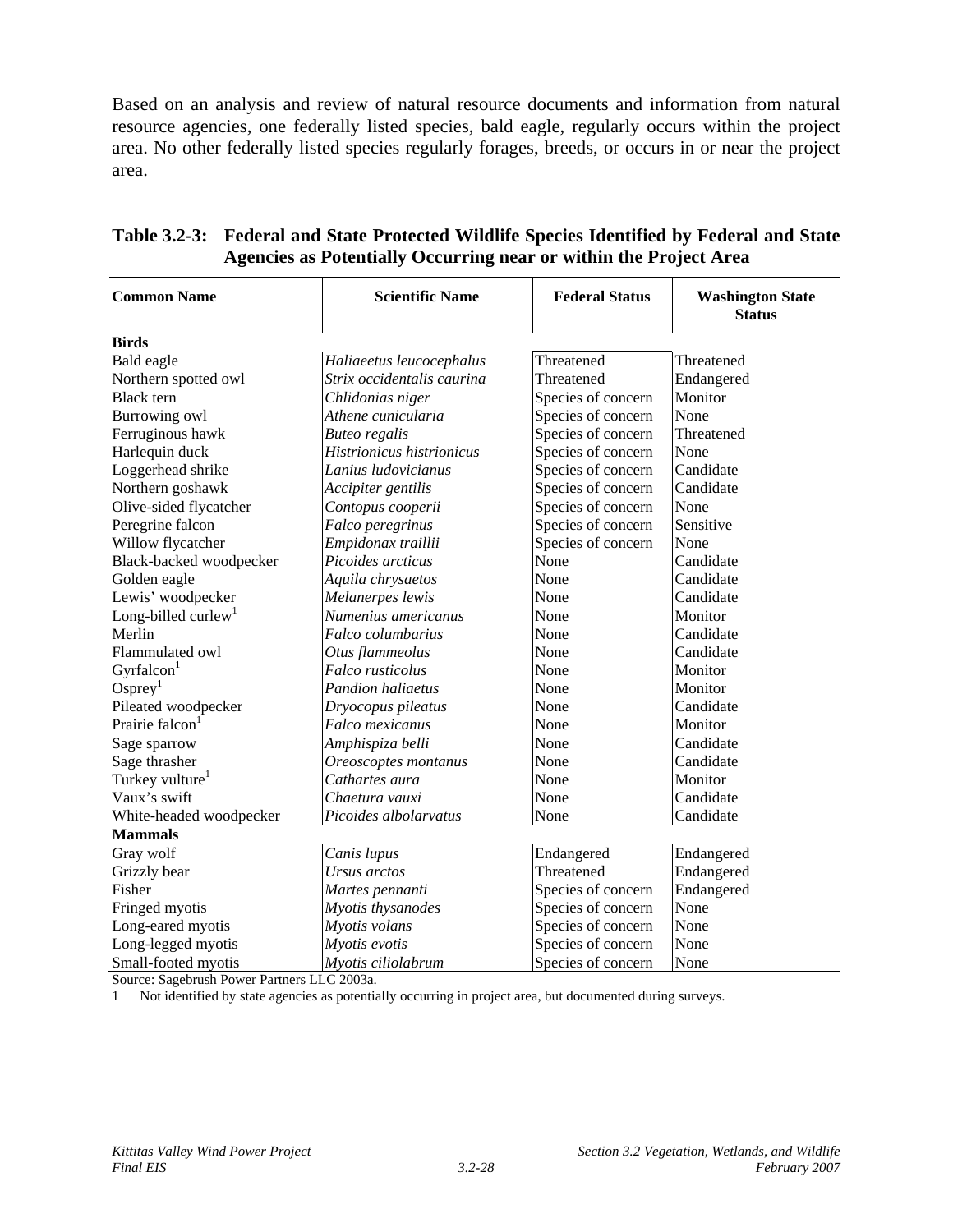| <b>Common Name</b>             | <b>Scientific Name</b>        | <b>Federal Status</b> | <b>Washington State</b><br><b>Status</b> |
|--------------------------------|-------------------------------|-----------------------|------------------------------------------|
| Townsend's big-eared bat       | Corynorhinus townsendii       | Species of concern    | Candidate                                |
| Yuma myotis                    | Myotis yumanensis             | Species of concern    | None                                     |
| Western gray squirrel          | Sciurus griseus               | Species of concern    | Threatened                               |
| Wolverine                      | Gulo gulo                     | Species of concern    | Candidate                                |
| Black-tailed jackrabbit        | Lepus californicus            | None                  | Candidate                                |
| Merriam's shrew                | Sorex merriami                | None                  | Candidate                                |
| White-tailed jackrabbit        | Lepus townsendii              | None                  | Candidate                                |
| <b>Amphibians and Reptiles</b> |                               |                       |                                          |
| Cascades frog                  | Rana cascadae                 | Species of concern    | None                                     |
| Columbia spotted frog          | Rana luteiventris             | Species of concern    | Candidate                                |
| Larch Mountain salamander      | Plethodon larselli            | Species of concern    | Sensitive                                |
| Red-legged frog                | Rana aurora                   | Species of concern    | None                                     |
| Tailed frog                    | Ascaphus truei                | Species of concern    | Monitor                                  |
| Western toad                   | <b>Bufo</b> boreas            | Species of concern    | Candidate                                |
| Sharptail snake                | Contia tenuis                 | None                  | Candidate                                |
| Striped whipsnake              | Masticophis taeniatus         | None                  | Candidate                                |
| Fish                           |                               |                       |                                          |
| <b>Bull trout</b>              | Salvelinus confluentus        | Threatened            | Candidate                                |
| Chinook salmon                 | Oncorhynchus tshawytscha      | Threatened            | Candidate                                |
| Steelhead                      | Oncorhynchus mykiss           | Threatened            | Candidate                                |
| Interior redband trout         | Oncorhynchus mykiss gairdneri | Species of concern    | None                                     |
| Pacific lamprey                | Lampetra tridentate           | Species of concern    | None                                     |
| Westslope cutthroat            | Oncorhynchus clarki lewisi    | Species of concern    | None                                     |
| Mountain sucker                | Catostomus platyrhynchus      | None                  | Candidate                                |

#### **Table 3.2-3: Continued**

Source: Sagebrush Power Partners LLC 2003a.

1 Not identified by state agencies as potentially occurring in project area, but documented during surveys.

# **Table 3.2-4: Potential Occurrence of Federal and State Protected Wildlife and Fish Species within the Project Area**

| <b>Common Name</b>      | <b>Potential Occurrence within Project Area</b>                                           |
|-------------------------|-------------------------------------------------------------------------------------------|
| <b>Birds</b>            |                                                                                           |
| Bald eagle              | Likely, WDFW documented winter resident, average of 5.6 bald eagles documented            |
|                         | per winter driving survey with a maximum survey day count of 12, winter use               |
|                         | relatively high compared to other wind projects, but mostly along Yakima River            |
| Black tern              | Unlikely due to species distribution in Washington, no records within Kittitas County     |
| Black-backed woodpecker | Unlikely, breeding habitat possible in forests/burns near project area, recorded in       |
|                         | <b>Kittitas County</b>                                                                    |
| Burrowing owl           | Unlikely due to species distribution in Washington, possible in extreme Eastern           |
|                         | <b>Kittitas County</b>                                                                    |
| Ferruginous hawk        | Unlikely, most records in Eastern Washington in steppe zones, possible rare transient     |
|                         | or migrant                                                                                |
| Flammulated owl         | Unlikely within project area, possible in forests near project area, recorded in Kittitas |
|                         | County                                                                                    |
| Golden eagle            | Likely, six observations during fixed-point surveys, six during in-transit surveys, no    |
|                         | nest found, lower use (0.02-0.05 per 20-minute survey) compared to Foote Creek Rim        |
|                         | (Wyoming) $(0.2 - 0.3$ per 20-minute survey) and Altamont Pass (California) $(0.2 - 0.3)$ |
|                         | per 20-minute survey)                                                                     |

Source: Sagebrush Power Partners LLC 2003a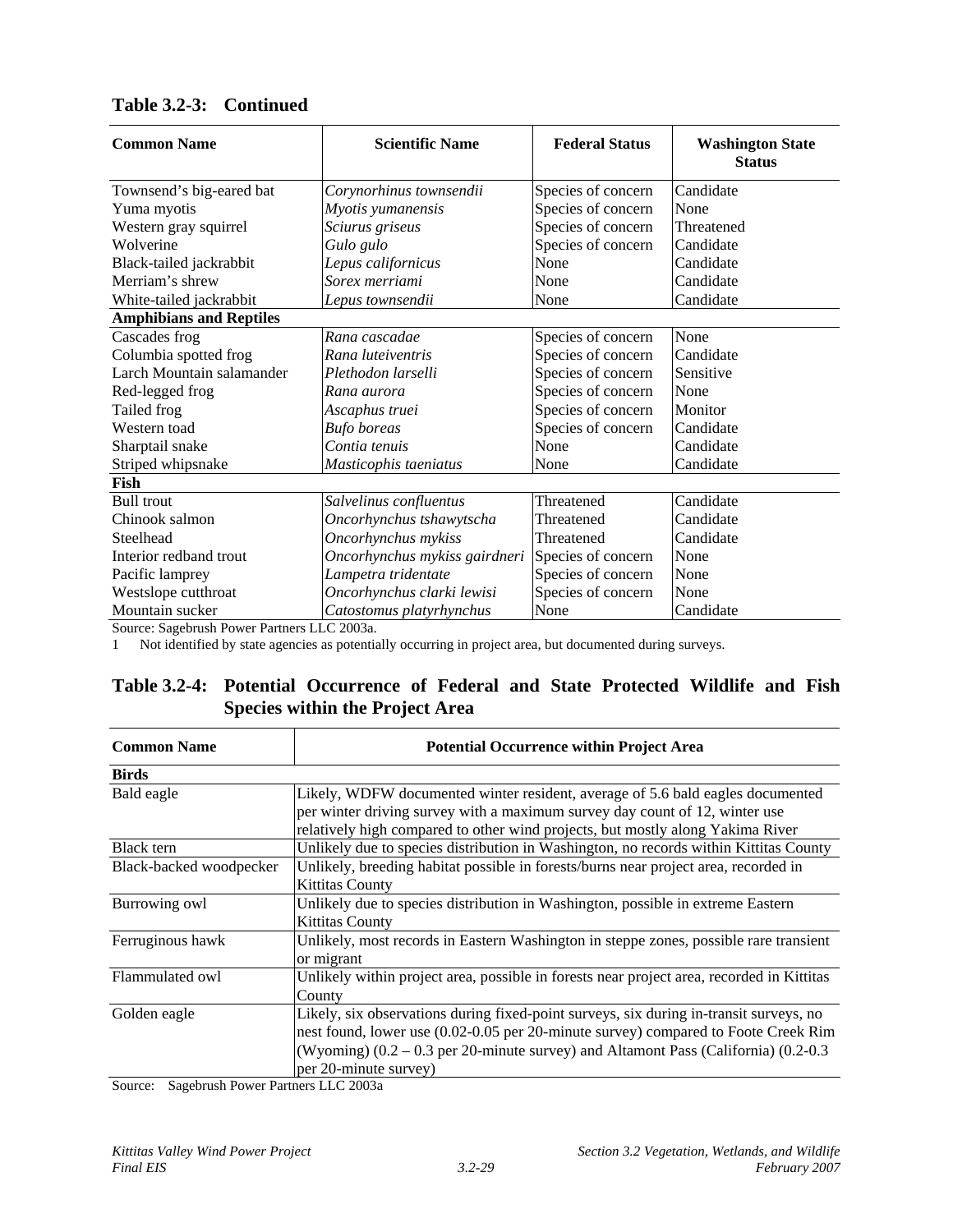| <b>Common Name</b>      | <b>Potential Occurrence within Project Area</b>                                                                                                                                                                                                                                   |
|-------------------------|-----------------------------------------------------------------------------------------------------------------------------------------------------------------------------------------------------------------------------------------------------------------------------------|
| Gyrfalcon               | Likely, one observation during winter bald eagle surveys                                                                                                                                                                                                                          |
| Harlequin duck          | Unlikely, occurs in fast-flowing mountain streams and marine shorelines, recorded in                                                                                                                                                                                              |
|                         | Kittitas County west of project area                                                                                                                                                                                                                                              |
| Lewis' woodpecker       | Likely, breeding possible in forests near project area, recorded in Kittitas County, one                                                                                                                                                                                          |
|                         | observation documented during surveys                                                                                                                                                                                                                                             |
| Loggerhead shrike       | Likely, possible breeding habitat includes shrub-steppe, shrubland, and agricultural,<br>recorded in Kittitas County, one observation during winter bald eagle surveys as well<br>as two unidentified shrike observations, not observed during spring and summer avian<br>surveys |
| Long-billed curlew      | Likely, one observation documented during surveys                                                                                                                                                                                                                                 |
| Merlin                  | Likely, breeding possible within project area, two observations during spring and<br>summer surveys, documented by WDFW                                                                                                                                                           |
| Northern goshawk        | Likely, documented breeding north and west of project area, numerous WDFW<br>records from mountains north and west of project area in coniferous and aspen<br>forests, two observations outside of project area during fixed-point surveys                                        |
| Northern spotted owl    | Unlikely, appropriate habitat not present within project area, documented site centers<br>north and west of project area                                                                                                                                                          |
| Olive-sided flycatcher  | Possible, breeding in forested habitats, recorded in Kittitas County                                                                                                                                                                                                              |
| Osprey                  | Likely, one observation during fixed-point surveys, one during in-transit surveys                                                                                                                                                                                                 |
| Peregrine falcon        | Unlikely, most records in Western Washington, possible transient or migrant                                                                                                                                                                                                       |
| Pileated woodpecker     | Unlikely within project area, possible in forests near project area, recorded in Kittitas<br>County                                                                                                                                                                               |
| Prairie falcon          | Likely, five observations during spring surveys                                                                                                                                                                                                                                   |
| Sage sparrow            | Possible, breeding habitat includes sagebrush and shrubland, documented in southern<br>and Eastern Kittitas County                                                                                                                                                                |
| Sage thrasher           | Likely, possible breeding habitat includes sagebrush and shrubland, documented in<br>southern and Eastern Kittitas County, one observation during fixed-point surveys                                                                                                             |
| Turkey vulture          | Likely, 25 observations during fixed-point surveys, 31 during in-transit surveys                                                                                                                                                                                                  |
| Vaux's swift            | Likely, possible breeding habitat includes varied habitats below alpine habitats,<br>recorded in Kittitas County, two observations during fixed-point surveys                                                                                                                     |
| White-headed woodpecker | Unlikely within project area, breeding habitat possible in forests near project area,<br>recorded in Kittitas County                                                                                                                                                              |
| Willow flycatcher       | Possible, breeding habitat moist forested areas and riparian habitats, recorded in<br><b>Kittitas County</b>                                                                                                                                                                      |
| Mammals                 |                                                                                                                                                                                                                                                                                   |
| Black-tailed jackrabbit | Possible, grassland and shrub habitats, records from southeast Kittitas County                                                                                                                                                                                                    |
| Fisher                  | Unlikely, associated with mature coniferous forests, suitable habitat in western<br><b>Kittitas County</b>                                                                                                                                                                        |
| Fringed myotis          | Possible, varied habitats include forested or riparian habitats and shrubland, roosts in<br>buildings and trees, hibernates in mines and caves, potential habitat throughout<br>eastern two-thirds of Kittitas County                                                             |
| Gray wolf               | Unlikely, unknown status in Washington but suitable habitat in North Kittitas County,<br>WDFW records from 1992 and 1993 from L.T. Murray State Wildlife Recreation<br>Area southwest of I-90                                                                                     |
| Grizzly bear            | Unlikely, unknown status in Washington but suitable habitat in North Kittitas County,<br>one WDFW record north of project area                                                                                                                                                    |
| Long-eared myotis       | Unlikely, habitat primarily forested habitats and edges, juniper woodland, mixed<br>conifers, and riparian areas, roosts in snags, crevices, bridges, buildings, and mines,<br>potential habitat in western and northern Kittitas County                                          |

# **Table 3.2-4: Continued**

Source: Sagebrush Power Partners LLC 2003a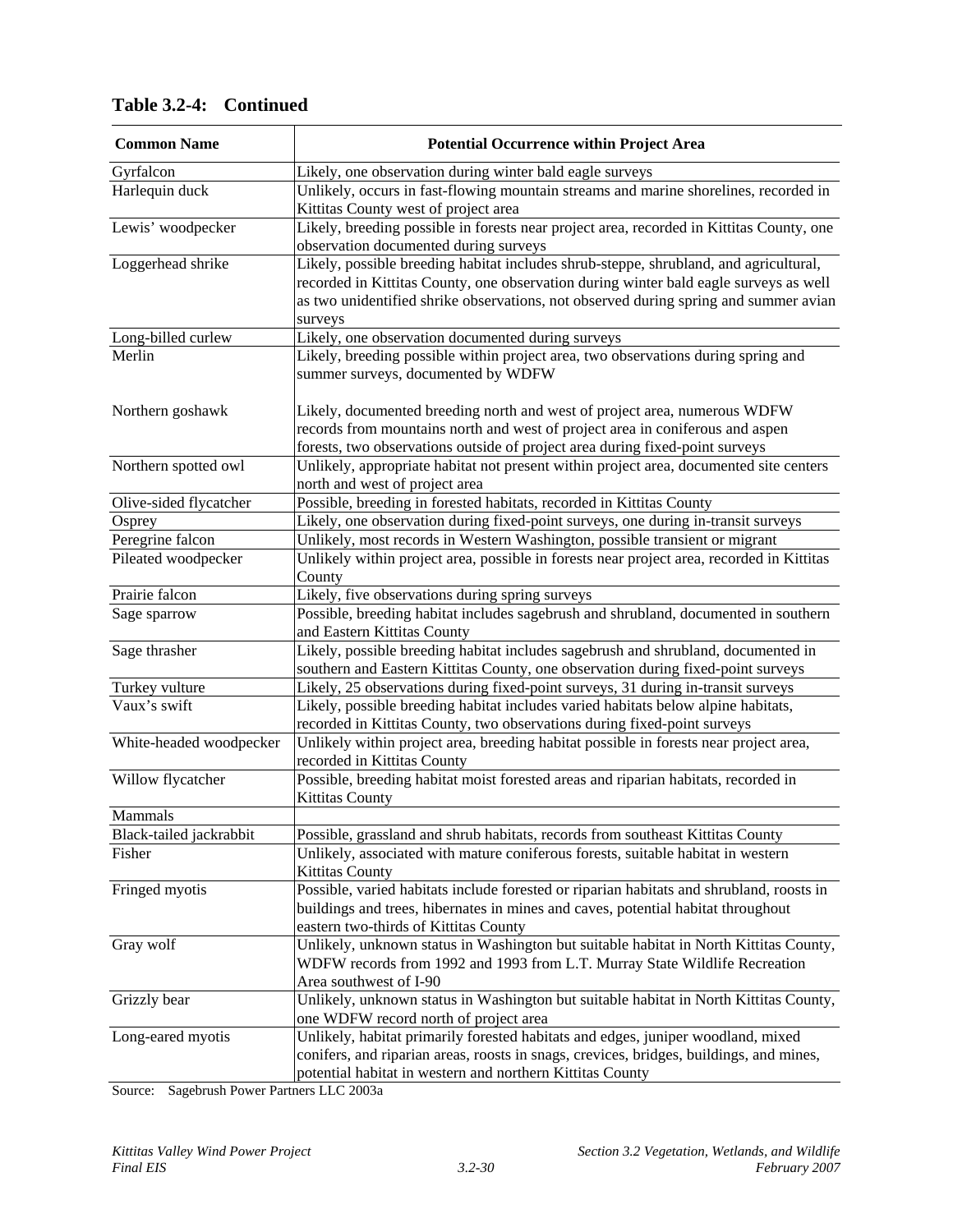| <b>Common Name</b>             | <b>Potential Occurrence within Project Area</b>                                                                                                                                                      |
|--------------------------------|------------------------------------------------------------------------------------------------------------------------------------------------------------------------------------------------------|
| Long-legged myotis             | Unlikely, habitat primarily coniferous and mixed forests and riparian areas, roosts in<br>caves, crevices, buildings, and mines, potential habitat in western and northern<br><b>Kittitas County</b> |
| Merriam's shrew                | Possible, sagebrush shrub and mesic grass/shrub habitats, records from southeast<br><b>Kittitas County</b>                                                                                           |
| Small-footed myotis            | Possible, habitat varied arid grasslands and shrubland, and mixed forests, roosts in<br>crevices and cliffs, hibernates in caves and mines, records from Eastern Kittitas<br>County                  |
| Townsend's big-eared bat       | Unlikely, varied habitats but tends to prefer forested and riparian areas, hibernates in<br>caves, no records from Kittitas County                                                                   |
| Western gray squirrel          | Unlikely, suitable habitat in northeast Kittitas County; WDFW records from south of<br>I-90 in L.T. Murray State Wildlife Recreation Area                                                            |
| White-tailed jackrabbit        | Possible, grassland and shrub habitats, recorded in northeast Kittitas County                                                                                                                        |
| Wolverine                      | Unlikely, generally associated with northern coniferous forest; suitable habitat in<br>western Kittitas County, WDFW record from northeast of project area                                           |
| Yuma myotis                    | Possible, closely associated with water in varied habitats, no records from Kittitas<br>County                                                                                                       |
| <b>Amphibians and Reptiles</b> |                                                                                                                                                                                                      |
| Cascades frog                  | Unlikely, occurs in wet mountain meadows with ponds and potholes, records in<br>western and northern Kittitas County                                                                                 |
| Columbia spotted frog          | Possible, occurs in wetlands, marshy edges of ponds/lakes, documented throughout<br>Kittitas County, two WDFW records north of project area                                                          |
| Larch Mountain<br>salamander   | Unlikely, found in lava talus slopes, recorded in western Kittitas County                                                                                                                            |
| Red-legged frog                | Unlikely, species range moist forests, streams, and ponds, recorded in western Kittitas<br>County                                                                                                    |
| Sharptail snake                | Possible, found in stable talus slopes, damp/moist habitats, and forest edges, records<br>from Kittitas County                                                                                       |
| Striped whipsnake              | Possible, occurs in grasslands, sagebrush, and dry rocky canyons, records from<br>Eastern Kittitas County                                                                                            |
| Tailed frog                    | Unlikely, habitat fast-flowing permanent streams in forested areas, records in western<br>and northern Kittitas County                                                                               |
| Western toad                   | Possible, occurs in spring pools, ponds, lake shallows, slow moving streams and<br>nearby uplands, documented in Kittitas County                                                                     |
| Fish                           |                                                                                                                                                                                                      |
| <b>Bull trout</b>              | No, suitable stream habitat not present in project area, occurs in Yakima River and<br>major tributaries                                                                                             |
| Chinook salmon                 | No, suitable stream habitat not present in project area, occurs in Yakima River and<br>major tributaries                                                                                             |
| Interior redband trout         | No, suitable stream habitat not present in project area, occurs in Yakima River and<br>major tributaries                                                                                             |
| Mountain sucker                | No, suitable stream habitat not present in project area, occurs in Yakima River and<br>major tributaries                                                                                             |
| Pacific lamprey                | No, suitable stream habitat not present in project area, occurs in Yakima River and<br>major tributaries                                                                                             |
| Steelhead                      | No, suitable stream habitat not present in project area, occurs in Yakima River and<br>major tributaries                                                                                             |
| Westslope cutthroat            | No, suitable stream habitat not present in project area, occurs in Yakima River and<br>major tributaries                                                                                             |
|                                |                                                                                                                                                                                                      |

**Table 3.2-4: Continued** 

Source: Sagebrush Power Partners LLC 2003a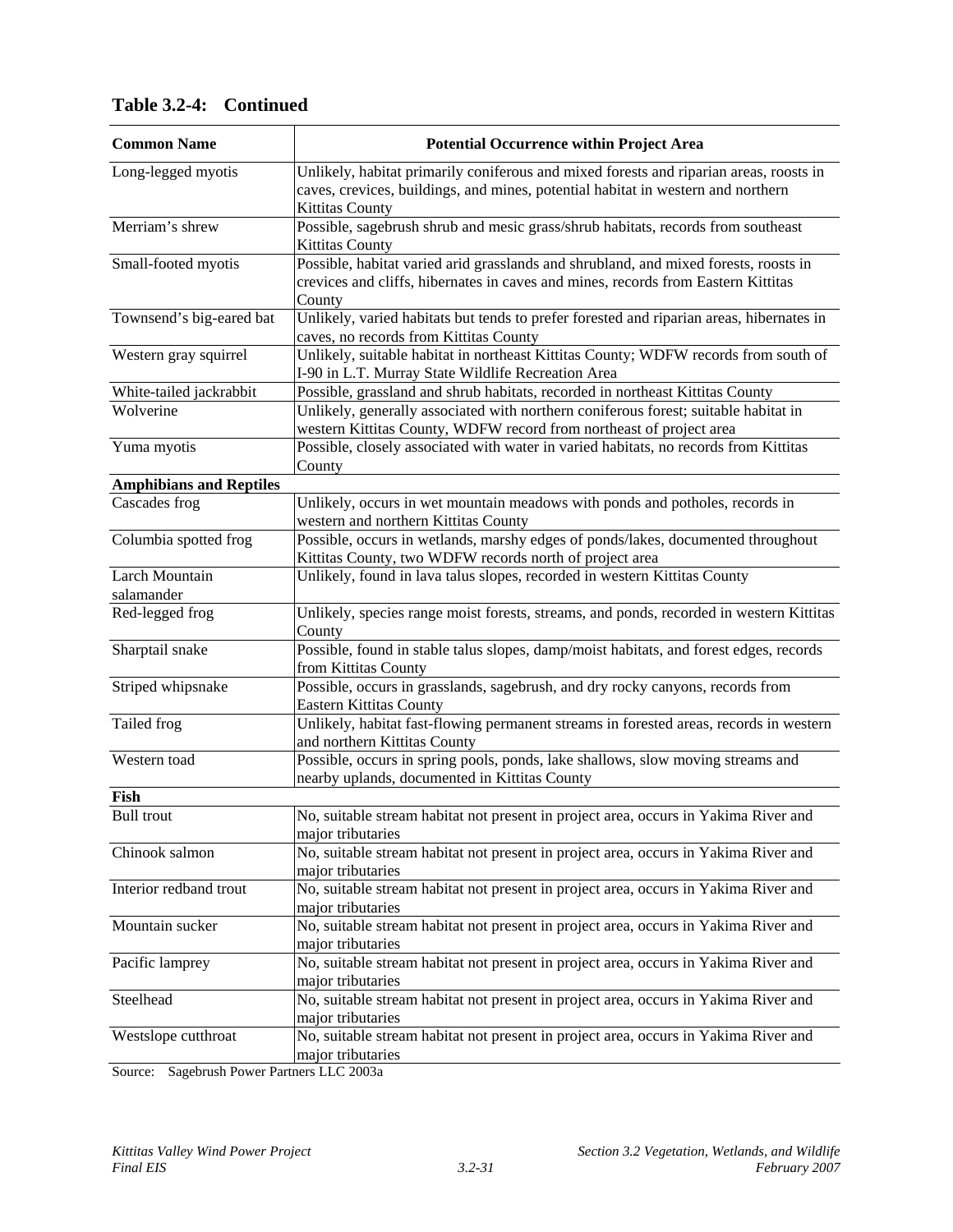#### **Offsite Alternatives**

#### Alternative 1: Swauk Valley Ranch

#### *Vegetation and Wetlands*

The Swauk Valley Ranch site is close to both the KVWPP site and the Springwood Ranch site. Vegetation communities found on this site are generally similar to those described for each of the other two sites. Vegetation communities in the southwest portion of the site are primarily sagebrush and grasslands associated with the shrub-steppe region with some agriculture and pasture communities. Plant communities associated with lithosols commonly occur along ridgetops. Vegetation in the northern portion of the site is a mosaic of ponderosa pine, mixed conifer forest shrub understory, and grasslands (WDFW 2004).

Kittitas County wetland maps identify nine wetlands on the site ranging in size from 0.25 acre to slightly more than 3 acres.

WDFW identified four sensitive plant communities on the east side of the site and adjacent to the unnamed perennial tributary to Swauk Creek—thyme buckwheat/Sandberg's bluegrass, ponderosa pine/common snowberry (*Symphoricarpos albus*), Oregon oak (*Quercus garryana*)/Geyer's sedge (*Carex geyeri*), and Suksdorf monkey flower (*[Mimulus suksdorfii](http://www.dnr.wa.gov/nhp/refdesk/fguide/htm/fsp_misu.htm)*) (WDFW 2004). Some plant communities at this site have been disturbed by the same human and natural disturbance mechanisms described for the proposed action and the other alternative sites.

The Nature Conservancy of Washington holds a conservation easement on Lookout Mountain on the northern portion of the site.

#### *Wildlife*

The Swauk Valley Ranch site is adjacent to the northern border of the Springwood Ranch site. Baseline studies comparable to the proposed action, Desert Claim, and Wild Horse sites have not been conducted for the Swauk Valley Ranch site. As a result, detailed information on species occurrence for this site is not available. In general, wildlife species typically associated with the vegetation communities described above would be expected to occur on the Swauk Valley Ranch site. WDFW identified approximately 220 acres of the northern portion of the site as western bluebird nesting habitat (a WDFW Monitor Species) and oak woodland as priority habitat. WDFW also identified all of the site as mule deer/black-tailed deer habitat and the northern portion as elk habitat (WDFW 2004).

Bald eagle, a federally listed threatened species, is a relatively abundant winter resident of the Yakima River riparian corridor. Potentially suitable habitat on the site for wildlife species with federal or state status, as identified on Table 3.2-3, include tailed frog, Columbia spotted frog, northern goshawk, burrowing owl, ferruginous hawk, olive-sided flycatcher, loggerhead shrike, sage grouse, northern sagebrush lizard (*Sceloporus graciosus graciosus*), Townsend's big-eared bat, and five myotis bat species.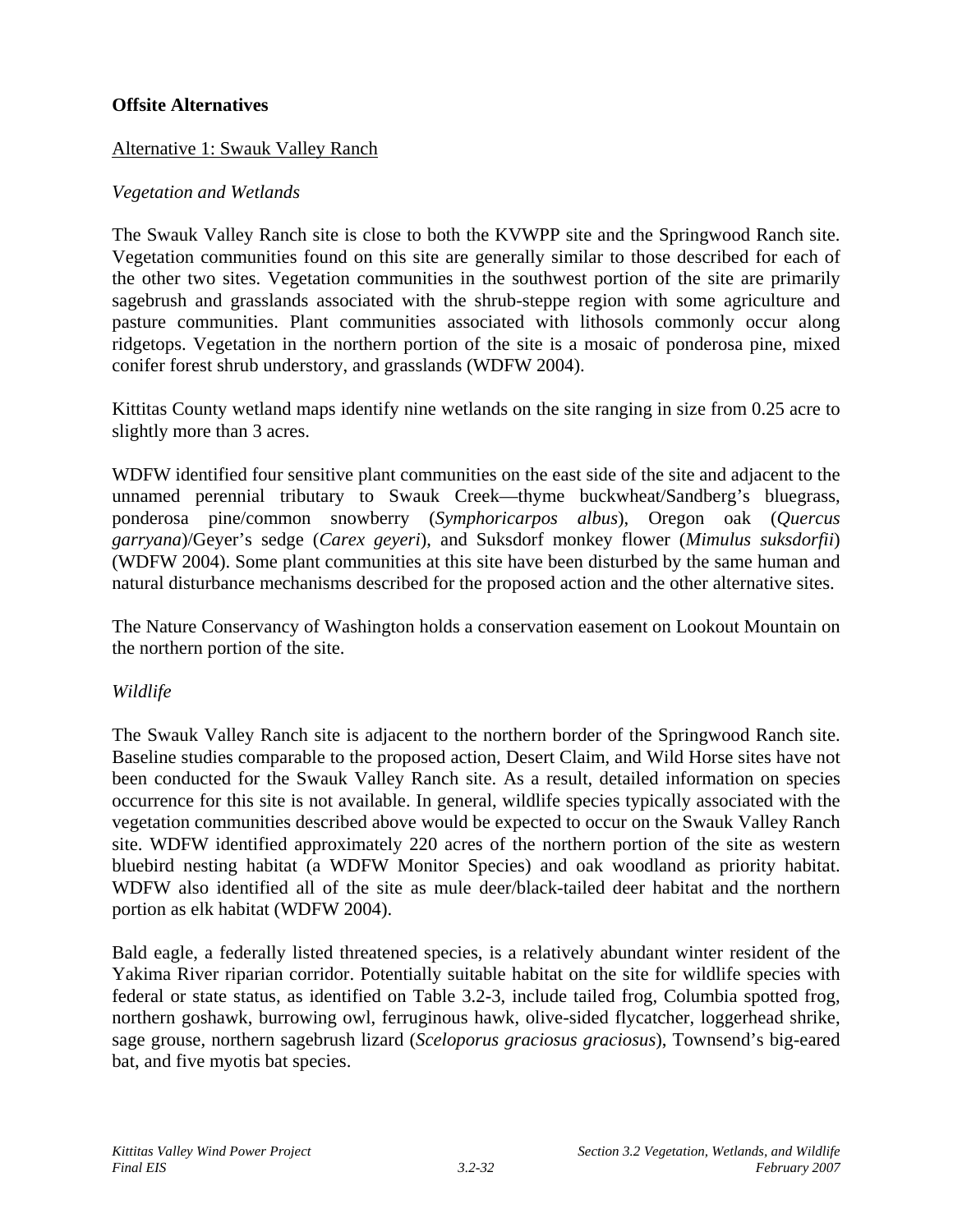Species with state status, but not federal status, with potentially suitable habitat on the site include Merriam's shrew, flammulated owl, pileated woodpecker, Lewis' woodpecker, whiteheaded woodpecker, black-backed woodpecker, striped whipsnake, Vaux's swift, sage thrasher, and sage sparrow. Golden eagles possibly occur in small numbers in the area and could potentially nest on cliffs or in trees along the Yakima River.

Additional state status species with potentially suitable habitat on the site include sharp-tailed snake, great blue heron (*Ardea herodias*), cavity nesting ducks, osprey, and turkey vulture. Species without state or federal status that may occur on the site include great gray owl (*Strix nebulosa*), western bluebird (*Sialia mexicana*), big brown bat (*Eptesicus fuscus),* pallid bat (*Antrozous pallidus*), and Rocky Mountain mule deer (*Odocoileus hemionus hemionus*). Western bluebird and mule deer are known to occur on the northern portion of the site.

# *Fisheries*

The Swauk Valley Ranch site is located about 0.25 mile north of the Yakima River. Swauk Creek, a tributary of the Yakima River, flows about 0.25 mile east of the site. The Yakima River and Swauk Creek are the nearest aquatic resources to the site with documented fish use. While there is no documented fish use of aquatic resources located within the site, the site does include several potential stream channel crossings. Aquatic resources located within the project site include one unnamed stream channel with perennial flow and several small, narrow stream channels and/or seeps with intermittent flow. Within the site, these streams are generally small, narrow channels in low topographic areas between ridges that do not provide suitable habitat for resident or anadromous fish. These channels eventually connect with Swauk Creek or the Yakima River offsite.

Documented fish use of the Yakima River include spring Chinook salmon, steelhead trout, bull trout, rainbow trout (*Oncorhynchus mykiss*), cutthroat trout (*Oncorhynchus clarki clarki*), and eastern brook trout (*Salvelinus fontinallis*). Bull trout have been documented near the mouth of Swauk Creek. Additional fish species common in the Yakima River system include sculpin (*Cottus* sp.), mountain whitefish (*Prosopium williamsoni*), and dace (*Rhinichthys* sp.). Channel morphology in the Yakima River near the site consists primarily of long runs with occasional deep pools. Large boulders provide some cover; however, large woody debris frequency is low. Overall cover protecting the river is rated as poor. Side channels with off-channel rearing habitat typically dry up in the late summer and fall as flows decrease. Riprap placed along the south shoreline where railroad tracks approach the river impairs habitat quality. Spawning habitat is present, but the impact of high irrigation flows during the summer is considered to be a major problem for survival of juvenile steelhead.

Federally protected fish species identified as potentially occurring near the site include the Columbia River Distinct Population Segment (DPS) of bull trout, a listed threatened species under USFWS jurisdiction, and the Evolutionarily Significant Unit (ESU) of middle Columbia River steelhead, a listed threatened species under NOAA Fisheries jurisdiction. Bull trout and steelhead trout are also Washington State candidate species.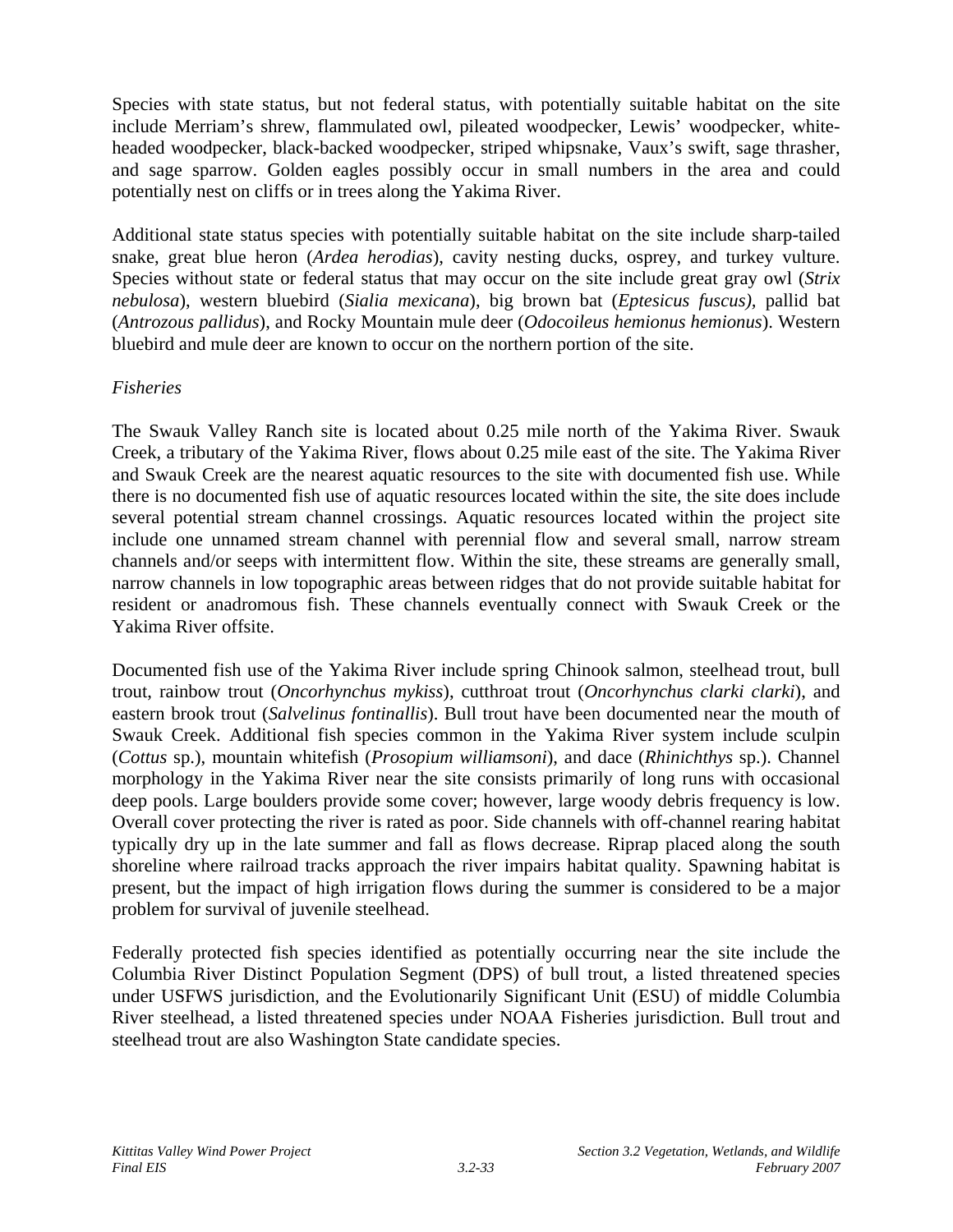#### Alternative 2: Springwood Ranch

#### *Vegetation and Wetlands*

The Springwood Ranch site is situated in the western portion of the Kittitas Valley near the KVWPP site. Like the KVWPP site, the site is in the transition zone between open ponderosa pine forests of the Cascade Range's eastern slopes and the grass and shrub-steppe habitats to the east. The site is primarily grazed grasslands and agricultural lands. The agricultural lands occur along the Yakima River and extend onto the Kittitas Valley floor. Alfalfa and hay are the main crops on the site. Prominent plant communities on the site include coniferous and deciduous woodlands, grasslands and meadows, shrublands, wetland communities and riparian vegetation. Mixed stands of deciduous forest and shrub communities can be found at higher elevations on the bluffs above the Yakima River, along the draws extending from Thorp Prairie to the river, along Taneum and Swauk creeks, and along the steeper slopes adjacent to the Taneum Creek corridor. Open ponderosa pine woodlands and a few wet meadows occur in an area known as the Singing Hills.

The 1987 U.S. Fish and Wildlife Service National Wetland Inventory maps (USFWS 1987) identify 20 wetlands on the site. These wetlands are found along the Yakima River, Taneum Creek, the eastern and northern slopes of Thorp Prairie, and along the valley floor in the southeast portion of the site. Eighteen of the wetlands are less than 3 acres in size while two are greater than 8 acres. Seven of the onsite wetlands are located on the western portion of the site.

Although there is potential habitat on the site for some special-status plant species, the WDFW Priority Habitat Species database did not identify any records of federal or state threatened, endangered, or sensitive plant species on the site. Surveys to identify special-status plants on the site have not been performed. Noxious weeds such as chicory (*Cichorium intybus*) and spotted knapweed (*Centaurea maculosa*) have invaded areas of the deciduous shrub communities that occur along the Yakima River and Taneum Creek.

# *Wildlife*

The Springwood Ranch site is located south and southeast of the KVWPP site, lower in the valley extending onto the valley floor. This site is lower in elevation than both the KVWPP and Wild Horse alternatives and has less extreme topographic relief. Grazed grasslands and agricultural land are the dominant habitat types within the site, with alfalfa and hay being the primary crops. Coniferous forest, deciduous forest, meadow, shrub, and wetland habitats also occur within the site.

Baseline studies have not been conducted for this site; therefore, detailed species occurrence information comparable to the proposed action, the Wild Horse, and Desert Claim sites is not available. Based on the habitat types present on the site and the results of the baseline studies for the other alternatives, a wide variety of bird species likely inhabit the site. Raptors likely to occur include bald eagles, golden eagles, red-tailed hawks, rough-legged hawks, northern harriers (*Circus cyaneus*), turkey vultures, American kestrels, owls (most likely short-eared), and falcons. Game bird species include ring-necked pheasant (*Phasianus colchicus*), California quail, chukar (*Alectoris chukar*), gray partridge, mallard (*Anas platyrhynchos*), and green-winged teal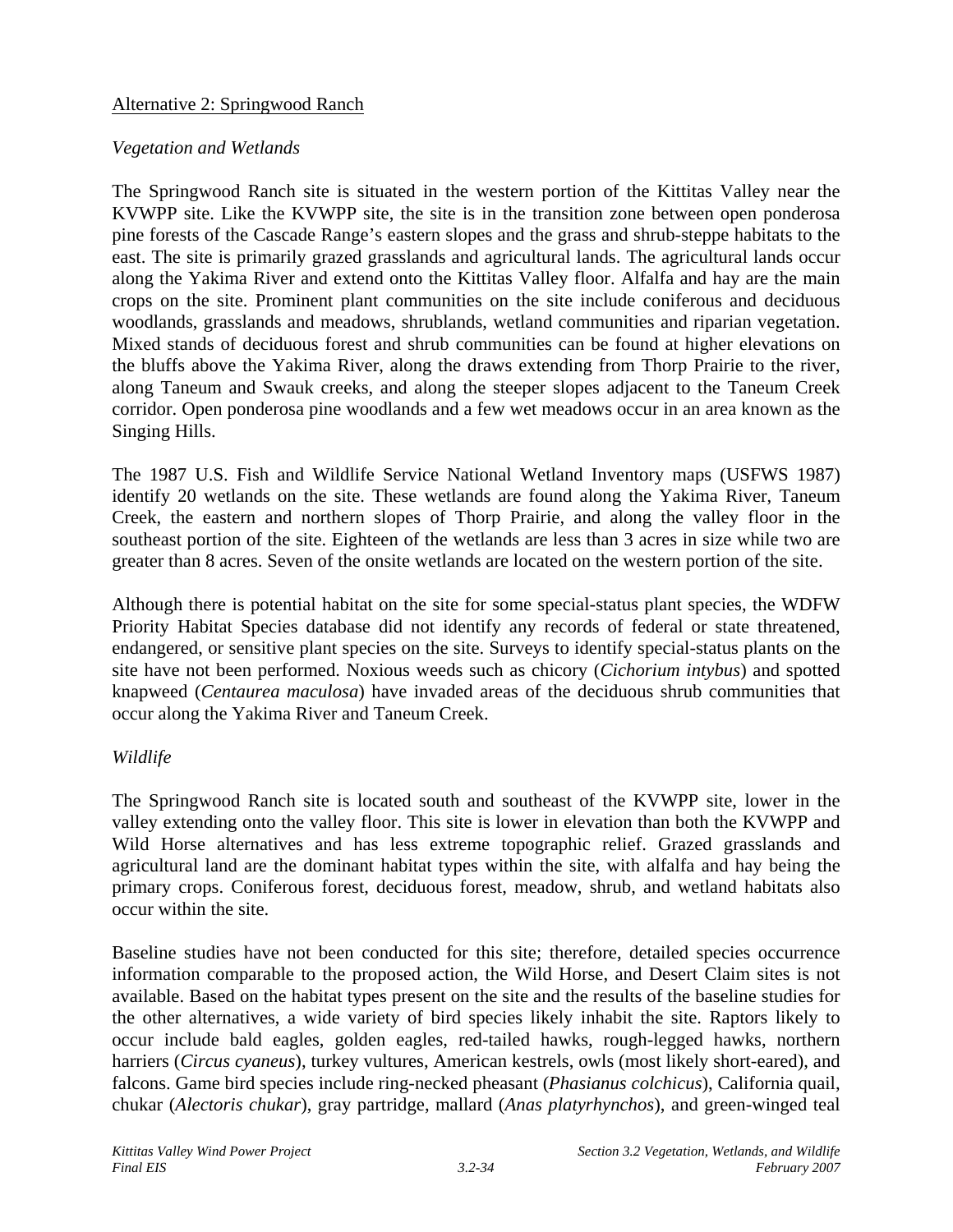(*Anas crecca*). Crow (*Corvus brachyrhynchos*), raven (*Corvus corax*), black-billed magpie (*Pica pica*), meadowlarks, black birds, starlings, house sparrows (*Passer domesticus*), and great blue herons are also likely present.

The site is likely host to several species of reptiles and amphibians. Potential habitat for shorthorned lizard, western skink (*Eumeces skiltonianus*), western fence lizard (*Sceloporus occidentalis*), and northern alligator lizard (*Gerrhonotus coeruleus*) is located within the site. Several garter snake species, ringneck snake (*Diadophis punctatus),* rubber boa, gopher snake (*Pituophis melanoleucus*), yellow-bellied racer (*Coluber constrictor*), western rattlesnake (*Crotalus viridis*), and possibly sharp-tailed snake may also be found on the site based on the potential habitat present. Because amphibians require wetlands or aquatic habitats, they would be more limited on the site than reptiles. Bullfrogs (*Rana catesbeiana*), spotted frog, western toad, Pacific chorus frog (*Pseudacris regilla*), and rough-skinned newt (*Taricha granulosa*) are likely the most common amphibians in the area.

A number of mammal species are likely to use the habitats found on the site. The Joe Watt/Robinson subherd of the Yakima elk herd can be found to the south of this area, and some elk activity has been detected along the Yakima River and the John Wayne Trail on the site. A small herd of deer was noted using the bluffs on the south side of the Yakima River and the flats outside the property on the east. Several species of bats also likely use the site.

# *Fisheries*

The Springwood Ranch site is adjacent to the Yakima River, and Taneum Creek crosses the site. Documented fish use of the Yakima River include spring Chinook salmon, steelhead trout, bull trout, rainbow trout, cutthroat trout, and eastern brook trout. Bull trout have been documented near the mouth of Swauk Creek. Additional fish species common in the Yakima River system include sculpin, mountain whitefish, and dace. Spawning habitat is present, but the impact of high irrigation flows during the summer is considered to be a major problem for survival of juvenile steelhead.

Resident trout and anadromous fish species have historically used lower Taneum Creek for spawning and rearing. More recent surveys have documented rainbow and cutthroat trout, eastern brook trout, steelhead, and spring Chinook salmon. Spring Chinook juveniles have been documented in the creek, indicating that spawning adults may be present. Lower Taneum Creek is contained in a low-gradient channel with good substrate for spawning. In the past, upstream fish migration has been hindered by irrigation diversions. Water withdrawals have degraded habitat value in the lower basin by reducing the size of the stream, influencing water temperature, and hindering upstream migration.

Federally protected fish species identified as potentially occurring near the site include the Columbia River DPS of bull trout, a listed threatened species under USFWS jurisdiction, and the middle Columbia River ESU steelhead, a threatened species under NOAA Fisheries jurisdiction. Bull trout and steelhead trout are also Washington State candidate species.

# **3.2.3 Impacts**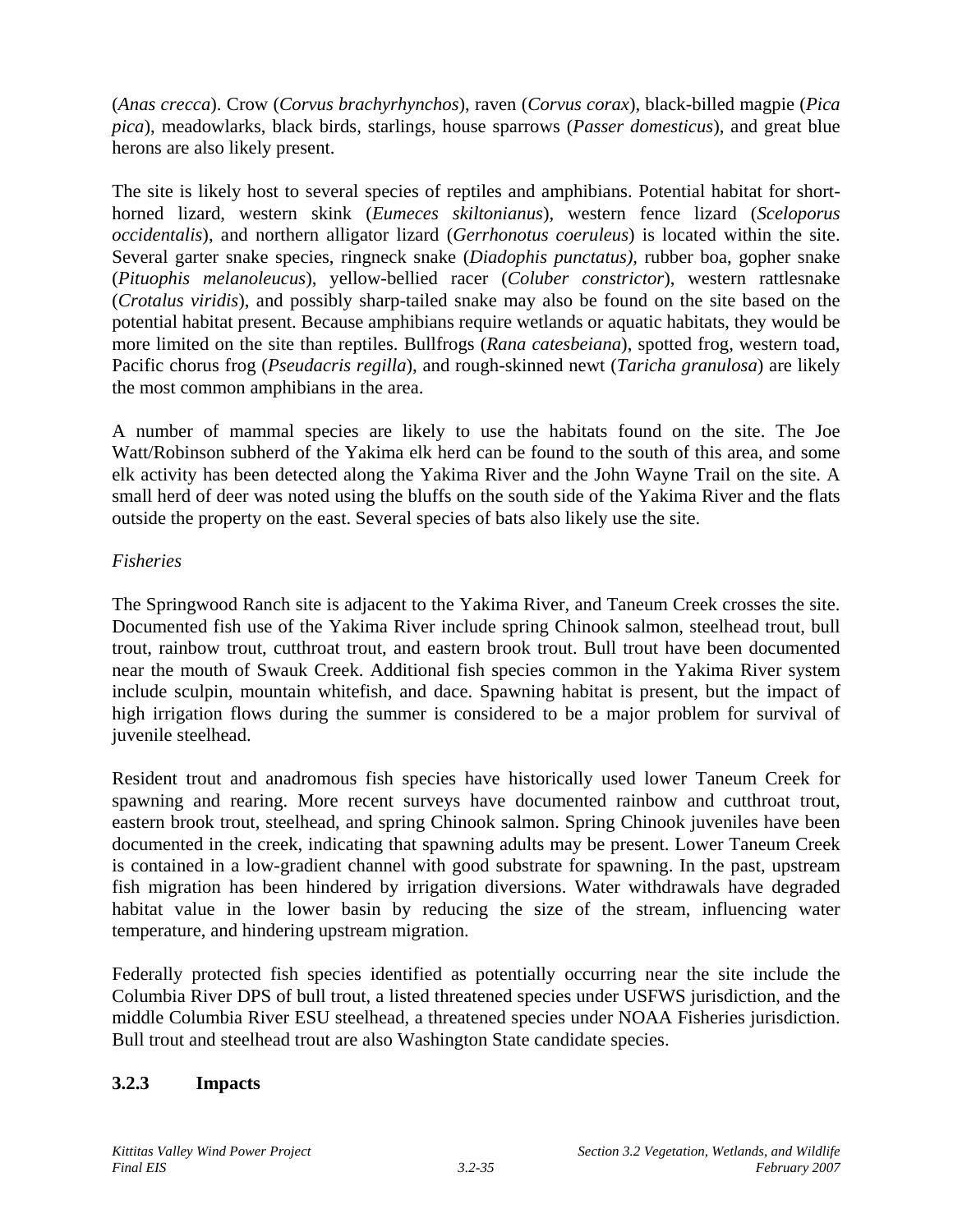#### **Proposed Action**

This section describes the potential direct impacts on vegetation; wetlands; wildlife and habitat; fisheries; and threatened and endangered plant, wildlife, and fish species from development of the KVWPP. Direct impacts are associated with construction, operations, and decommissioning activities that affect these resources. Direct impacts include directly filling or grading areas of the listed resource types (e.g., wildlife habitat or wetlands) on the site. Direct impacts could be associated with any of the proposed project elements, including the wind turbines and meteorological towers, existing and new gravel access roads, additional power lines, and the proposed O&M facility and substations. Impacts associated with or attributable to specific project elements are discussed where applicable. For example, the potential for bird mortality at the project site is associated with turbine and meteorological tower collections. Potential impacts associated with the proposed project would be minimized or avoided through implementation of the BMPs and mitigation measures as described in Section 3.2.4. Indirect impacts are not anticipated because the project is not expected to substantially induce regional growth to the extent that it would result in significant effects on offsite resources.

#### Construction Impacts

Table 3.2-5 summarizes potential construction impacts of the proposed action on vegetation, wetlands, wildlife, fisheries, and threatened and endangered species under the three proposed action scenarios.

#### *Vegetation*

Impacts during construction at any of the proposed KVWPP facilities would involve direct disturbance to vegetation through heavy equipment, vehicle, and construction crew activities. The disturbances would include vegetation clearing, and digging, filling, grading, trenching, and compaction of soils. The extent of impact would depend on the type and quantity of affected vegetation for each proposed action scenario. Total temporary habitat disturbance would be approximately 211.2 acres. Total permanent habitat disturbance would be approximately 108 acres.

The predicted area of disturbance associated with project construction by vegetation community is based on preliminary design plans and project vegetation and habitat maps. Table 3.2-6 summarizes the temporary vegetation community impacts and Table 3.2-7 summarizes the permanent vegetation community impacts associated with the project. Data presented in the tables represent the maximum extent of clearing that would occur under each of the proposed action scenarios.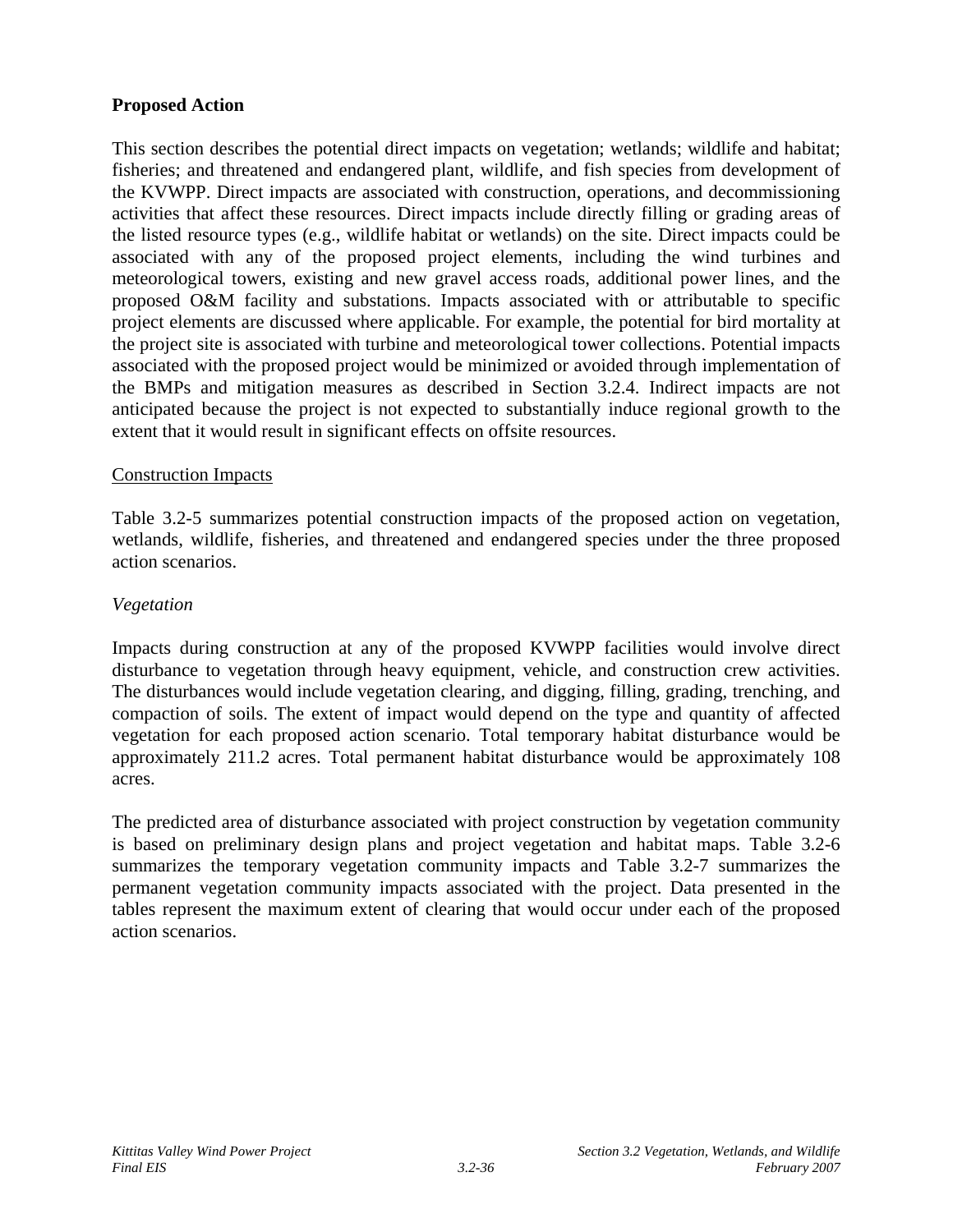#### **Table 3.2-5: Summary of Potential Construction Impacts of the Proposed Action: Vegetation, Wetlands, and Wildlife**

|                                                                           | <b>330-foot Turbine Scenario</b>                                              | <b>410-foot Turbine Scenario</b>                                                          |
|---------------------------------------------------------------------------|-------------------------------------------------------------------------------|-------------------------------------------------------------------------------------------|
| <b>Vegetation</b>                                                         |                                                                               |                                                                                           |
| Temporary vegetation removal and<br>habitat loss                          | 211.2 acres disturbed area                                                    | 211.2 disturbed area                                                                      |
| Permanent vegetation removal and<br>habitat loss <sup>1</sup>             | 108 acres disturbed area                                                      | 108 acres disturbed area                                                                  |
| Wetlands                                                                  |                                                                               |                                                                                           |
| Impacts on wetlands                                                       | 165 square feet disturbed                                                     | 165 square feet disturbed                                                                 |
| <b>Wildlife and Fisheries</b>                                             |                                                                               |                                                                                           |
| Impacts on wildlife species                                               | Possible avoidance behavior,<br>potential mortality negligible or<br>unlikely | Possible avoidance behavior,<br>potential mortality less than the 330<br>turbine scenario |
| Impacts on elk or mule deer                                               | Possible avoidance behavior                                                   | Same as 330-foot turbine scenario                                                         |
| Impacts on fish or fish habitat                                           | None                                                                          | Same as 330-foot turbine scenario                                                         |
| Impacts on stream crossings                                               | 1,105 square feet disturbed,<br>negligible effects                            | 1,105 square feet disturbed,<br>negligible effects                                        |
| <b>Threatened and Endangered Species</b>                                  |                                                                               |                                                                                           |
| Impacts on plant, fish, or wildlife<br>species protected under ESA        | Unlikely                                                                      | Same as 330-foot turbine scenario                                                         |
| Impacts on federal or state protected<br>plant, fish, or wildlife species | Negligible<br>$\cdots$                                                        | Same as 330-foot turbine scenario                                                         |

Source: Sagebrush Power Partners LLC 2003a, c, f, 2004.

1 Wider roads would be required between turbines along a given "string" to accommodate safe travel of larger cranes. However, between turbine strings, these larger cranes would be dismantled, transported on a smaller vehicle (requiring only a 24-foot-wide road), and reassembled at the next turbine erection site.

Grassland, shrub-steppe, and sagebrush vegetation communities account for more than 98% of temporary impacts and more than 96% of permanent impacts associated with the clearing of vegetation. The remaining vegetation communities that would be disturbed, coniferous forest, deciduous shrub, and riparian habitat, account for 0.2% of temporary impacts and less than 0.1% of permanent impacts on vegetation. Riparian impacts are discussed in further detail in the Fisheries section below. Developed areas account for 1.7% of temporary impacts and 1.6% of permanent impacts. Talus slopes located in the western portion of the project area are located outside the footprint of the project site and would not be disturbed during project construction. The ratio of habitat acreage affected would be the same under all three proposed action scenarios.

It is estimated that 75% of the total area affected by project construction would only be temporarily disturbed (i.e., for less than one year), and would be replanted and restored after construction is finished. The remainder would continue to be occupied by project facilities (see Direct Operations and Maintenance Impacts below).

The lithosol subtype shown on the habitat map (Figure 3.2-1) is a subcategory of the grassland, low sagebrush, and shrub-steppe cover types identified in Tables 3.2-6 and 3.2-7. Therefore, the impacts on the grassland, low sagebrush, and shrub-steppe cover types identified in Tables 3.2-6 and 3.2-7 include the lithosol subtype. The estimated impact area of lithosol habitat is identified at the bottom of Tables 3.2-6 and 3.2-7. WDFW is concerned about project disturbance to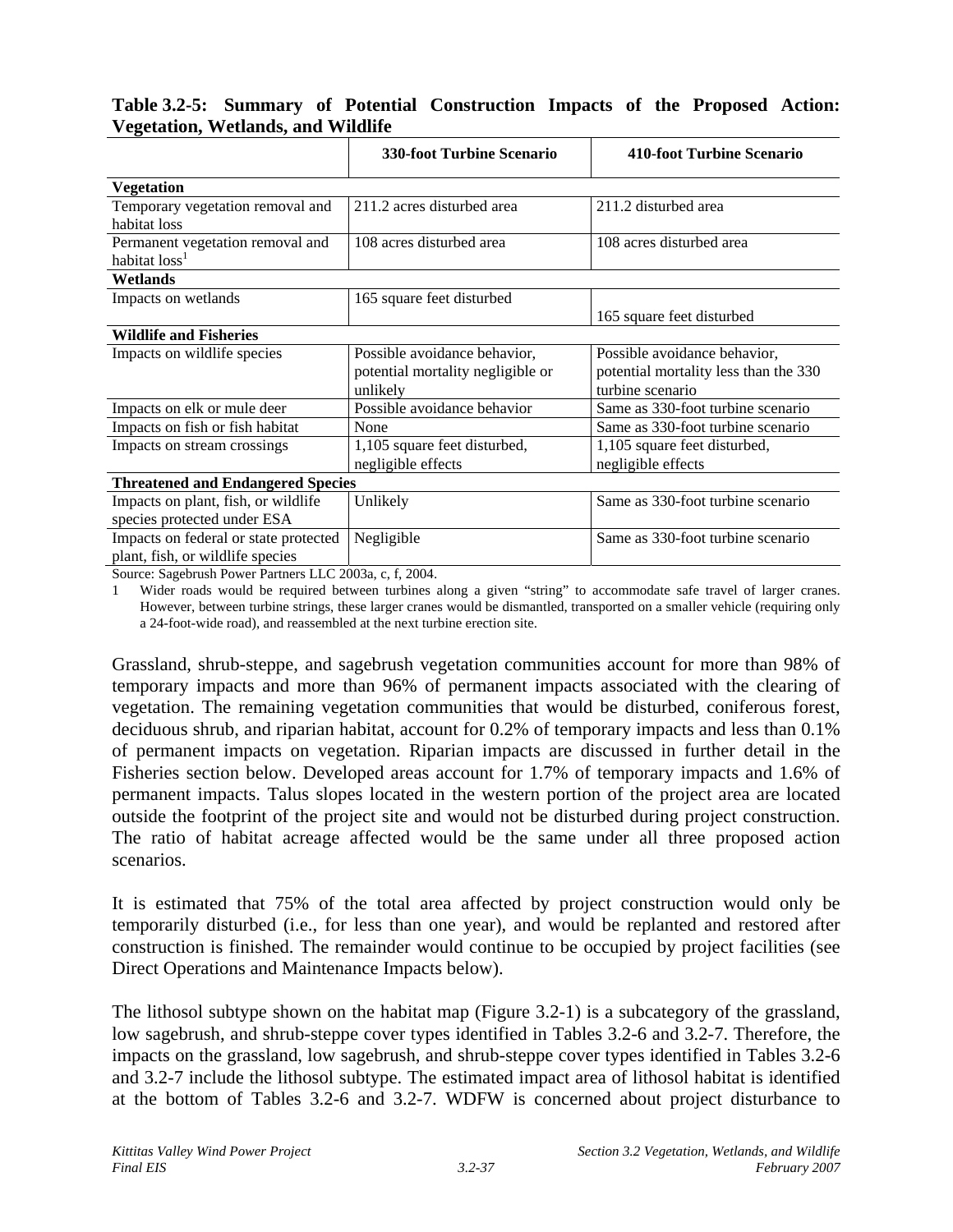lithosol soils because they are difficult to restore, sensitive, and may prove to be important in the life cycles in many animal species, including sage grouse (WDFW 2003b). Loss of this habitat type would be considered an adverse effect of the project but would be adequately mitigated with proposed and recommended mitigation measures identified in Section 3.2.4.

While the extent of lithosol habitat at the project site is defined and quantified, the regional extent of this habitat type is not quantitatively known. Therefore, it is difficult to assess the magnitude of lithosol impacts at the project site within the context of the surrounding region. Specialized habitats such as lithosols occur throughout the region but it is unknown if project impacts would disproportionally affect this specific habitat type relative to its occurrence throughout the region.

| <b>Vegetation Community</b>   | <b>330-foot Turbine Scenario</b> | 410-foot Turbine Scenario |
|-------------------------------|----------------------------------|---------------------------|
| Dense Conifer                 | 0.1                              | 0.1                       |
| Deciduous Shrub Thicket       | < 0.1                            | < 0.1                     |
| Dense Shrub-Steppe            | 4.08                             | 4.08                      |
| Moderate Shrub-Steppe         | 38.9                             | 38.9                      |
| Sparse Shrub-Steppe           | 36.7                             | 36.7                      |
| Low Sagebrush                 | 19.3                             | 19.3                      |
| Grassland                     | 108.3                            | 108.3                     |
| Riparian Tree                 | 0.3                              | 0.3                       |
| Riparian                      | < 0.1                            | < 0.1                     |
| Developed                     | 3.6                              | 3.6                       |
| Totals                        | 211.2                            | 211.2                     |
| Lithosol impacts <sup>1</sup> | 85.4                             | 85.4                      |

**Table 3.2-6: Temporary Vegetation Community Impacts** 

Source: Sagebrush Power Partners LLC 2003c.

Notes: a) Totals may not sum due to rounding.

**Table 3.2-7: Permanent Vegetation Community Impacts** 

| <b>Vegetation Type</b>             | <b>330-foot Turbines</b> | 410-foot Turbines |
|------------------------------------|--------------------------|-------------------|
| Dense Conifers                     | < 0.1                    | < 0.1             |
| Deciduous Shrub Thicket            | < 0.1                    | < 0.1             |
| Dense Shrub-Steppe                 | 2.8                      | 2.8               |
| Moderate Shrub-Steppe <sup>1</sup> | 26.2                     | 26.2              |
| Sparse Shrub-Steppe                | 18.4                     | 18.4              |
| Low Sagebrush <sup>2</sup>         | 11.4                     | 11.4              |
| Grassland                          | 46.7                     | 46.7              |
| Riparian Tree                      | < 0.1                    | < 0.1             |
| Riparian                           | 0.0                      | 0.0               |
| Developed                          | 1.7                      | 1.7               |
| Totals                             | 108                      | 108               |
| Lithosol impacts $3$               | 33.1                     | 33.1              |

<sup>1</sup> The lithosol subtype shown on Figure 3.2-1 is a subcategory of the grassland, low sagebrush, and shrub-steppe cover types. The three cover types in the table do not separate the lithosol subcategory. Lithosol impacts were estimated as shown at the bottom of the table. The Applicant's consultants provided an estimate of lithosol impacts for the 330-foot turbine scenario. Potential lithosol impacts under the lower and upper end scenarios were estimated based on the ratio of lithosol impacts on cover type identified under the 330-foot turbine scenario. Lithosol impacts were estimated within the original 50-meter survey corridor, which does not cover the entire proposed impact footprint. The lithosol acreage given above likely understates the actual amount by approximately 10%. (Taylor, pers. comm., 2003).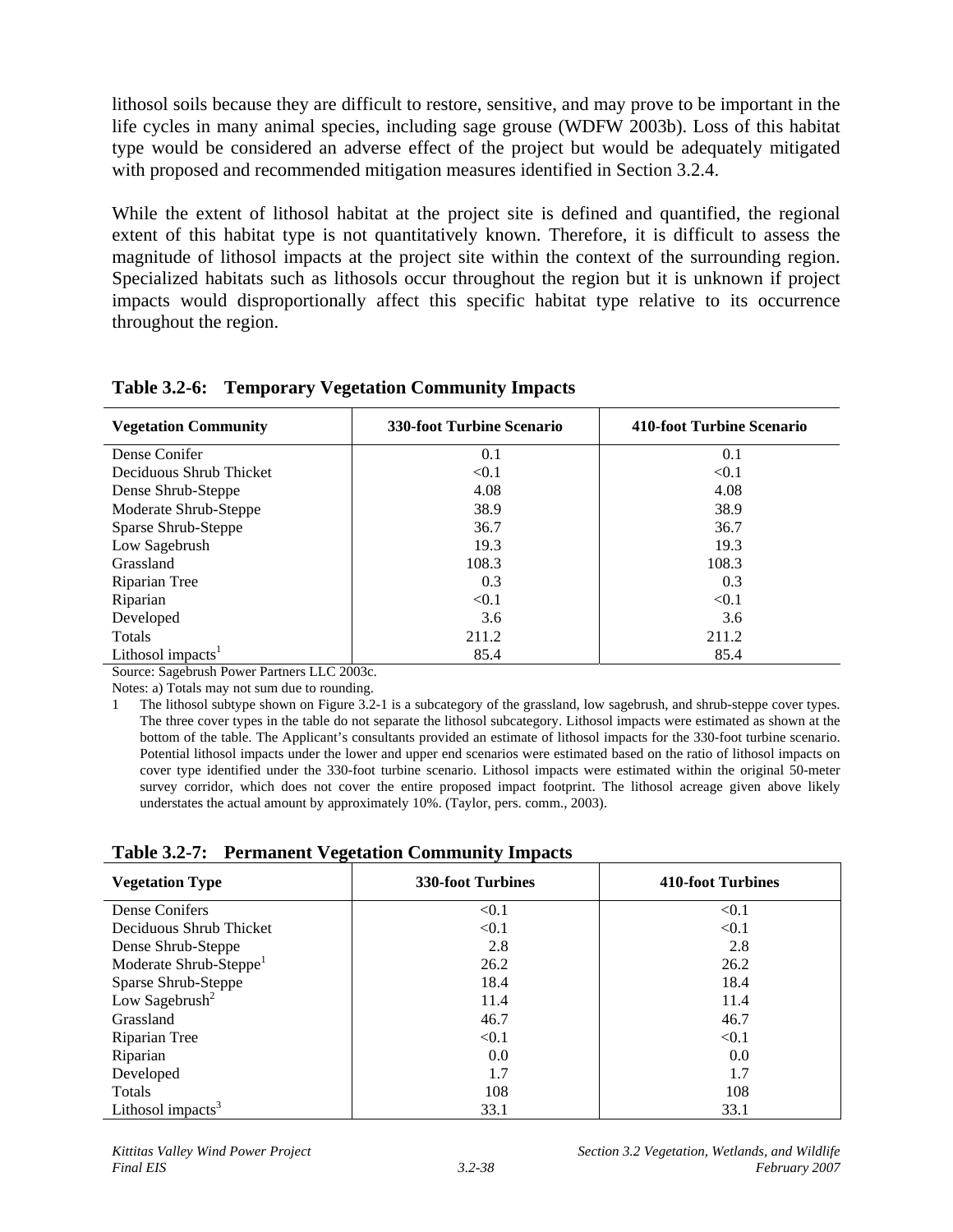Source: Sagebrush Power Partners LLC 2003c.

- Notes: a) Totals may not sum due to rounding.
	- b) Acreages noted in this table were estimated for a 65-turbine project based on data developed for the Applicant's Jan 2003 Application for Site Certification.
- 1 Includes 1.8 acres of area where proposed facilities lie outside of the area delineated on the habitat cover type map. This only occurs along three small segments of an existing dirt road added to the project layout after the vegetation typing was complete. However, based on photos of the area and notes from the rare plant survey, it appears that most of these "Not Typed" acres would likely be typed as "Moderate Shrub-Steppe."
- 2 Permanent disturbance to low sagebrush habitat assumes disturbance of both the proposed Bonneville and PSE substation sites (3 acres each); therefore, total acreage numbers have been adjusted accordingly.
- 3 The lithosol subtype shown on Figure 3.2-1 is a subcategory of the grassland, low sagebrush, and shrub-steppe cover types. The three cover types in the table do not separate the lithosol subcategory. Lithosol impacts were estimated as shown at the bottom of the table. The Applicant's consultants provided an estimate of lithosol impacts for the 330-foot turbine scenario. Potential lithosol impacts under the lower and upper end scenarios were estimated based on the ratio of lithosol impacts on cover type identified under the 330-foot turbine scenario. Lithosol impacts were estimated within the original 50-meter survey corridor, which does not cover the entire proposed impact footprint. The lithosol acreage given above likely understates the actual amount by approximately 10%. (Taylor, pers. comm., 2003).

The use of heavy equipment on areas of temporary disturbance could cause soil compaction that may affect plant survival and growth after construction completion. Soil compaction might directly affect the soil characteristics suitable for native plant growth and might reduce the infiltration of water and nutrients into the soil.

Exposed, unvegetated, and/or compacted soils that result from land conversion may also be susceptible to colonization by invasive species if measures are not taken to reduce the establishment of these species. Clearing associated with new roads often provides routes for migration of weeds into previously weed-free areas. The severity of weed advancement would depend on a variety of factors, including the health and vigor of the existing vegetation; the timing and duration of clearing, reseeding, and replanting of cleared areas; and the weed species present in the vicinity. Implementation of proposed measures to control the introduction and spread of undesirable plants during construction would minimize potential adverse effects associated with invasive species (see Section 3.2.4, Mitigation Measures).

Potential impacts on vegetation and plant species of concern could occur as a result of increased dust associated with construction activities. For example, dust could have a seasonal effect on vegetation by coating plant leaves with particulate material. Implementation of appropriate dust control measures (see Section 3.11, Air Quality, Mitigation Measures section) would minimize potential adverse effects to project area vegetation. The short-term nature of project construction and implementation of the proposed invasive weed control program (see Section 3.2.4) would additionally mitigate for potential adverse indirect effects watering for dust control could have on native vegetation.

Project construction activities could also have the potential to ignite wildfires if precautions are not taken. Because it is not clear if wildfires would have a positive or negative effect on project area vegetation, the most prudent course of action would be to implement measures to maintain current fire frequency patterns.

*Wetlands*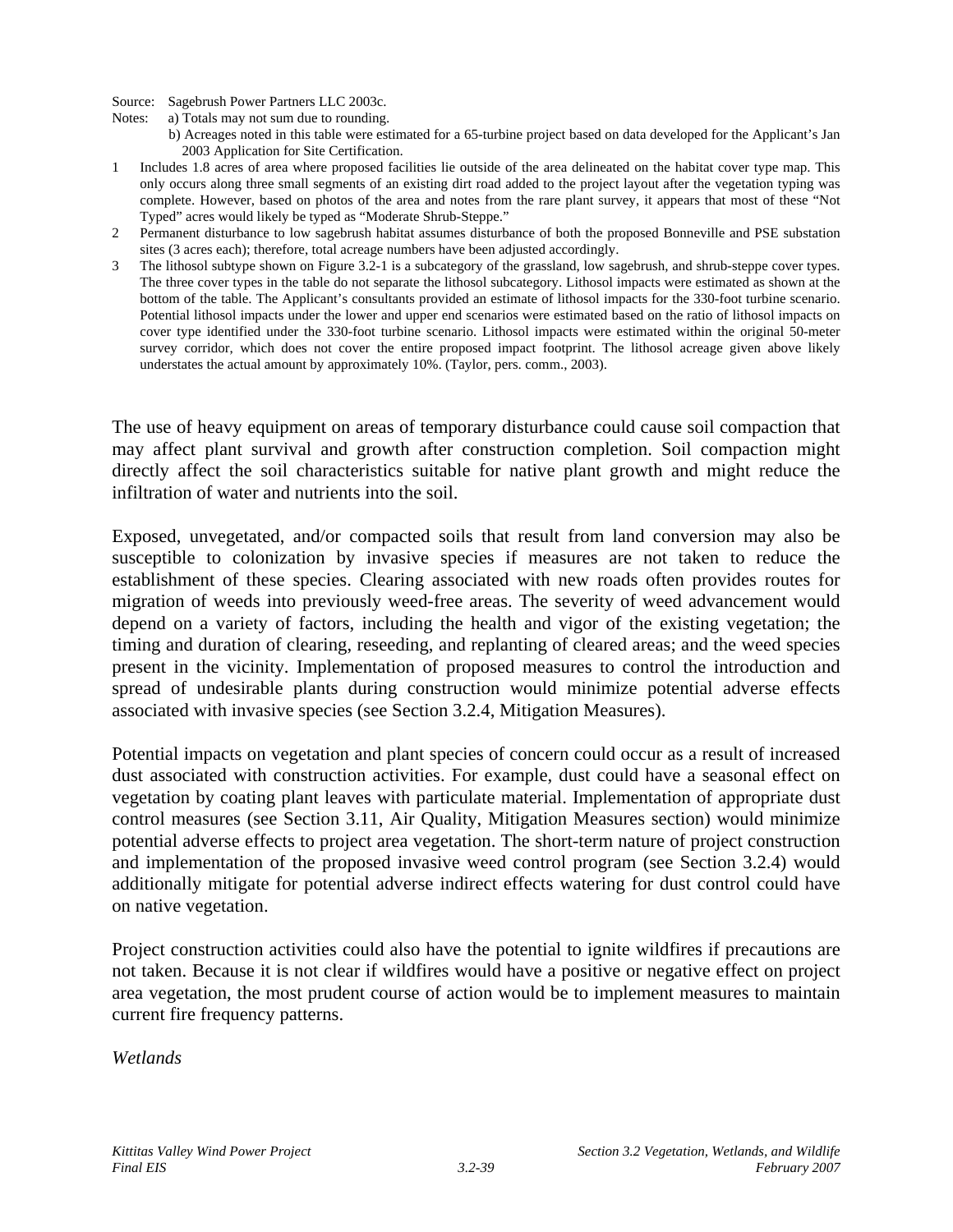Potential impacts on wetlands associated with construction of the proposed project include filling or grading of wetland systems. Two of the three identified potential wetland systems would be affected by proposed construction activity. Impacts on potential Wetland Areas A-1 and A-2 may involve up to a combined 165 square feet due to proposed road and electrical collection system improvements under both proposed action scenarios. The proposed PSE substation would be located upslope and to the west of Wetland S-1, approximately 700 feet distant; therefore, Wetland S-1 would not be affected by the project. Impacts on potential wetlands assume that all road crossings near wetlands would be no wider than 24 feet. At these crossings, the wide-based crane often used to erect turbines larger than 1.5 MW (e.g., under the 410-foot turbine scenario) would be dismantled, transported on a smaller vehicle (requiring only a 24-foot-wide road), and reassembled at the turbine erection site.

# *Wildlife and Habitat*

Potential impacts on wildlife and wildlife habitat associated with construction of the proposed project includes removal and loss of habitat associated with clearing vegetation communities and noise associated with construction. The primary effect from project construction would be the fragmentation, alteration, and removal of wildlife habitat. Diversity and abundance of wildlife relate directly to the amount, type, and quality of habitat and its supply of forage, protective cover, and secure nesting/rearing areas. Removing forested habitat would create a corresponding adverse effect on the wildlife that inhabits the project area. Loss of snags and coarse woody debris negatively affects primary and secondary cavity nesters such as woodpeckers and chickadees. Removing the overstory adversely affects canopy-using mammals and birds and decreases thermal cover. Decreases in understory adversely affect ground-dwelling species. Loss of plant communities that generally offer less diverse wildlife habitat, such as dry grassland and shrub-steppe, would result in a lower adverse effect than loss of the more complex vegetation associations such as wetlands and forested areas.

Clearing vegetation for the proposed construction would eliminate and modify existing wildlife habitat. Such impacts on habitats would displace and/or eliminate wildlife that currently depend on this vegetation. Most wildlife species (such as birds, deer, or coyotes) would be able to move away from areas of disturbance. Wildlife populations are generally considered to be at or near carrying capacity in all habitat types (Krebs 1994; Morrison et al. 1992; Miller 1990; Robinson and Bolen 1989; Wallace 1987). Once vegetation has been removed, wildlife displaced into adjacent habitats may be unsuccessful in colonizing nearby suitable habitats because these areas are usually already occupied. The increased stress of competition for limited resources and susceptibility to predation may cause displaced animals to perish or to displace other individuals that in turn may perish. Upland game birds, passerines, hawks, small mammals, deer, elk, and reptiles currently using the project area would be adversely affected by this loss of habitat. Vegetation communities associated with construction areas of the project are unlikely to support populations of amphibian species.

Excavation could result in mortality of individuals in underground burrows. Ground-dwelling mammals would lose the use of permanently disturbed areas; however, they are expected to repopulate the temporarily disturbed areas. Because the turbine pad and road construction would occur in relatively narrow areas, most wildlife species would be able to move away from areas of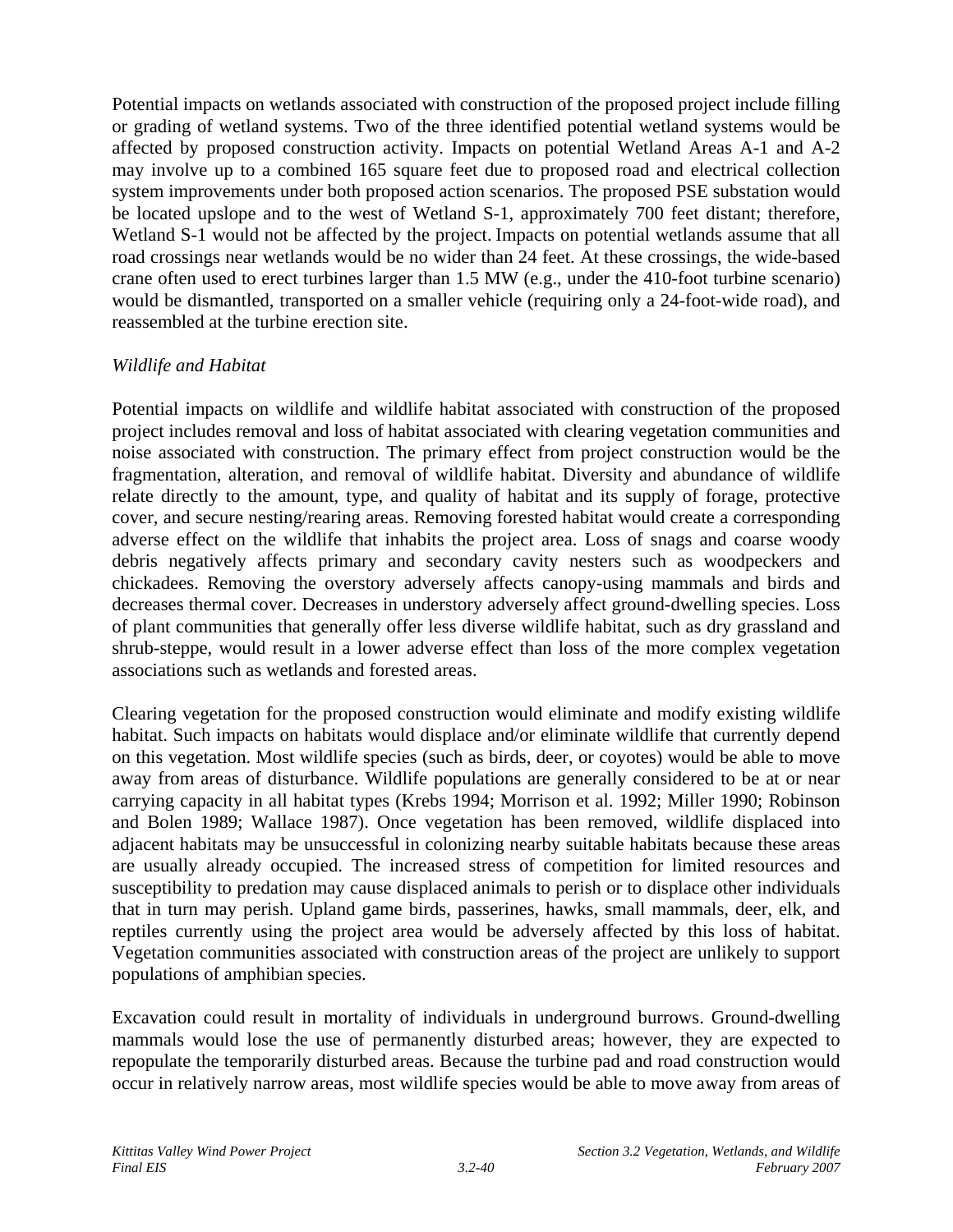disturbance during construction. Overall, loss of habitat would result in a decrease in wildlife diversity and abundance over existing conditions.

During construction, increased noise levels created by heavy machinery and blasting activity may affect wildlife in adjacent habitats by disrupting feeding and nesting activities. Increased noise levels created by heavy machinery and blasting could cause birds to abandon their nests and may displace wildlife. Construction activities could result in avoidance behavior by some wildlife species. Generally, wildlife species are more sensitive to noise disturbances during spring breeding activity and noise impacts could result in disrupted breeding activity or cause breeding adults to abandon their young. As described above in the Affected Environment section, most of the avian species observed in the project area are foraging and/or migrating species and do not breed in the project area. Blasting would occur where required to loosen subsurface rock and facilitate excavation for the foundations of the wind turbines, meteorological towers, and substation equipment. Due to the rocky conditions at the site, most wind tower foundations are anticipated to require one to two blasts each. Blasting would occur during the excavation phase of construction, which would last for approximately two months. All blasting activity would occur during the daytime. Many wildlife species, particularly mammals, are nocturnal and are relatively inactive during daylight hours. They typically retreat to burrows and other resting areas, and generally would not be affected by construction noise that occurs during the day. Once construction and blasting activities are complete, wildlife would likely inhabit available habitat, but likely to a lesser extent because of increased human disturbance associated with the turbines.

In the absence of systematic quantitative surveys, precise population densities of native wildlife are difficult to predict. Overall, loss of habitat would result in a decrease in wildlife diversity and abundance over existing conditions. Impacts on wildlife and habitat associated with proposed project construction, with implementation of the proposed mitigation measures, are not expected to result in a significant impact on native wildlife based on the following factors:

- Habitat types within the proposed project area are not regionally unique. Quantitative impacts on wildlife habitat, as shown on Tables 3.2-6 and 3.2-7, would not result in a significant loss of habitat relative to the amount of similar or higher quality habitat in Kittitas County and Eastern Washington;
- Wildlife species documented within the project area are generally relatively common and widespread in Kittitas County and Eastern Washington.

Elk and Mule Deer. During construction, elk and mule deer would likely avoid the site due to disturbance associated with construction equipment and other human activity. Most construction would take place during the summer months, minimizing construction disturbance to wintering big game. Construction-related disturbance is expected to be limited to the construction period time frame.

During project construction, quality wintering, calving, and migration corridor habitat typically associated with elk (river bottom, floodplain, riparian, and forested upland habitat) would not be disturbed.

The proposed project area occurs approximately 3 miles southeast of mapped elk calving areas. The proposed project would not impact the mapped calving area.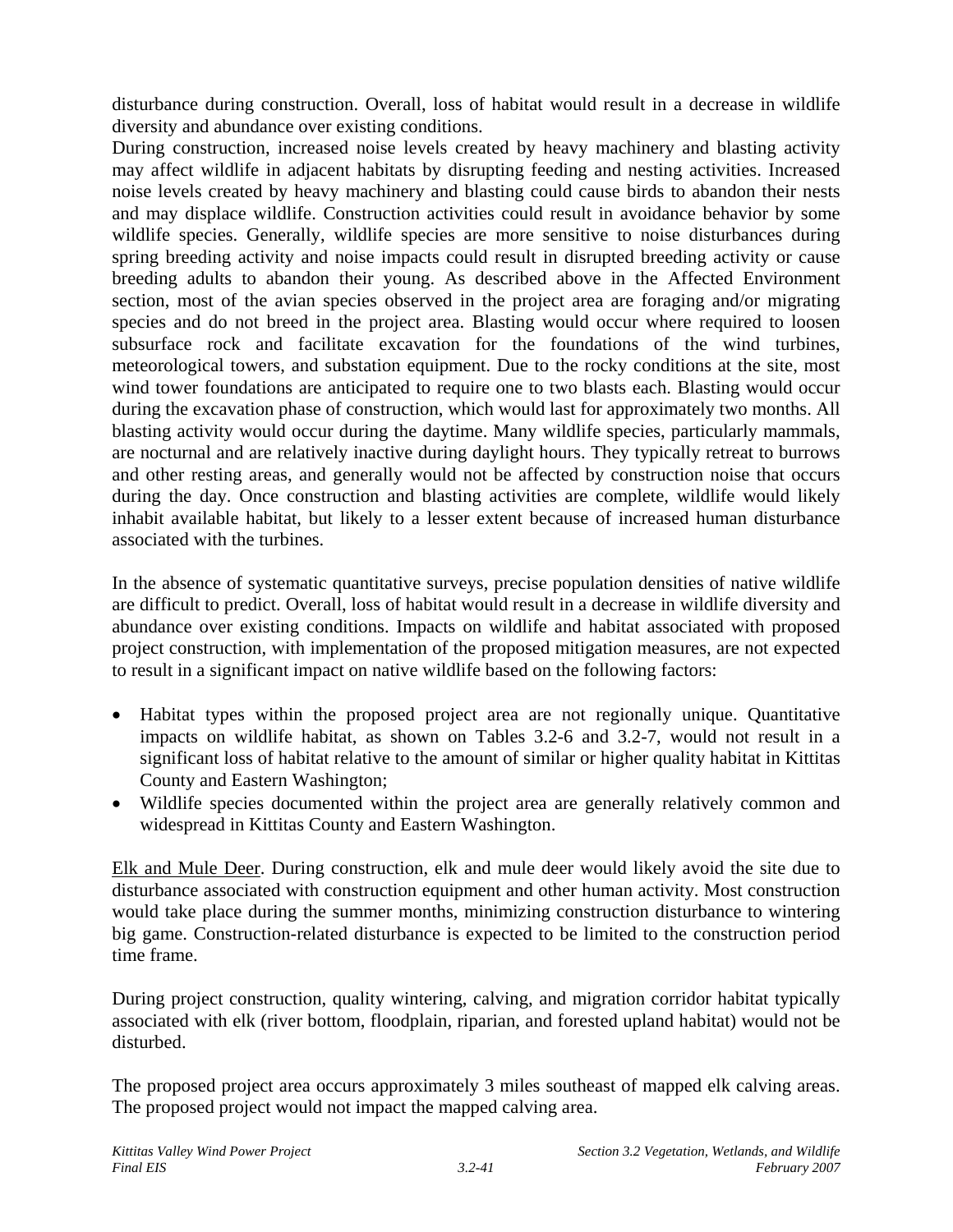#### *Fisheries*

Potential impacts on fish or fish habitat associated with construction of the proposed project include impacts on water quality and changes in water quantity. Natural resource information does not identify any fish-bearing aquatic habitat within 0.5 mile of proposed construction activity. The nearest documented fish-bearing aquatic resources are the Yakima River, located more than 0.5 mile south of the project area and Swauk Creek located more than 0.5 mile west of the project area. Potential fish habitat within the project area is limited to stream channels in low topographic areas between ridges. These channels are narrow, shallow systems with intermittent flows and do not provide habitat for resident or anadromous fish. The characteristics of these channels would likely classify them as Type 5 Waters according to guidelines established in Chapter 222-16-030 of the WAC. Although fish habitat is not documented within 0.5 mile of the project area, general mitigation measures have been proactively developed associated with stream channel crossings and potential water quality and quantity impacts to minimize potential impacts on fish and fish habitat. In addition, mitigation measures and impacts would be further detailed and refined as the design phase proceeds prior to construction.

Water quality can be degraded by accidental spills of petroleum hydrocarbons from construction activities and exposure to construction waste, such as concrete wash water. Potential significant impacts due to erosion and sedimentation are not likely. Potential water quality impacts related to construction are expected to be short term and negligible with proper management. Section 3.3 Water Resources, contains more detailed information on water quality impacts.

Eight potential stream channel crossings associated with the proposed project were identified (Table 3.2-2 and Figure 3.2-2). Construction activities associated with the project that would occur in low topographic areas between ridges include an aboveground collector cable and access roads. The aboveground access cable would not result in any disturbance to the stream channels or associated riparian habitat. As identified on Table 3.2-8, access roads associated with the project would cross four stream channels. Estimated permanently disturbed areas of impact associated with the proposed access roads are identified in Table 3.2-9. The estimated area of fill within the channels associated with project access roads was based on visual observations in the field (Sagebrush Power Partners LLC 2003c, 2004). The proposed project would not realign or substantially alter any stream channels. Potential impacts on stream channels would be the same for both the 330 and 410-foot turbine scenarios.

There would be no impacts associated with Streams I-1, G-1, and H-1. Proposed access roads would impact Streams I-2, J-1, J-2, and three small ravines associated with Stream G-19 and their associated riparian habitat. Moving the potential crossings up or down the stream channels would not provide the opportunity to reduce impacts. A proposed access road would cross at Stream Crossing I-2. Impacts associated with Stream Crossing I-2 would not exceed 245 square feet of disturbance. The proposed access road crossing associated with Stream J-1 would be in the same location as an existing jeep trail that crosses the stream channel. Total square footage impacts at this location would not be more than 196 square feet. The proposed access road at the location of Stream Crossing J-2 would pass between the intermittent stream and a nearby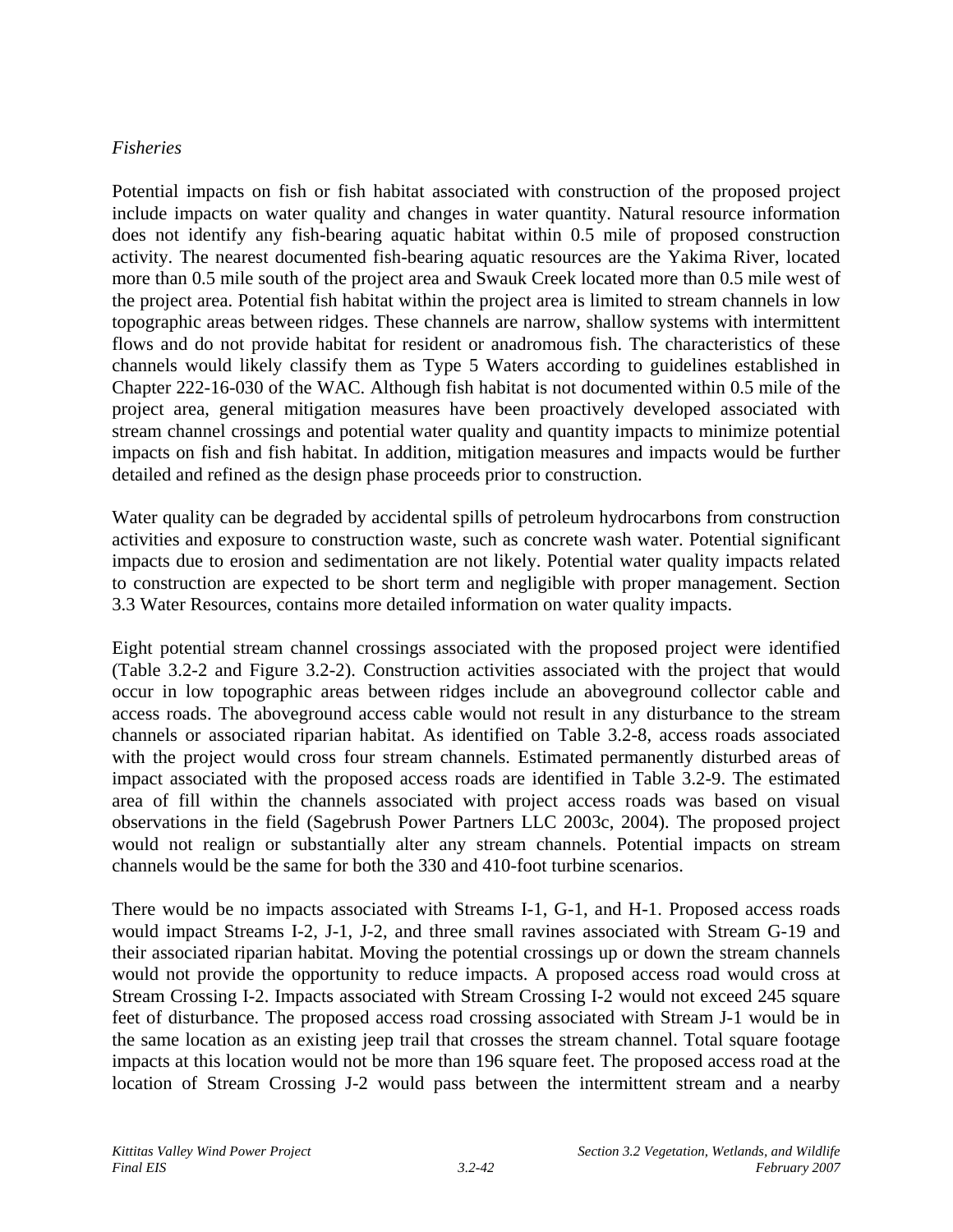property corner. Impacts associated with the two crossings at Stream J-2 would not exceed 600 square feet of disturbance.

A proposed underground electrical cable connecting Turbine G-19 and the PSE substation has been rerouted from along the east side of US 97 to along the west side of this road to reduce construction on steeper slopes. This cable would cross three small ravines associated with Stream G-19 (identified as G-19a, G-19b, and G-19c) that may contain potentially jurisdictional waters (as defined by the U.S. Army Corps of Engineers) and their associated riparian habitat. Impacts associated with Stream G-19 would not exceed 64 square feet of disturbance.

The Applicant has also reviewed aerial photography and site notes from previous surveys for the "A" string (Schafer 2005h). A previous memorandum had identified a potential stream crossing in the vicinity of the "A" string. (Sagebrush Power Partners LLC 2003c; Attachment 3 to Kittitas Valley Wind Power Project Responses to Initial Completeness Report). The Applicant's proposal for mitigating this crossing was in accordance with the requirements of The U.S. Army Corps of Engineers' (Corps) applicable Nationwide Permit 12, and the Corps issued a permit allowing the crossing at this location (Lehto 2006).

The revised "A" turbine string may cross the same stream at a location approximately 0.3 miles above the location previously identified. This new crossing point has been identified on Figure 3.2-2 as A-3. Both the stream's characteristics and the method of crossing are substantially similar to that described in the Applicant's request for coverage under the Nationwide Permit granted by the Corps. No other wetland or potentially sensitive areas have been identified near this new crossing. Once mitigated by the proper crossing construction methods it is unlikely that the crossing would have a significant adverse environmental impact. The Applicant has received amended coverage for this crossing from the Corps (Lehto 2006).

| <b>Stream</b><br><b>Channel</b> | <b>Comments</b>                                                                                                                                                                                                                                                                       |
|---------------------------------|---------------------------------------------------------------------------------------------------------------------------------------------------------------------------------------------------------------------------------------------------------------------------------------|
| Stream A-3                      | Activities associated with the project may cross the stream 0.3 miles above the location<br>previously identified as A-1.                                                                                                                                                             |
| Stream I-1                      | Activities associated with the proposed project would not cross Stream I-1. The closest point<br>from a proposed access road to Stream I-1 is 60 feet where the access road turns sharply to the<br>right and goes up an existing road leading away from the stream to the southeast. |
| Stream G-1                      | Activities associated with the proposed project would not cross Stream G-1. A proposed access<br>road would be approximately 260 feet upslope and to the south.                                                                                                                       |
| Stream H-1                      | Activities associated with the proposed project would not cross Stream H-1. A proposed access<br>road would be located approximately 580 feet upslope from Stream H-1.                                                                                                                |
| Stream I-2                      | Activities associated with the proposed project include an access road that would cross Stream<br>$I-2$ .                                                                                                                                                                             |
| Stream J-1                      | Activities associated with the proposed project include an access road that would cross Stream J-<br>1 in the same location as an existing jeep trail.                                                                                                                                |
| Stream J-2                      | Activities associated with the proposed project include an access road that would not cross<br>Stream J-2 but would pass between Stream J-2 and the project area boundary.                                                                                                            |
| Stream G-19<br>(a, b, and c)    | Activities associated with the proposed project include an underground electrical cable that<br>would cross three small ravines (Stream G-19) west of US 97 between turbine G-19 and the PSE<br>substation                                                                            |

**Table 3.2-8: Potential Stream Channel Crossings within the Project Area** 

Source: Sagebrush Power Partners LLC 2003c, 2004.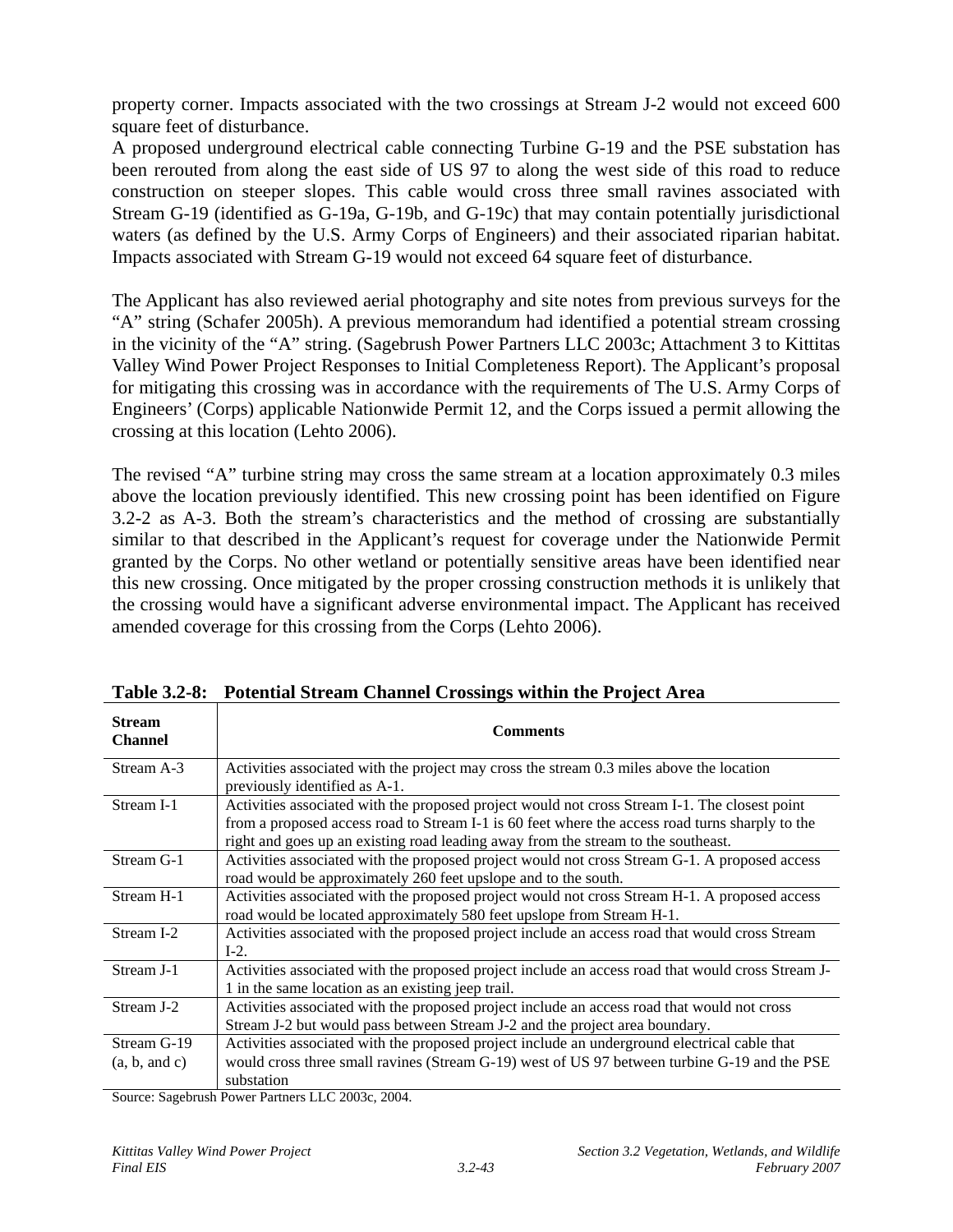| <b>Stream</b> | 330-foot Turbine Scenario         | 410-foot Turbine Scenario         |  |  |  |
|---------------|-----------------------------------|-----------------------------------|--|--|--|
| $A-3$         | Consistent with submittal to U.S. | Same as 330-foot turbine scenario |  |  |  |
|               | Army Corps of Engineers           |                                   |  |  |  |
| $I-1$         | none                              | none                              |  |  |  |
| $G-1$         | none                              | none                              |  |  |  |
| $H-1$         | none                              | none                              |  |  |  |
| $I-2$         | 245                               | Same as 330-foot turbine scenario |  |  |  |
| $J-1$         | 196                               | Same as 330-foot turbine scenario |  |  |  |
| $J-2$         | 600                               | Same as 330-foot turbine scenario |  |  |  |
| $G-19$        | 64                                | Same as 330-foot turbine scenario |  |  |  |

**Table 3.2-9: Impacts at Potential Stream Crossings (square feet)** 

Source: Sagebrush Power Partners LLC 2003i, 2004.

As described above for wetlands, impacts on potential streams assume a road corridor no wider than 24 feet for all three proposed action scenarios.

No direct impacts on fish associated with construction of the proposed project would occur. With the mitigation and protection measures in place, no significant impact on surface water is anticipated under the proposed project. Potential impacts on the stream channels related to construction are expected to be short term and negligible with proper management. The project site grading plan and roadway design would incorporate measures in line with the SWPPP and BMPs as described in Section 3.2.4, Mitigation Measures and in Section 3.3, Water Resources. The SWPPP and BMPs including silt fences, straw bales, and mulch would be used as necessary for clearing and construction to control erosion until the area can be stabilized with gravel or vegetation.

Culverts would be designed and installed according to WDFW guidelines and according to Washington State Hydraulic Code requirements. Where extensions or replacements of culverts occur, EFSEC would require that the project's Site Certification Agreement be conditioned to meet the requirements of a Hydraulic Project Approval (HPA). An HPA is required for work that diverts, obstructs, or changes the natural flow or bed of any fresh waters of the state. WDFW prepared an HPA for the project in June 2004 and recommended to EFSEC that its provisions be incorporated into the project's Site Certification Agreement (Renfrow, pers. comm., 2004). The HPA stipulates conditions for erosion and sedimentation control and for an allowable time period to complete any in-water work (see Section 3.2.4, Mitigation Measures). The project would not adversely affect habitat associated with the Yakima River downstream of the project site.

#### *Threatened and Endangered Species*

Plant Species. Because no rare plant species were identified in the KVWPP project area, there would be no direct construction impacts on endangered plant species.

Birds. Bald eagle and northern spotted owl are the only bird species protected under the ESA identified as potentially occurring within the project area.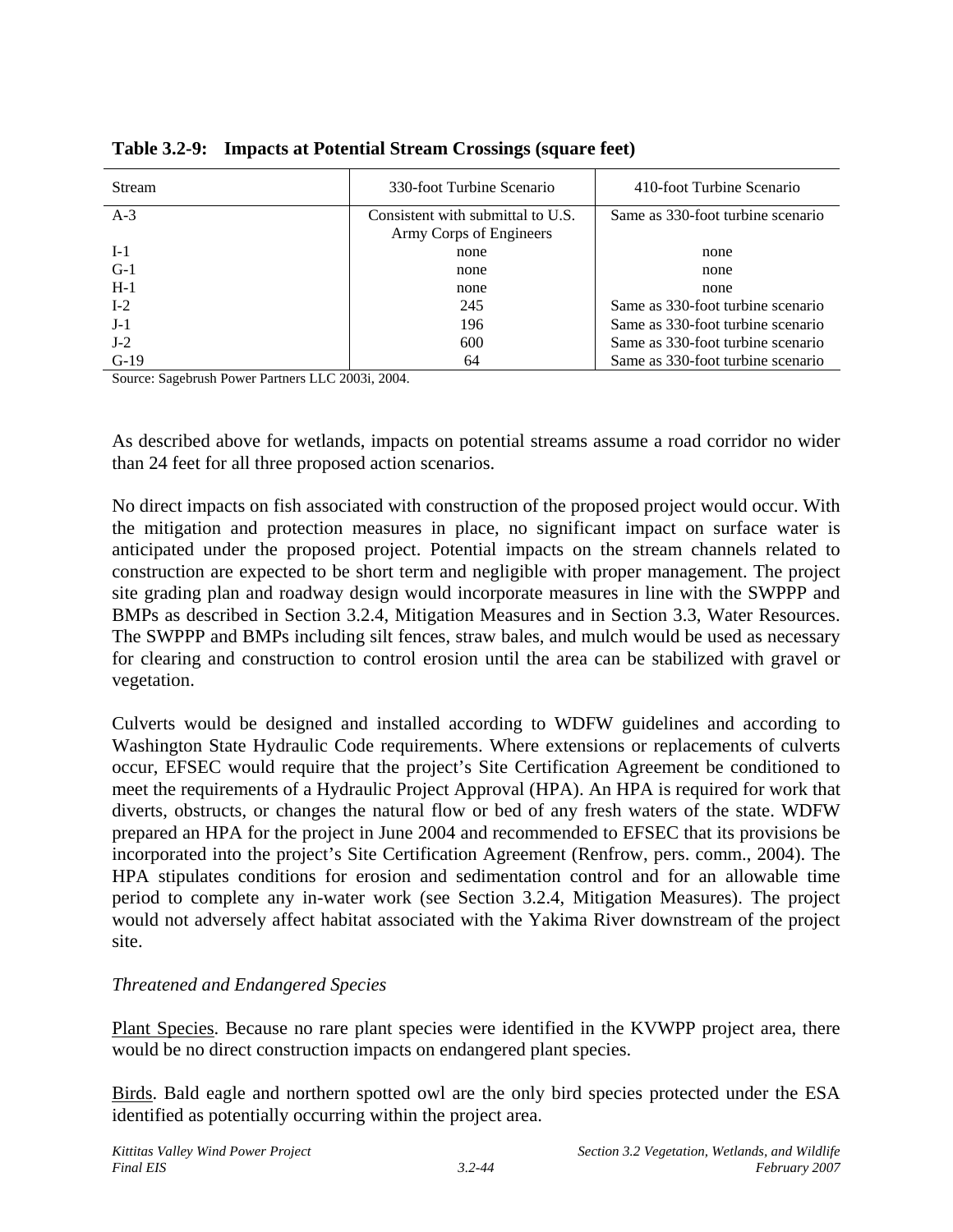Northern spotted owl site centers and associated territory buffers are mapped by the WDFW approximately 0.5 mile north of the project area. Spotted owls occur almost exclusively within forested environments. Potential nesting habitat is not located within the project area. Although possible, it is unlikely that spotted owls would hunt within or disperse through the project area. Construction activity associated with the project would not impact northern spotted owl.

Bald eagle is documented as wintering, but not breeding, within the project area. Few bald eagles were observed within the project area during surveys. Most bald eagle observations were along the Yakima River and in areas where cattle are pastured. While use of the project area by bald eagles does occur, it is relatively low compared to adjacent areas along the Yakima River and appears to be related to the presence of livestock or wildlife carcasses, which they utilize for forage.

During project construction, the possibility of mortality effects to bald eagles is considered negligible and very unlikely to occur. Bald eagles in the area during the construction period are unlikely to occur within the construction zones due to disturbances and therefore are unlikely to be at risk of construction-related mortality. In addition, the majority of construction is likely to take place during late spring, summer, and fall months when bald eagles occur very rarely or not at all in the area.

Ten bird species are identified as unlikely to occur due to limited potential habitat or because the project area is located outside the periphery of the known species distributions (Table 3.2-4). No breeding or foraging habitats associated with these ten species would be affected by construction of the proposed project.

As shown on Tables 3.2-3 and 3.2-4 a variety of other bird species with federal or state protected status may occur in the project area based on the availability of suitable habitat (3 species) or their observed presence during surveys (13 species). Many of these species may occasionally occur in the project area while hunting or migrating, but are unlikely to breed within the project area. During construction activities, the possibility of mortality effects to bird species is considered negligible and very unlikely to occur.

Mammals. Several of the mammal species with federal or state protected status, such as, grizzly bear, gray wolf, wolverine, fisher, western gray squirrel, Townsend's big-eared bat, long-legged myotis, and long-eared myotis, are unlikely to occur within the project area due to habitat constraints and/or uncertain population status in Washington. No impacts on these species associated with construction of the project are likely to occur. Of these species, grizzly bear and gray wolf are federally listed species protected under the ESA.

White-tailed and black-tailed jackrabbits and Merriam's shrew have been documented within Kittitas County, and suitable habitat for these species is present in the project area. Some suitable habitat for these species would be lost to turbine pads and road construction. Overall, total impacts on habitat are relatively small and no significant impacts on these species are expected to occur associated with project construction.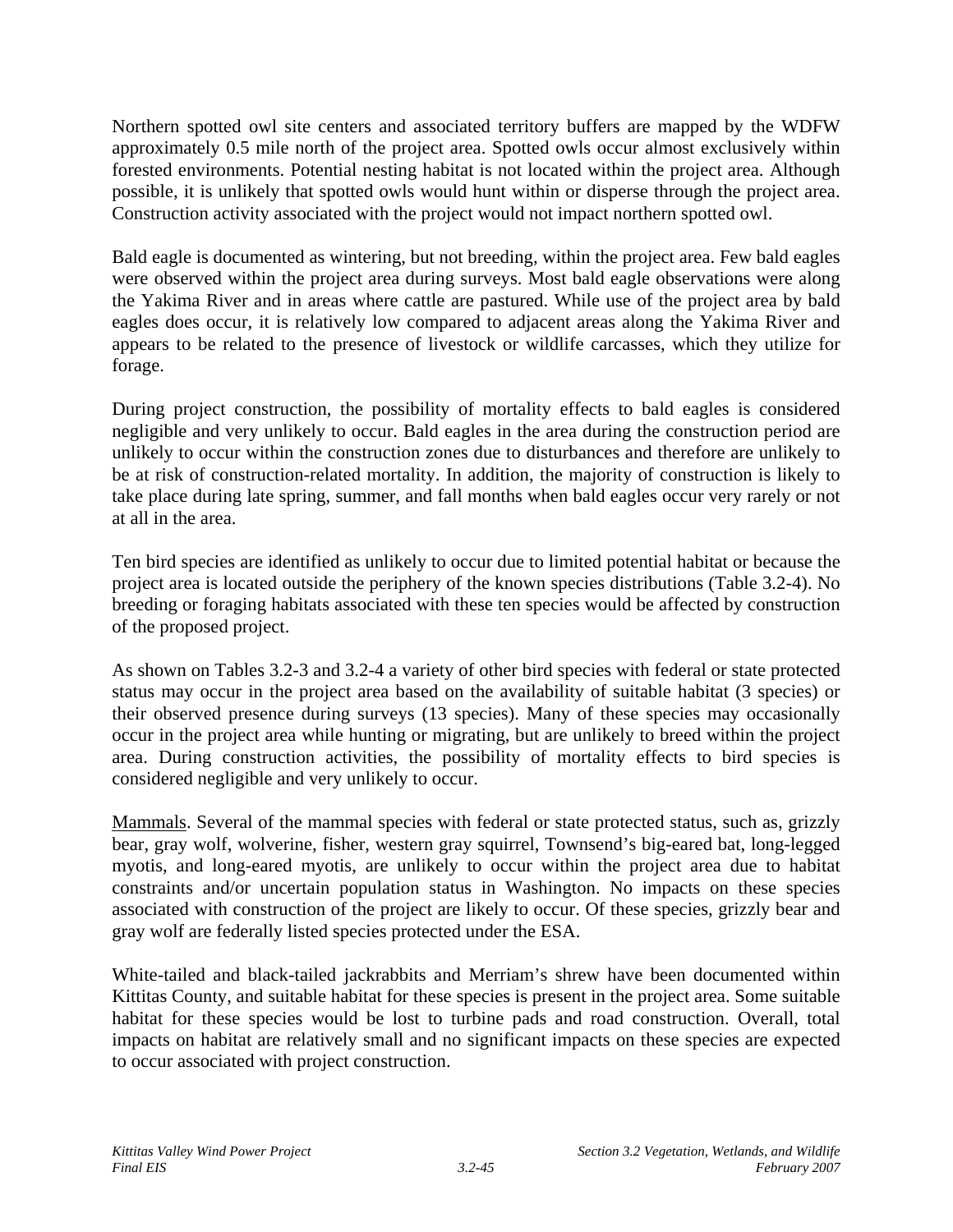Suitable foraging habitat for three bat species, fringed myotis, small-footed myotis and Yuma myotis, is present within the project area. Typical roosting habitat for these bat species (caves, cliffs, and crevices), is not located within the project area. Only general descriptions of potential distributions are available for these three species. Very little is known concerning the ecology of these three species, making it more difficult to accurately predict potential impacts on these species. These species would likely avoid construction activity associated with the project and no disturbance to roosting habitat would occur.

Amphibians and Reptiles. Field surveys conducted for the project did not specifically target reptiles or amphibians. All six amphibian species and both reptile species with federal or state protected status have been documented within Kittitas County. Suitable habitat for amphibians is very limited in the project area due to the lack of wetland habitat and streams with perennial flows. No significant impacts on protected amphibian species are expected to occur associated with project construction.

Construction activity associated with the project may affect protected reptiles (striped whipsnake and sharptail snake) through loss of habitat and direct mortality of individuals occurring in construction zones. The level of mortality associated with construction would be based on the abundance of these species on site. Some mortality may occur as reptiles retreat to burrows underground for cover or during periods of winter dormancy. Excavation for turbine pads, roads, or other wind project facilities could kill individuals in underground burrows. Above-ground snakes are generally mobile enough to escape construction activity.

Fish. Potential fish habitat for fish species with federal or state protected status is not located within the project area. No impacts on fish species associated with construction of the project would occur under the upper end, middle, or lower end scenarios.

# Operations and Maintenance Impacts

Table 3.2-10 summarizes potential operations and maintenance impacts of the proposed action on vegetation, wetlands, wildlife and fisheries, and threatened and endangered species under the three proposed action scenarios. No indirect impacts on vegetation, wetlands, wildlife and fisheries, or threatened and endangered species associated with operations and maintenance of the project would occur. Induced growth or increased regional development would not occur as a result of the proposed project. Public concern was raised during the EIS scoping process regarding the potential for indirect impacts on wildlife species resulting from the spread of noxious weeds and wildfires. As described below in Section 3.2.4, Mitigation Measures, protective measures would be implemented to reduce these potential indirect impacts.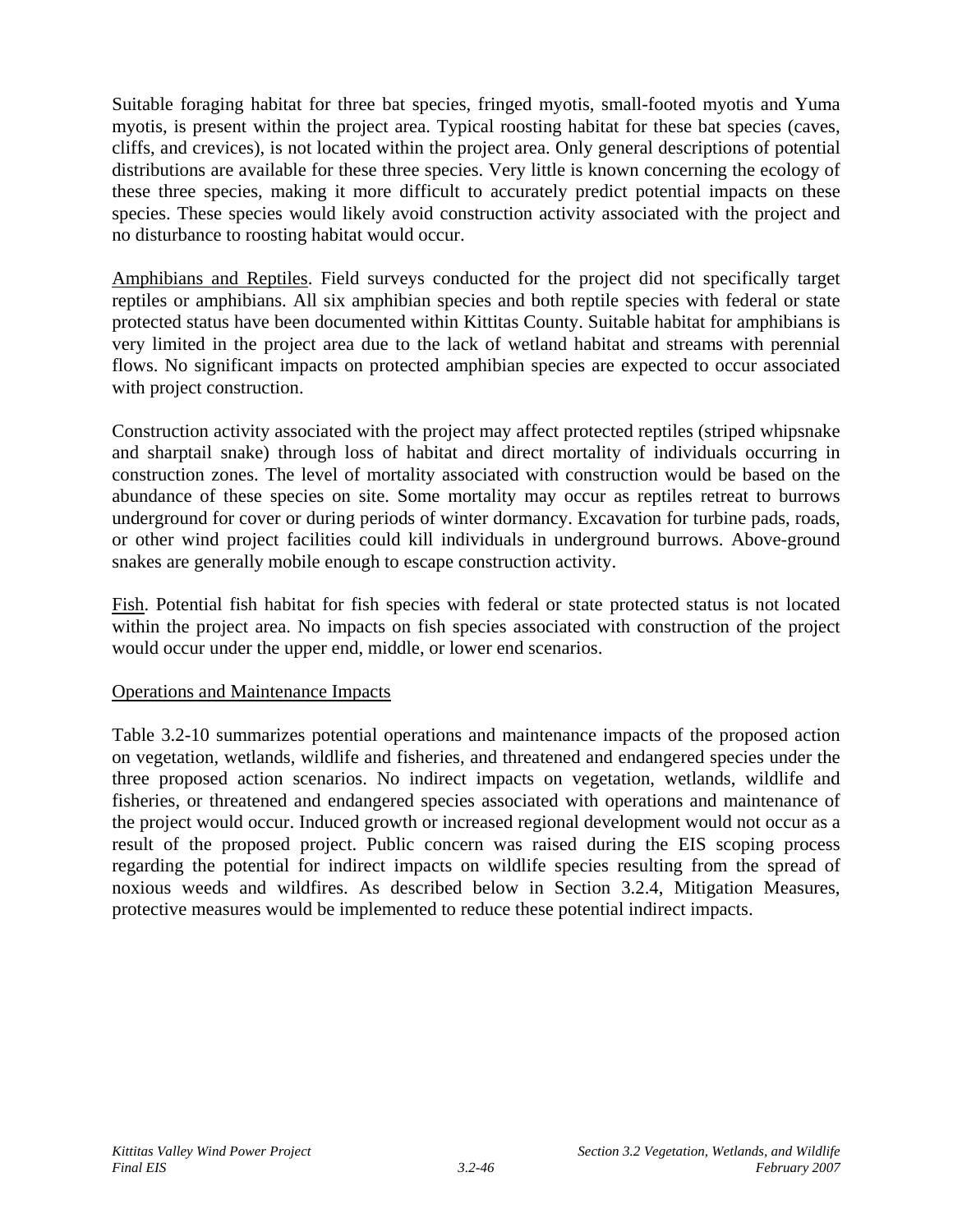# **Table 3.2-10: Summary of Potential Operations and Maintenance and Decommissioning Impacts of the Proposed Action: Vegetation, Wetlands, and Wildlife**

| <b>Operations and Maintenance</b><br><b>Impacts</b>        | <b>330-foot Turbine Scenario</b>                                                    | <b>410-foot Turbine Scenario</b>                                                      |  |  |  |  |
|------------------------------------------------------------|-------------------------------------------------------------------------------------|---------------------------------------------------------------------------------------|--|--|--|--|
| <b>Vegetation</b>                                          |                                                                                     |                                                                                       |  |  |  |  |
| Vegetation shading by wind turbines                        | Negligible                                                                          | Same as 330-foot turbine scenario                                                     |  |  |  |  |
| Dust generation                                            | Negligible                                                                          | Same as 330-foot turbine scenario                                                     |  |  |  |  |
| Potential project area colonization by<br>invasive species | 108 acres disturbed area                                                            | 108 acres disturbed area                                                              |  |  |  |  |
| Change in fire frequency patterns in<br>project area       | 108 acres disturbed area                                                            | 108 acres disturbed area                                                              |  |  |  |  |
| Wetlands                                                   |                                                                                     |                                                                                       |  |  |  |  |
| Impacts on wetlands                                        | None                                                                                | Same as 330-foot turbine scenario                                                     |  |  |  |  |
| <b>Wildlife and Fisheries</b>                              |                                                                                     |                                                                                       |  |  |  |  |
| Impacts on wildlife associated with<br>vehicle traffic     | Potential mortality negligible or<br>unlikely                                       | Potential mortality less than the 330-<br>foot turbine scenario                       |  |  |  |  |
| Impacts on wildlife associated with                        | Possible avoidance behavior,                                                        | Potential mortality less than the 330-                                                |  |  |  |  |
| wind turbines                                              | potential mortality                                                                 | foot turbine scenario                                                                 |  |  |  |  |
| Impacts on elk or mule deer                                | Possible temporary avoidance<br>behavior                                            | Same as 330-foot turbine scenario                                                     |  |  |  |  |
| Impacts associated with wildlife<br>migration              | None                                                                                | Same as 330-foot turbine scenario                                                     |  |  |  |  |
| Impacts on fish or fish habitat                            | None                                                                                | Same as 330-foot turbine scenario                                                     |  |  |  |  |
| <b>Threatened and Endangered Species</b>                   |                                                                                     |                                                                                       |  |  |  |  |
| Impacts on plant, fish, or wildlife                        | No impacts on plant or fish species,                                                | No impacts on plant or fish species,                                                  |  |  |  |  |
| species protected under ESA                                | potential mortality to bald eagle                                                   | potential mortality to bald eagle less<br>than the 330-foot turbine scenario          |  |  |  |  |
| Impacts on federal or state protected                      | No impacts on plant or fish species,                                                | No impacts on plant or fish species,                                                  |  |  |  |  |
| plant, fish, or wildlife species                           | potential mortality to wildlife species                                             | potential mortality to wildlife species<br>less than the 330-foot turbine<br>scenario |  |  |  |  |
| <b>Decommissioning Impacts</b>                             |                                                                                     |                                                                                       |  |  |  |  |
| Vegetation impacts                                         | Similar to but lower than those<br>described for construction in Table<br>$3.2 - 5$ | Similar to but lower than those<br>described for construction in Table<br>$3.2 - 5$   |  |  |  |  |
| Wetland and impacts                                        | Unlikely                                                                            | Same as 330-foot turbine scenario                                                     |  |  |  |  |
| Wildlife and habitat, fisheries, and                       | Similar to but lower than those                                                     | Similar to but lower than those                                                       |  |  |  |  |
| threatened and endangered species<br>habitat               | described for construction in Table<br>$3.2 - 5$                                    | described for construction in Table<br>$3.2 - 5$                                      |  |  |  |  |

Source: Sagebrush Power Partners LLC 2003a, c, f.

#### *Vegetation*

Project operations and maintenance would result in permanent vegetation removal. The extent of impact would depend on the type and quantity of affected vegetation for each proposed action scenario. Tables 3.2-6 and 3.2-7 identify the predicted areas of temporary and permanent disturbances during project construction by habitat type. Total permanent habitat disturbance would be approximately 108 acres. Vegetation communities associated with the proposed project that would be cleared include grassland, shrub-steppe, sagebrush, deciduous shrub, riparian vegetation, and conifer forest (see Tables 3.2-6 and 3.2-7). Lithosol habitat is a subcategory of the grassland, low sagebrush, and shrub-steppe cover types. Loss of this habitat type would be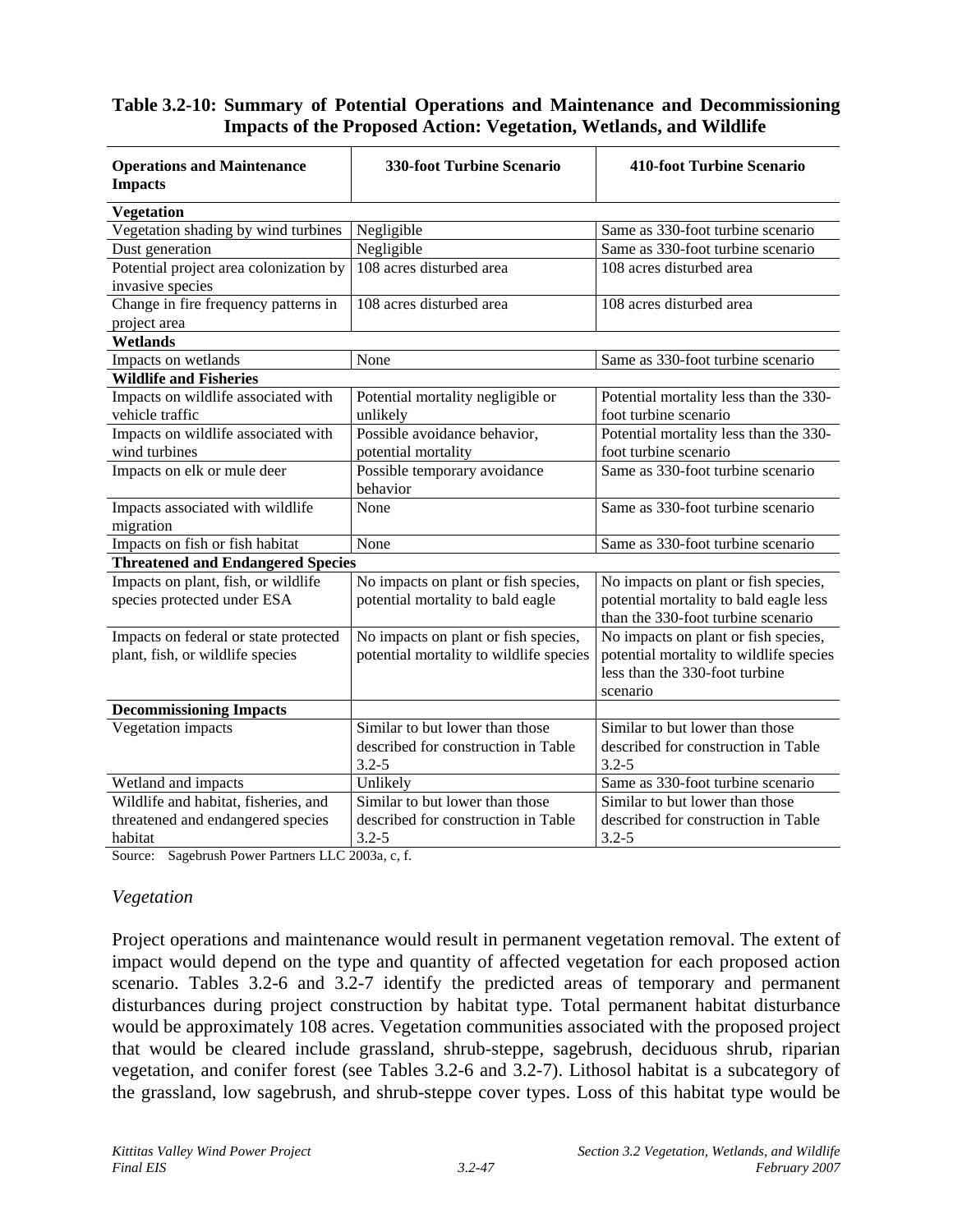considered a permanent adverse effect of project operations but would be adequately mitigated with proposed and recommended mitigation measures identified in Section 3.2.4.

Operation impacts on vegetation communities would include shading associated with the turbine towers, as well as impacts caused by increased dust generated by travel on graveled roadways, potential changes in fire frequency patterns, and potential introduction of invasive species. Although as many as 65 turbines would be constructed, there should be no noticeable effect from shading on the underlying vegetation. Similar to construction period effects, there would be dust associated with travel across gravel access roads that could have a seasonal effect on vegetation. This potential impact would be approximately 82.6 acres. Predicted vehicle travel between the O&M facility and the individual turbines during project operations would be minimal because scheduled maintenance is typically performed only every six months on each turbine. Therefore, potential impacts on onsite vegetation would be expected to be negligible.

Project operation and maintenance activities have the potential to ignite wildfires in the project area if precautions are not taken. However, the Applicant proposes to implement measures to minimize the risk of wildfire during the operation phases of the project (see Section 3.2.4, Mitigation Measures). Implementation of these measures would protect project area vegetation during project operations and maintenance.

Project operations could also introduce invasive species to the site that in turn could alter the vigor of existing vegetation communities in the project area. New access roads could provide a route for migration of weeds into previously weed-free areas. As stated above, this potential impact would be approximately 108 acres. However, predicted vehicle travel between the O&M facility and the individual turbines during project operations would be minimal. With implementation of proposed measures to control the introduction and spread of undesirable plants during and after construction (see Section 3.2.4, Mitigation Measures), potential impacts on onsite vegetation would be expected to be negligible.

# *Wetlands*

Potential impacts on wetlands resulting from operation of the proposed project are unlikely under either the 330 or 410-foot turbine scenarios. Project operations are not expected to have impacts on wetland resources if proper drainage, erosion-control plans, and stormwater management practices are implemented. The proposed design approach, operational procedures, mitigation measures, BMPs, and other pollution prevention measures described in detail in Section 3.3, Water Resources, would protect wetlands associated with the proposed project.

# *Wildlife and Habitat*

Other than wildlife habitat affected by construction, operation of the proposed project is not expected to affect existing wildlife habitats. Potential impacts on wildlife species associated with operation of the proposed project include disturbance associated with vehicle traffic, avoidance of turbines, and collisions with turbines and meteorological towers. Noise levels associated with operation of the proposed project are anticipated to be within or equal to about 5 to 10 decibels of current ambient noise levels, which would not significantly disturb wildlife species in the project area.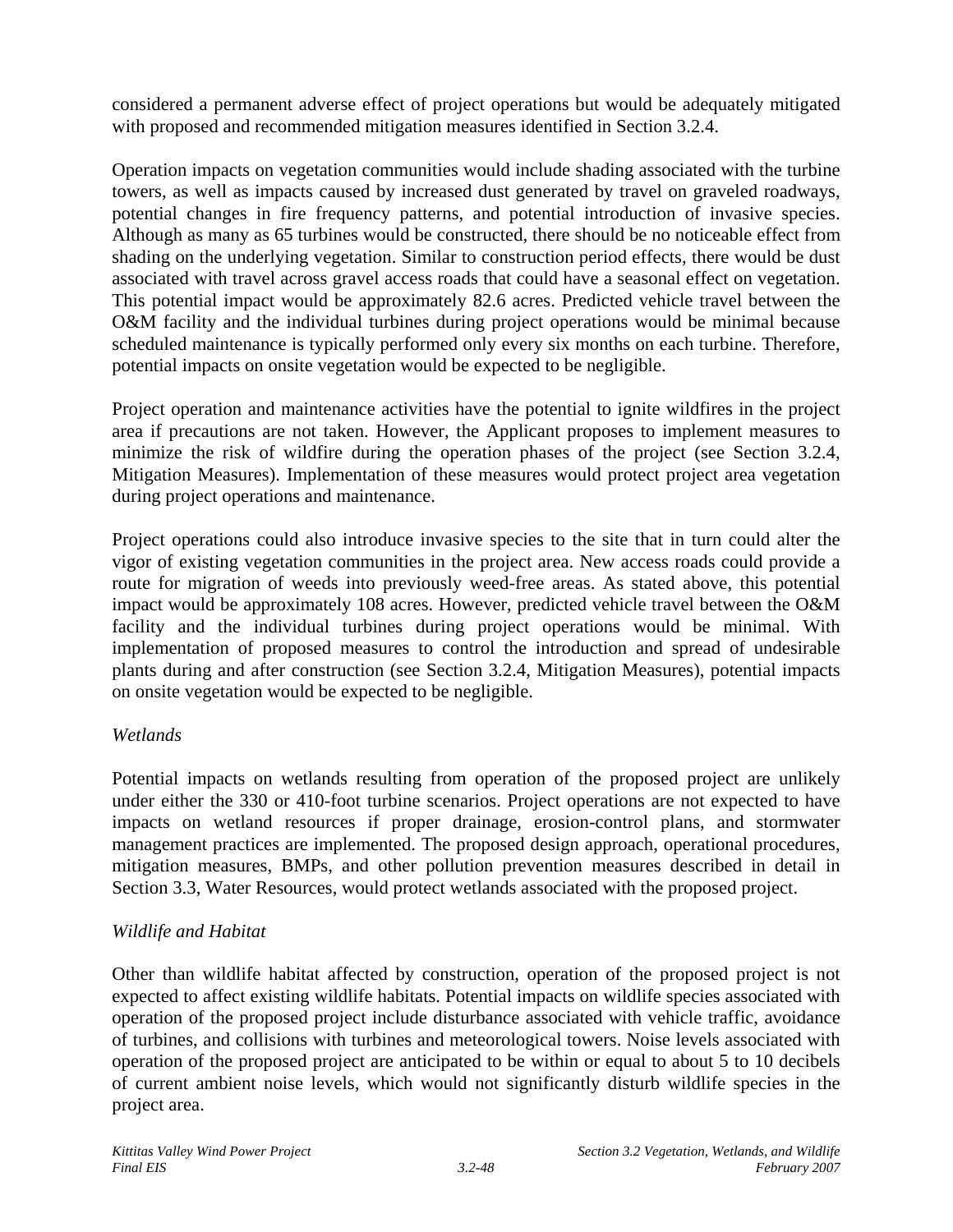Some avian, mammal and reptile fatalities can be expected from vehicle traffic in the project area. Given the amount of residential development and the existing roads and disturbance within the project area (including US 97, which runs through the middle of the project area), disturbance levels after operation begins would not be greatly increased. Impacts are expected to be low and not significant due to the relatively low increase in traffic volumes both on the project site, and on surrounding roads.

During project operations, travel on the private access roads within the project site is expected to consist of weekly or less frequent trips to turbines in service vehicles for maintenance and repair activities (Sagebrush Power Partners LLC 2003a, Section 3.2.4). This impact would not change between the 330 and 410-foot turbine scenarios because a maximum of 65 turbines would require maintenance under either scenario. 28 daily vehicle trips would also be associated with ongoing operations and maintenance workers commuting to and from the O&M facility and substations on paved state and county roads (Section 3.10, Transportation). The number of both these on-site and off-site operations and maintenance trips depends mainly on the number of turbines installed, and would therefore not change depending on the size of turbines selected.

#### *Turbine Avoidance*

Avian avoidance behavior associated with wind power development has not been extensively studied in the United States. Most studies of turbine avoidance effects have been conducted in Europe, and most of the impacts have involved wetland habitats and groups of birds not common in this project area, such as waterfowl, shorebirds and waders. European studies of disturbance to breeding birds suggest negligible impacts. Disturbance effects were documented during only one study (Pedersen and Poulsen 1991). For most avian groups or species at other European wind power projects, no turbine avoidance effects on breeding birds were observed (Karlsson 1983; Phillips 1994; Winkelman 1989; Winkelman 1990).

At a large wind power project on Buffalo Ridge, Minnesota, abundance of shorebirds, waterfowl, upland game birds, woodpeckers, and several groups of passerines was found to be significantly lower at survey plots with turbines than at plots without turbines. Turbine avoidance effects are likely due to the direct loss of habitat near the turbine for the turbine pad and associated roads. These results are similar to those of Osborn et al. (1998) who reported that birds at Buffalo Ridge avoided flying in areas with turbines. Also at Buffalo Ridge, Leddy et al. (1999) found that densities of male songbirds were significantly lower in grasslands containing turbines than in grasslands without turbines. Reduced avian use near turbines was attributed to avoidance of turbine noise and maintenance activities, and reduced habitat effectiveness due to the presence of access roads and large gravel pads surrounding turbines (Leddy 1996; Johnson et al. 2000a). Construction and operation of the Foote Creek Rim Wyoming wind power project did not appear to reduce use of the wind power project and adjacent areas by most avian groups.

Avoidance of wind power projects by raptors has not been documented at any U.S. wind power projects. Anecdotal evidence indicates that raptor use of the Altamont Pass, California wind resource area may have increased since installation of wind turbines (American Wind Energy Association 1995). Although avoidance by birds of wind power projects is not desirable, especially where important habitats may be limited, if other suitable habitats are available, one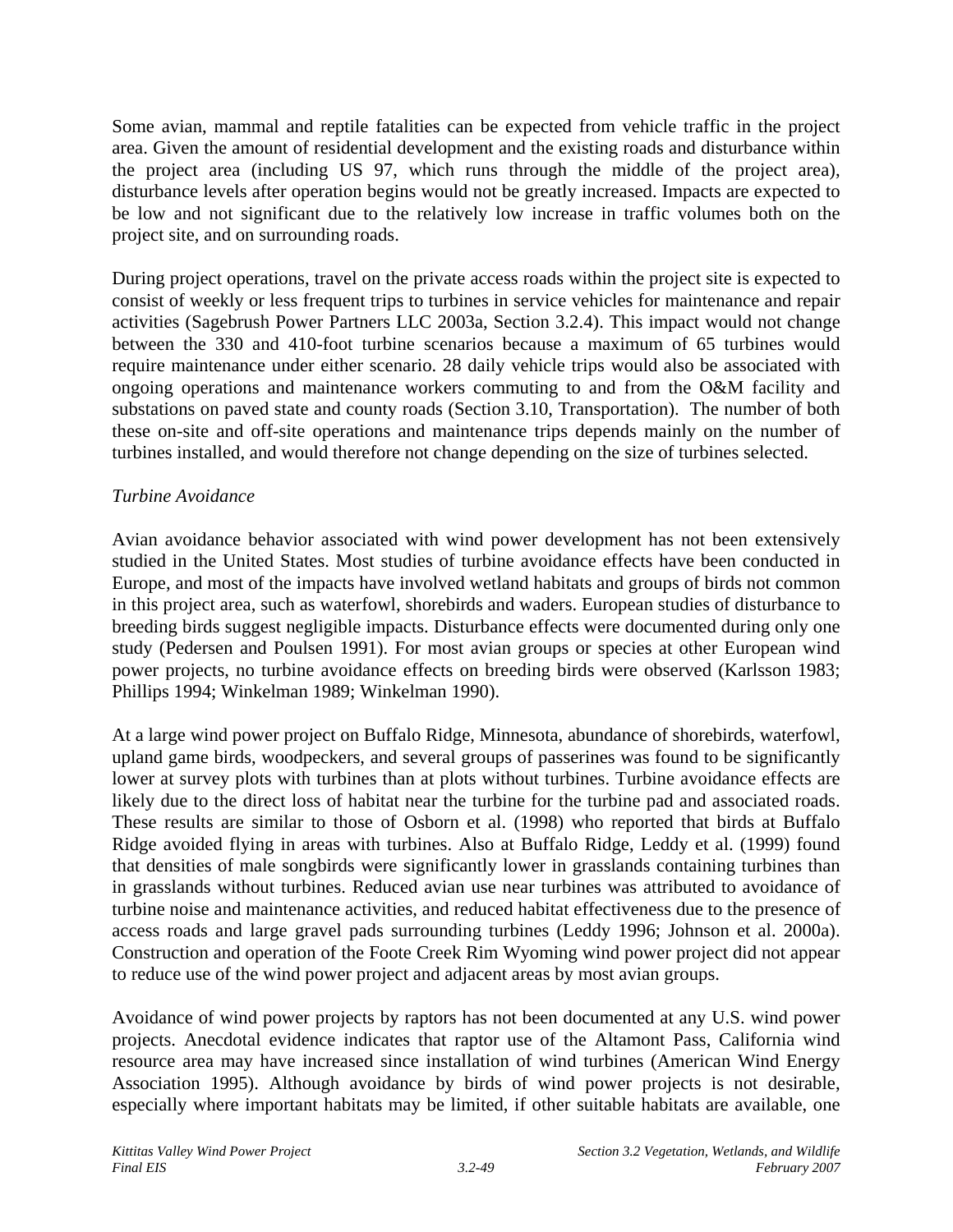potential benefit of avian avoidance of turbines is the reduced potential for collision mortality to occur (Crockford 1992).

Based on the available information, it is probable that some turbine avoidance effects may occur to the grassland/shrub-steppe avian species occupying the project area. The extent of these effects and their significance is unknown and hard to predict. Avoidance by avian species is expected to range from several hundred feet to no avoidance behavior. Impacts on avian species would be considered low.

Operation of the proposed project would not affect raptor nests unless there were avoidance effects that caused raptors to not return to the nests close to the project site. Impacts would be considered low given the low density observed in close proximity to the turbines, and the species involved (red-tailed hawk).

Potential avoidance impacts are expected to be similar under each of the proposed action scenarios because within the project site the access roads, turbine strings, and associated facilities would occur within the same general footprint.

#### *Turbine Collisions*

Mortality rates from other wind power project studies were used to estimate raptor, passerine, and bat mortality rates associated with the proposed project (Sagebrush Power Partners LLC 2003a, Exhibit 11, 2003f). Actual raptor, passerine, and bat fatality rates described below and summarized on Table 3.2-11 may vary due to several variables, including the number of occupied nests near the project area after construction and other site-specific factors such as weather variables.

The methodology used by the Applicant to estimate avian fatalities due to turbine collisions was consistent with industry standards employed throughout the U.S. Recent studies have raised concerns that studies conducted at one location should be used with caution to extrapolate potential impacts at another location (U.S. GAO 1995). The Applicant's analysis focused on projects within the western U.S. in terrains and habitats similar to those at the KVWPP project area.

To date, research on wildlife mortality associated with wind power projects identifies the number of turbines as the most significant variable in estimating potential mortality rates. Generally, the more turbines in a given project, the higher the range of potential wildlife mortality associated with turbine collisions. While project variables such as turbine height and turbine blade sweep area are typically used in calculating potential mortality, these elements are not considered as significant as the number of turbines in estimating overall potential mortality. For example, raptor surveys, such as those performed for this project, typically document when eagles are observed flying within the general range of the turbine blade sweep area under the 330-foot turbine scenario.

The Applicant originally estimated mortality rates for a 120-turbine project. Impacts for a 65 turbine project were then estimated based on the ratio of potential fatalities per turbine, per year.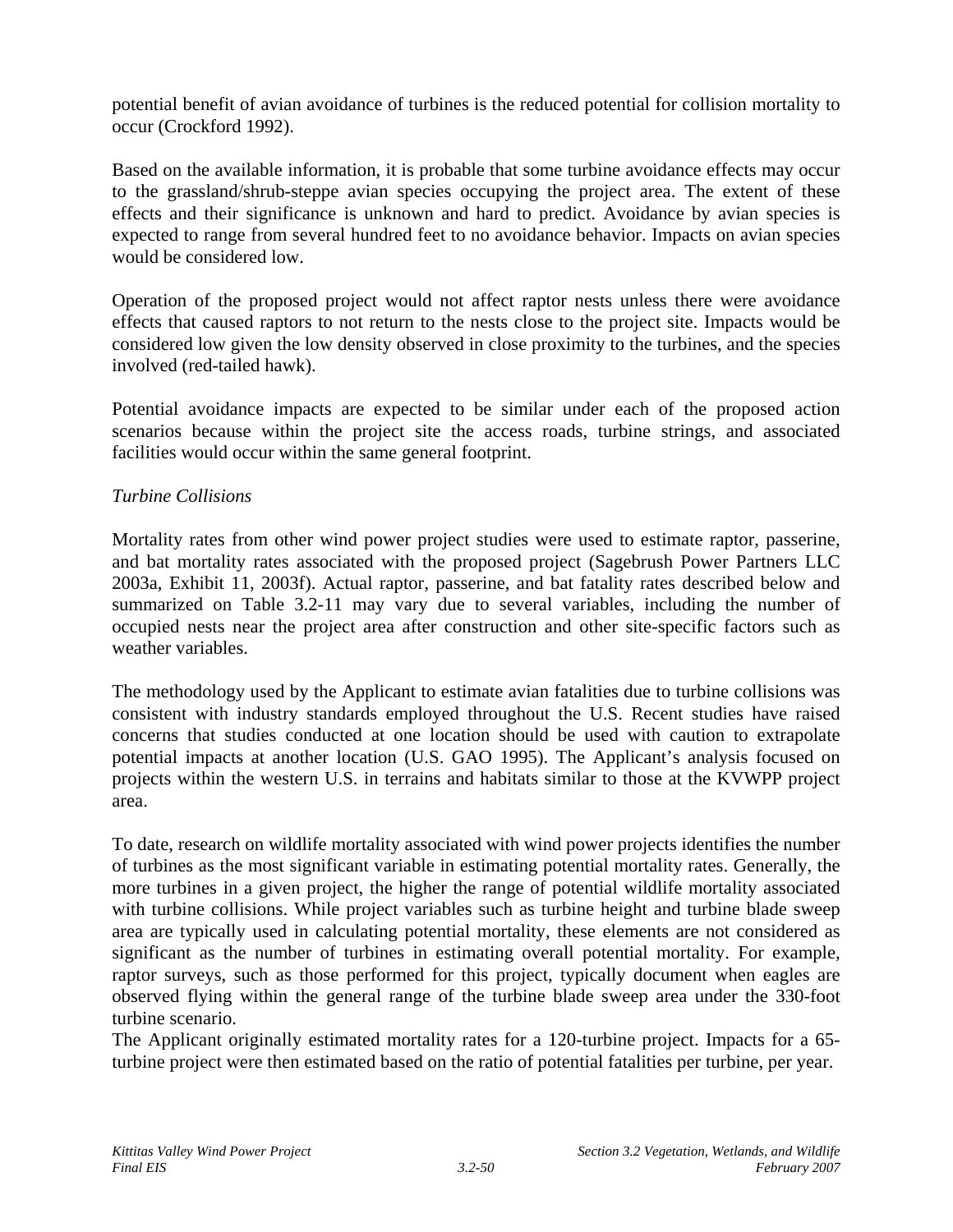# **Table 3.2-11: Summary of Projected Annual Mortality of Raptor, Passerine, and Bat Species Associated with Turbine and Meteorological Tower Collisions**

| <b>Species Group</b>                            | <b>330-foot Turbine Scenario</b><br>$(65$ Turbines) | 410-foot Turbine Scenario<br>$(65$ Turbines) |  |  |  |
|-------------------------------------------------|-----------------------------------------------------|----------------------------------------------|--|--|--|
| <b>Turbine Collisions</b>                       |                                                     |                                              |  |  |  |
| Raptors                                         | $2 - 3$                                             | $2 - 3$                                      |  |  |  |
| Passerines                                      | 30 to 200                                           | 30 to 200                                    |  |  |  |
| <b>Bats</b>                                     | 65-130                                              | 65-130                                       |  |  |  |
| Meteorological Tower Collisions <sup>1</sup>    |                                                     |                                              |  |  |  |
| Passerines                                      | <40                                                 | <40                                          |  |  |  |
| $\sim$<br>T T Q Q Q Q<br>$\alpha$ in $\alpha$ . | 1.0000c                                             |                                              |  |  |  |

Source: Sagebrush Power Partners LLC 2003a and 2003f.

1 Only passerine mortality has been documented at other wind project studies associated with meteorological tower collisions. The mortality rate (8.1 birds per year per tower) was determined for guyed towers; therefore the anticipated impact would be lower for unguyed towers.

Raptors. Based on the level of raptor use within the project area, raptor mortality is expected to be slightly higher compared to other wind projects with similar turbine types. American kestrels and red-tailed hawks account for most of the raptor use at the site, and are expected to be the species with the highest mortality. The potential exists for other raptor species to collide with turbines, including northern harrier, rough-legged hawk, bald eagle, and turkey vulture. However, the mortality risk associated with these species is expected to be lower than the risk for American kestrel and red-tailed hawk. Turkey vultures appear less susceptible to collision that most other raptors (Orloff and Flannery 1992). Few northern harrier fatalities and no roughlegged hawk or bald eagle fatalities have been observed at wind projects to date. Golden eagle use of the site is low relative to other wind sites and the mortality risk for golden eagles is also expected to be low. Federal and state protected raptor species are also discussed in the Threatened and Endangered Species section below.

Raptor mortality at other wind generation projects has been low. The estimate of raptor mortality at the Foote Creek Rim wind project in Wyoming is the highest observed and is 0.03 raptors per turbine per year based on a three-year study of 69 turbines (Young et al. 2002). No raptor mortality was observed at the Vansycle wind project in Oregon during a one-year study and one raptor mortality was recorded over a four-year study at the Buffalo Ridge wind project (Erickson et al. 2001).

Based on raptor use estimates in the project area, potential raptor mortality associated with the proposed project is estimated at about 25% greater than at the Foote Creek Rim project, or 0.038 raptor fatalities a year per turbine (Young et al. 2002). Based on this assumption, an average of two to three raptor fatalities per year would occur (Table 3.2-12). Based on the raptor survey results, the majority of raptor fatalities are expected to be American kestrels and red-tailed hawks, the two most common raptor species documented in the project area.

Passerines. Passerines have been the most abundant avian fatality at other wind projects studied (Johnson et al. 2000a; Young et al. 2002; Erickson et al. 2001), often comprising more than 80% of the avian fatalities. Both migrant and resident passerine fatalities have been observed. Given that passerines make up the vast majority of the avian observations onsite, it is expected that passerines would make up the largest proportion of fatalities. Species most common to the study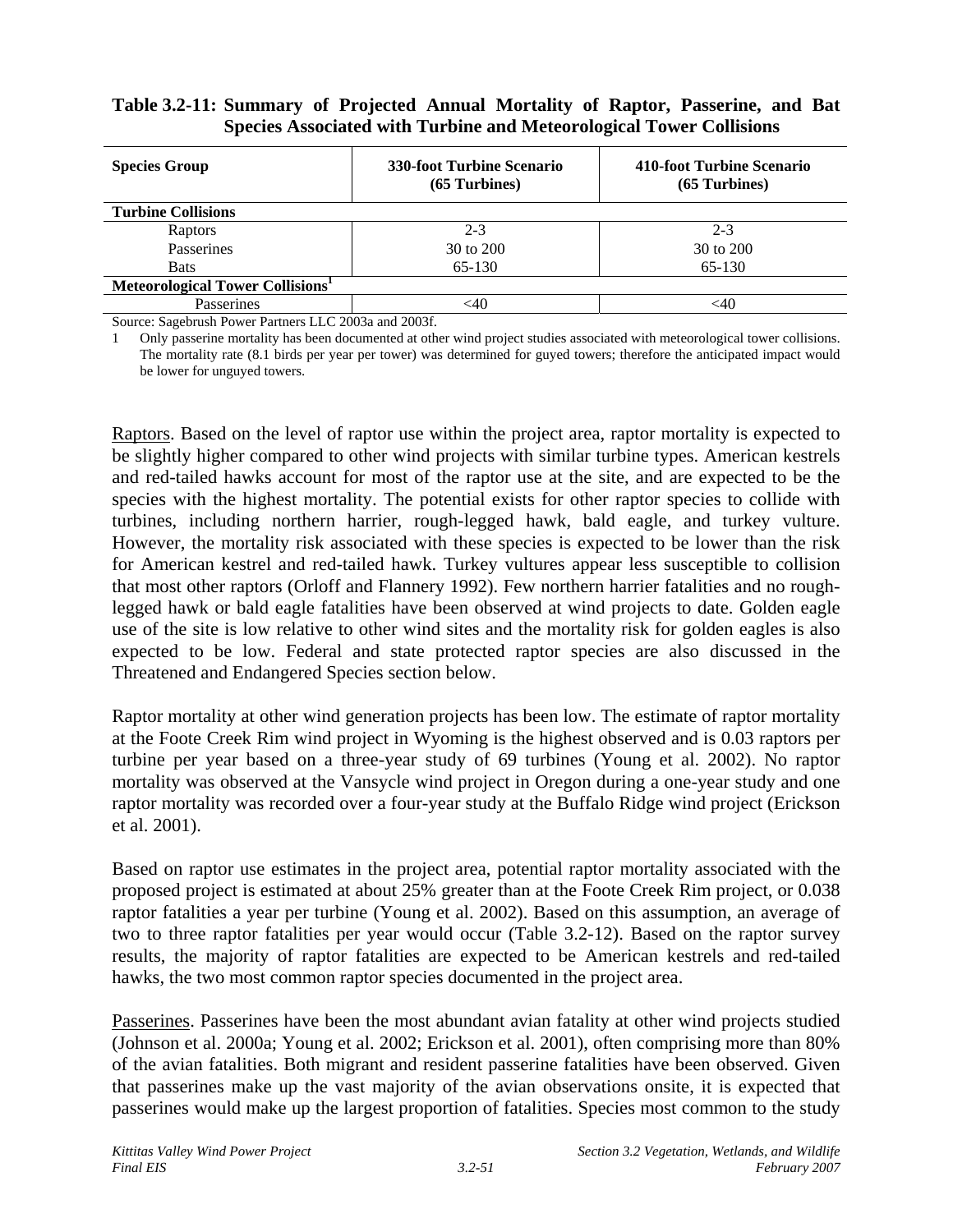area would likely be most at risk, including western meadowlark, vesper sparrow and horned lark. Horned larks have been the most commonly observed fatality at several wind projects, including Vansycle and Foote Creek Rim (Erickson et al. 2001; Young et al. 2002). Nocturnal migrating species may also be affected, but it is not expected that they would be found in large numbers based on data collected at other wind power projects (i.e., no large mortality events documented [Erickson et al. 2000]). Based on the per turbine mortality estimates from the other wind power projects studied, between 30 and 200 passerine fatalities may occur per year (Table 3.2-12).

Bats. It is likely that some bat fatalities would occur at the proposed project site. Bat research at other wind power projects indicates that bat species are at some risk of collision with wind turbines. Wind power project studies, as described below, indicate that most bat fatalities occur during migration, with low mortality associated with resident bat species. Most bat species in Washington migrate south in the fall. Washington bat species that do not migrate are year-round residents that hibernate in the winter. Most bat fatalities found at wind power projects have been tree-dwelling bat species, with hoary and silver-haired bats being the most prevalent fatalities. Both hoary bats and silver-haired bats are migratory species that may use the forested habitats near the project site and may migrate through the project area. Federal and state protected bat species are also discussed in the Threatened and Endangered Species section below.

At the Buffalo Ridge Minnesota, wind power project, based on a two-year study, bat mortality was estimated to be 2.05 bats per turbine per year (Johnson et al. 2000b). At the Foote Creek Rim wind power project, based on two years of study, bat mortality was estimated at 1.51 bats per turbine per year (Young et al. 2001). At the Vansycle Ridge wind power project in Oregon, bat mortality was estimated at 0.74 bats per turbine for the first year of operation (Erickson et al. 2000). Annual bat mortality associated with the project is estimated at 1 to 2 fatalities per turbine, or 65 to 130 bats (Table 3.2-12). The significance of this impact is hard to predict because there is little information available regarding bat populations. Studies suggest that resident bats do not appear to be significantly affected by wind turbines (Johnson et al. 2002; Gruver 2002), since almost all mortality is observed during the fall migration period. Furthermore, hoary bat, which is expected to be the most common fatality, is one of the most widely distributed bats in North America. Pre-construction studies to predict impacts on bats may be relatively ineffective because current state-of-the-art technology for studying bats does not appear to be highly effective for documenting migrant bat use of a site (Johnson et al. 2002).

In response to increased interest in the effects of wind turbines on bats and a fairly large bat fatality event in 2003 at a wind project in West Virginia, a collaborative research effort on batwind turbine interactions has recently been launched to help identify strategies to avoid and mitigate impacts on bats. Participants include the USFWS, Bat Conservation International, U.S. Department of Energy, and the American Wind Energy Association (Energetics, Inc. 2004).

Other Avian Species. Some waterfowl mortality has been documented at other wind power projects (Erickson et al. 2001). However, studies at Foote Creek Rim, Vansycle, and Buffalo Ridge have not documented mortality of Canada geese, one of the most common waterfowl species observed flying over the project area. Because of the low use of the site by waterfowl, little mortality would be expected from operation of the project.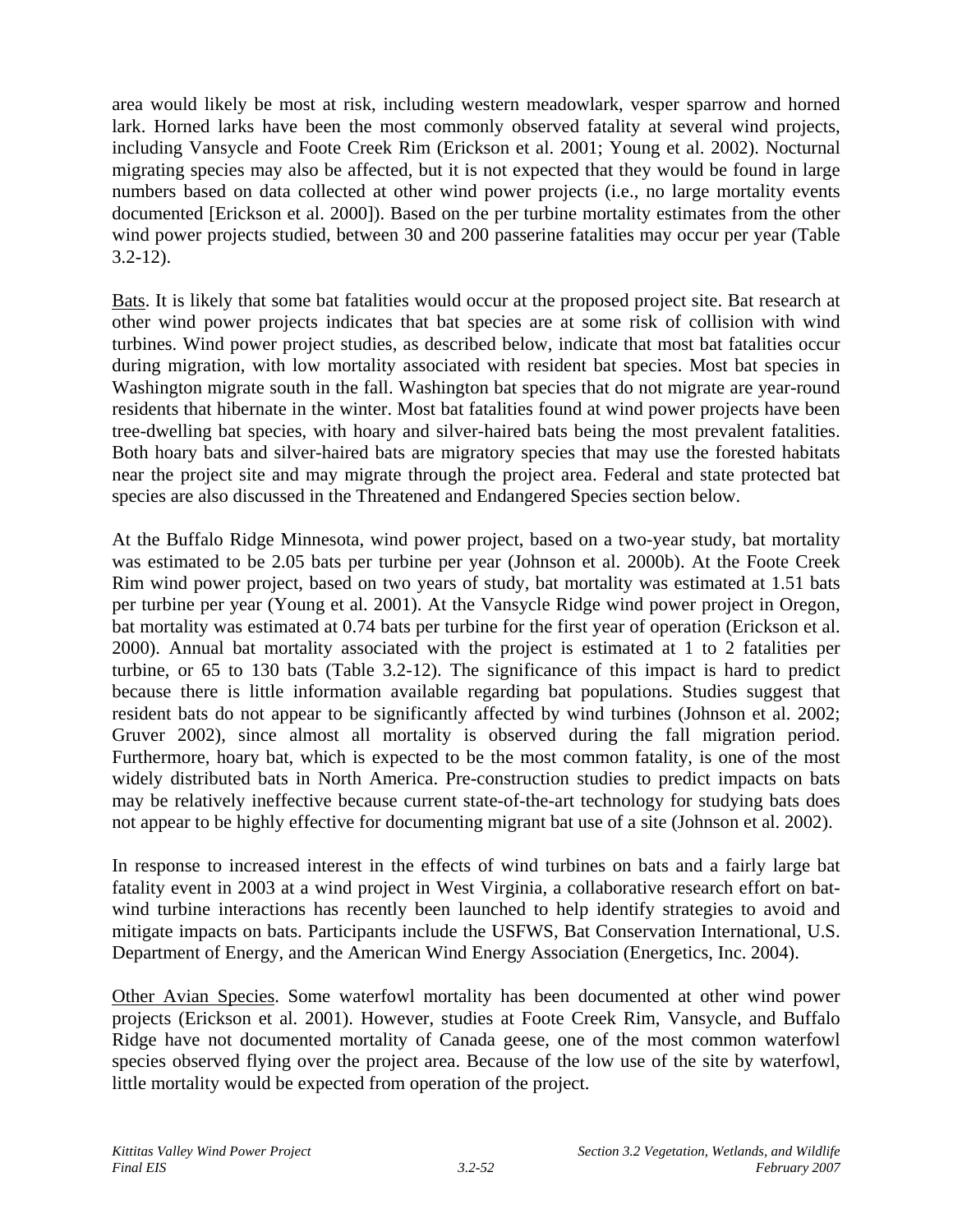Other avian groups (e.g., upland game birds, shorebirds, and other migrants) occur in relatively low numbers within the project area and mortality would be expected to be low.

# *Meteorological Tower Collisions*

Carcass search studies at the Foote Creek Rim wind power project, Wyoming, have found avian casualties associated with guyed meteorological towers. Based on searches of five permanent meteorological towers at Foote Creek Rim over a three-year period, it was estimated that these towers resulted in approximately 8.1 avian casualties per tower per year (Young et al. 2002). The vast majority of these avian casualties were passerines. Up to five permanent meteorological towers are proposed for the project under each of the three scenarios. These towers would be expected to result in collision deaths for passerines at the site. The project would employ freestanding (non-guyed) meteorological towers. Therefore mortality would be expected to be less than the value stated above for guyed towers.

#### *Elk and Mule Deer*

The WDFW has expressed some concern over the potential effects of wind project development on wintering big game. Winter is a crucial period of time for the survival of many big game species. As deer expend more energy than they take in, body condition gradually declines throughout the winter (Short 1981). Unnecessary energy expenditures may increase the rate at which body condition declines, and the energy balance determining whether a deer would survive the winter is thought to be relatively narrow, especially for fawns (Wood 1998). Overwinter fawn survival may decrease in response to human activity or other disturbances (Stephenson et al. 1996). Roads and energy development may also fragment otherwise continuous patches of suitable habitat, effectively decreasing the amount of winter range available for big game. Fragmentation of habitat also may limit the ability of big game populations to move throughout the winter range as conditions change, causing big game to utilize less suitable habitat (Brown 1992).

Two published studies of big game winter use may be relevant to the development of wind turbines and wintering deer and elk (Rost and Bailey 1979; Van Dyke and Klein 1996). Van Dyke and Klein (1996) documented elk movements through the use of radio telemetry before, during, and after the installation of a single oil well within an area used year-round by elk. Drilling activities during their study ceased by November 15; however, maintenance activities continued throughout the year.

Elk showed no shifts in home range between the pre- and post- drilling periods; however, elk shifted core use areas out of view from the drill pad during the drilling and post drilling periods. Elk also increased the intensity of use in core areas after drilling and slightly reduced the total amount of range used. It was not clear if the avoidance of the well site during the post-drilling period was related to maintenance activities or to the use of a new road by hunters and recreational users. The authors concluded that if drilling activities occupy a relatively small amount of elk home ranges, that elk are able to compensate by shifting areas of use within home ranges.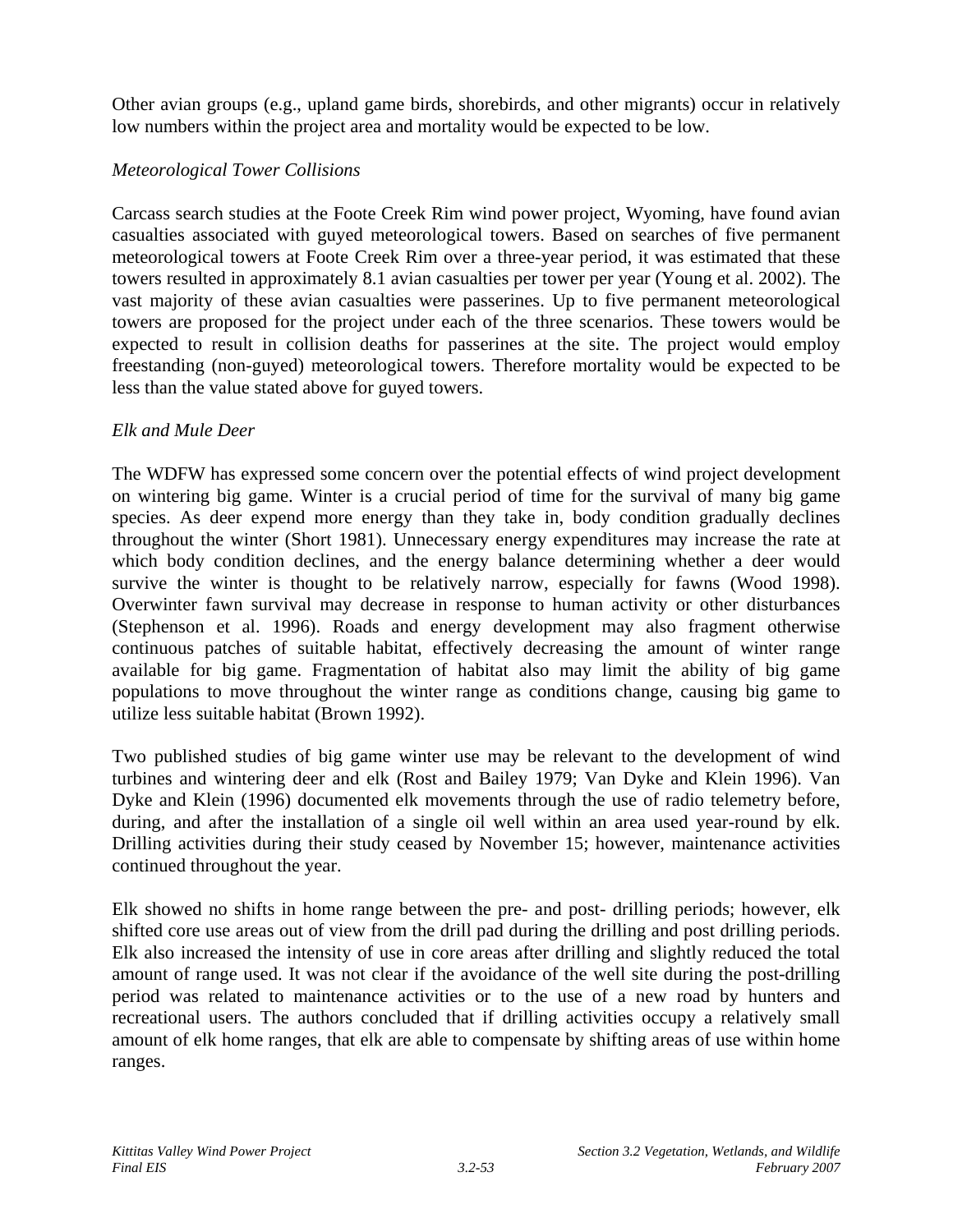While several authors have documented elk avoiding roads within forested environments during the summer, the effects of roads and associated human activity on wintering elk and mule deer have not been well documented. Rost and Bailey (1979) found that wintering mule deer and elk avoided areas within 600 feet of roads in eastern portions of their Colorado study area, where presumably greater amounts of winter habitat were present. Road avoidance was greater where roads were more traveled. Only mule deer showed a clear avoidance of roads in the western portion of their study area, where winter range was assumed to be more limiting. Mule deer also showed greater avoidance of roads in shrub habitats versus more forested areas. The authors concluded that impacts of roads depended on the availability of suitable winter range away from roads, as well as the amount of traffic associated with roads.

There is little information regarding wind project effects on big game. At the Foote Creek Rim wind project in Wyoming, pronghorn observed during raptor use surveys were recorded year round (Johnson et al. 2000). The mean number of pronghorn observed at the six survey points was 1.07 prior to construction of the wind power project and 1.59 and 1.14 per survey the two years immediately following construction, indicating no reduction in use of the immediate area. Mule deer and elk also occurred at Foote Creek Rim, but their numbers were so low that meaningful data on wind power project avoidance could not be collected.

A recent elk collaring study has also been initiated at wind farms in southwestern Oklahoma. The study concluded that although disturbance and loss of some grassland habitat due to the wind project was apparent, elk were not adversely affected by wind-power development based on their home range and the quality of their diet (Walter et al. 2006).

The elk and mule deer in the project area primarily occupy the grassland and shrub-steppe habitats and riparian corridors. Following completion of the wind power project, the disturbance levels from construction equipment and humans would diminish and the primary disturbances would be associated with operations and maintenance personnel, occasional vehicular traffic, and the presence of the turbines and other facilities.

Due to the lack of knowledge regarding the potential impacts of wind energy development on big game, it is difficult to predict with certainty the effects of the proposed wind project on mule deer and elk. Van Dyke and Klein (1996) showed wintering elk shifted use of core areas out of view of human-related activities associated with an oil well and access road. Most turbines and roads in the project area would be located on ridges and would be visible over a fairly large area. Where wind turbines would be constructed in elk wintering areas, elk may concentrate use away from the wind development during construction. While human-related activity at wind turbines during regular maintenance would be less than during the construction period, it is not known if human activity associated with regular maintenance activity would exceed tolerance thresholds for wintering elk. If tolerance thresholds during regular maintenance activities are exceeded, elk are likely to permanently utilize areas away from the wind development. Given the amount of disturbance within the project area associated with residential development and existing roads, including US 97 which runs through the middle of the project area, disturbance levels after facility operation begins would not be greatly increased. As described above in the wildlife and habitat section and shown in the traffic analysis (Section 3.10) the proposed project would add an estimated 28 additional daily commuter trips on local public roads to an area that averages more than 2,000 daily trips.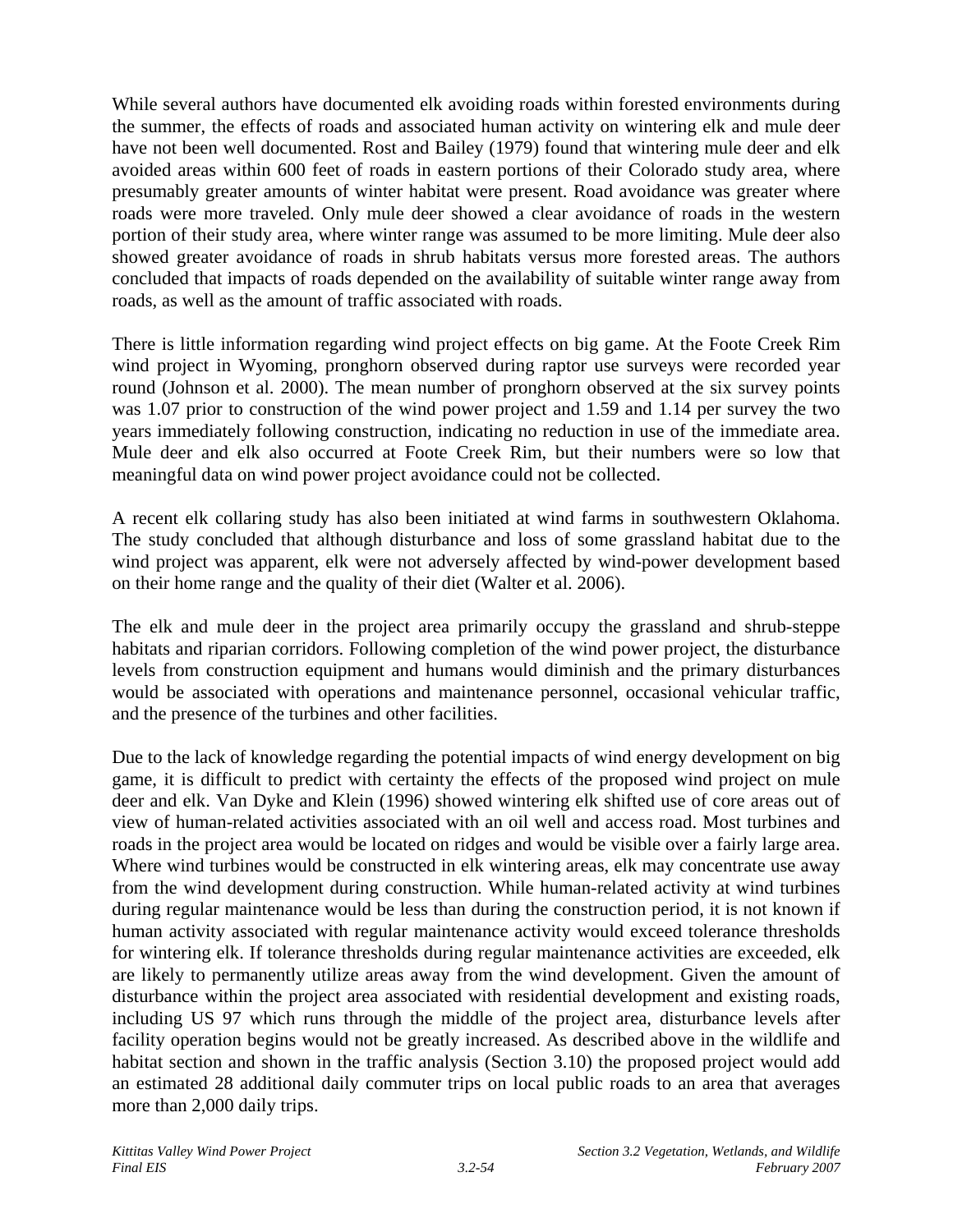Seasonal sport hunting of big game is allowed within portions of the project area. Under the proposed project, public safety concerns may result in restricting public hunting within portions of the project area (see Section 3.6, Land Use and Recreation). Big game currently deterred from using the project area because of human disturbance might occupy the area if hunting at or near the project site is eliminated. Unhunted big game populations can habituate to human activities. This is a concern of WDFW because landscaping in developed areas might be attractive to big game during periods of winter stress, especially if big game hunting is eliminated. WDFW is the agency responsible for animal damage control claims caused by deer and elk. When deer and/or elk cause damage to private property, hunting season adjustments are an effective management tool for WDFW to control the size and location of big game populations. If big game damage to private property does occur in the project vicinity, restricting public hunting within the project area would limit WDFW's management options.

The Applicant has agreed that controlled hunting at the project site, including the mitigation parcel, would be allowed if necessary to manage big game herds and minimize animal damage. Hunting on DNR lands is controlled by that agency, but the Applicant has agreed that its activities on leased state lands would not restrict or otherwise preclude controlled hunting (see Organization Letter 5 in Volume 2, Section 3 of this Final EIS).

The proposed wind facility occurs approximately 3 miles southeast of mapped elk calving areas. The proposed project is not likely to impact the mapped calving area.

#### *Wildlife Migration*

No impacts are expected from the project to big game or reptile and amphibian movement or migration. The Quilomene elk migration corridor is outside the project area and no project features or construction would occur within the area identified as this migration corridor. Additionally, no wetlands would be affected that could impede amphibian movements. Migrant birds and bats may be at risk of collision with turbines in the project. Potential impacts on birds and bats are discussed in the Turbine Collision section above.

#### *Fisheries*

Operation activities associated with the proposed project that could potentially impact fisheries include stormwater, water use, and wastewater. Potential impacts on fish or fish habitat resulting from operation of the proposed project are unlikely due to the absence of potential fish habitat in the proposed project area. Water resources within the proposed project site are limited to intermittent stream channels and wetland habitat with no known fish use. Operation of the project would have no impacts on fish and fish habitat downstream of the project site (Yakima River) if proper drainage, erosion control plans, and stormwater management practices are implemented. The proposed design approach, operational procedures, mitigation measures, BMPs, and other pollution prevention measures described in detail in Section 3.3 would protect water quality associated with the proposed project and freshwater habitat downstream of the proposed project site.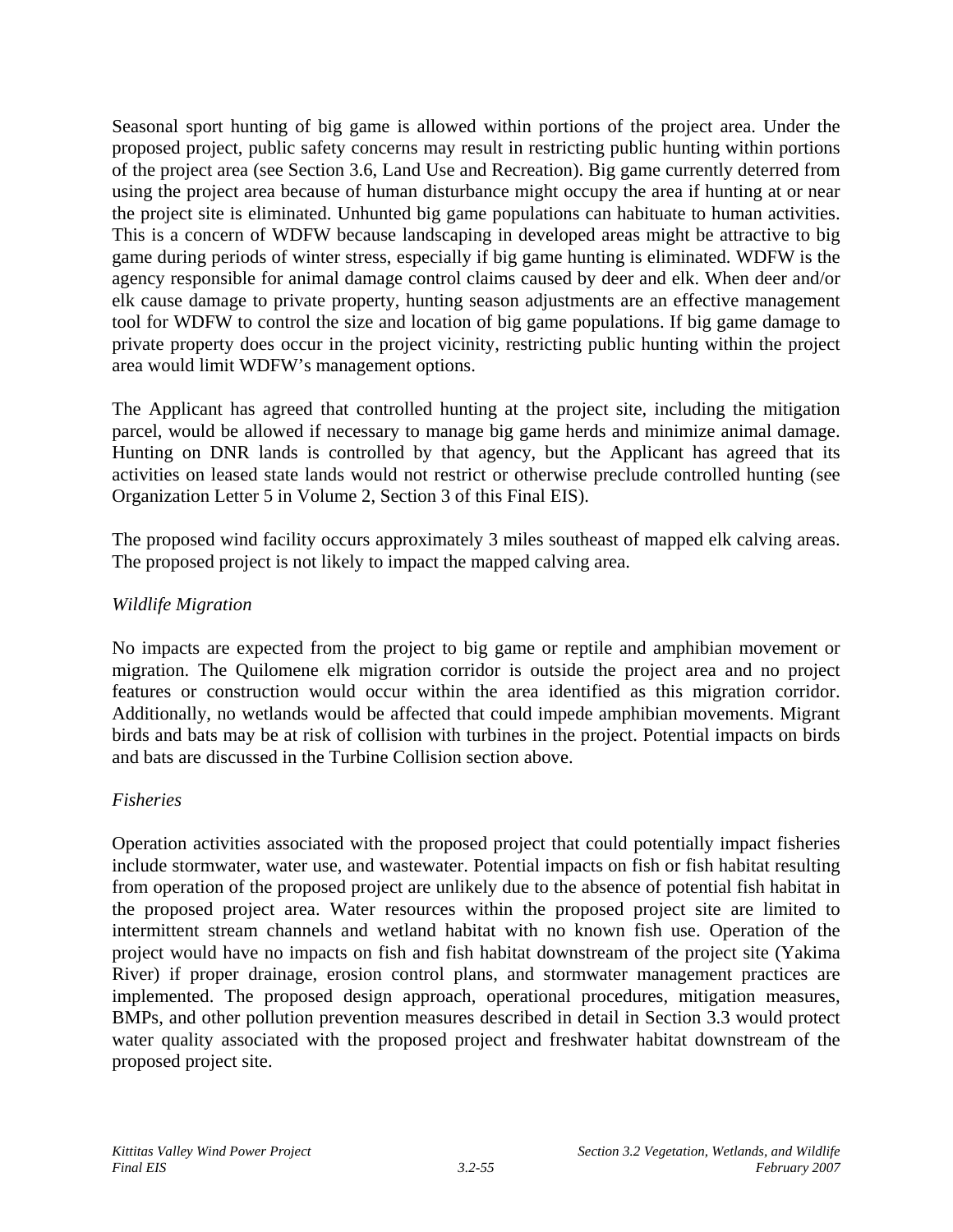The quantity and quality of stormwater runoff could be affected by operation of the proposed project because of the increase in impervious surfaces, which could result in impacts on fisheries habitats downstream of the project site, if not mitigated. Stormwater from new impervious surfaces associated with the proposed project would be collected and diverted into detention and treatment facilities. No component of the proposed project would be built near fish-bearing aquatic resources and no storm or other surface water would be discharged directly to fishbearing aquatic resources. Based on the mitigation methods that would be implemented and the distance between the proposed project and the Yakima River downstream of the project site, effects on the Yakima River associated with stormwater runoff are unlikely.

A SWPPP would be developed in accordance with BMPs and would detail the sediment and erosion control measures and accidental spill prevention and control measures. The BMPs would be implemented, inspected, and maintained to minimize the potential for adversely affecting downstream water quality. These may include such things as silt fencing and hay bales, and placement of polyethylene tarps to cover exposed surfaces. Control of fuel storage and equipment fueling operations for spill prevention and control would be detailed in the SWPPP. Stormwater impacts and management are discussed in additional detail in Section 3.3, Water Resources.

# *Threatened and Endangered Wildlife Species*

Birds. It is unlikely that spotted owls would hunt within or disperse through the project area. Operation activity associated with the project would not impact northern spotted owl.

Based on the available information about bald eagle use of the site, potential bald eagle mortality due to operation of the wind power project would be confined to the winter and early spring seasons. Bald eagles would not be at risk from the wind power project in the summer or fall. Bald eagles are not expected to frequently occur within the wind power project area and operation of the wind power project should have minimal disturbance on bald eagles. Additionally, proposed mitigation measures are intended to further reduce the possibility of disturbance or displacement.

Because there have been no documented bald eagle fatalities to date at wind power projects (Erickson et al. 2001), potential bald eagle mortality estimates based on other wind power projects could not be calculated. Estimates of bird mortality from wind projects may be based on bird use of a site and the propensity for that species to fly within the rotor swept area or zone of risk. Seven observations of bald eagles were documented during standardized point counts across the project area (Sagebrush Power Partners LLC 2003a, Exhibit 12). Two of these observations were made in areas outside the proposed development. Thirty-three percent of eagles observed within the project site were flying within the zone of risk. While the sample size is relatively small, it does show that wintering bald eagles may have some exposure to turbines by flying within the rotor swept area. While potential bald eagle mortality estimates could not be calculated based on existing information, potential fatalities associated with turbine collisions would mainly depend on the number of turbines installed, and not the size of turbine installed.

As described above, there have been no bald eagle fatalities documented at other wind power projects in the United States. Although the risk is low, the potential exists for bald eagle fatalities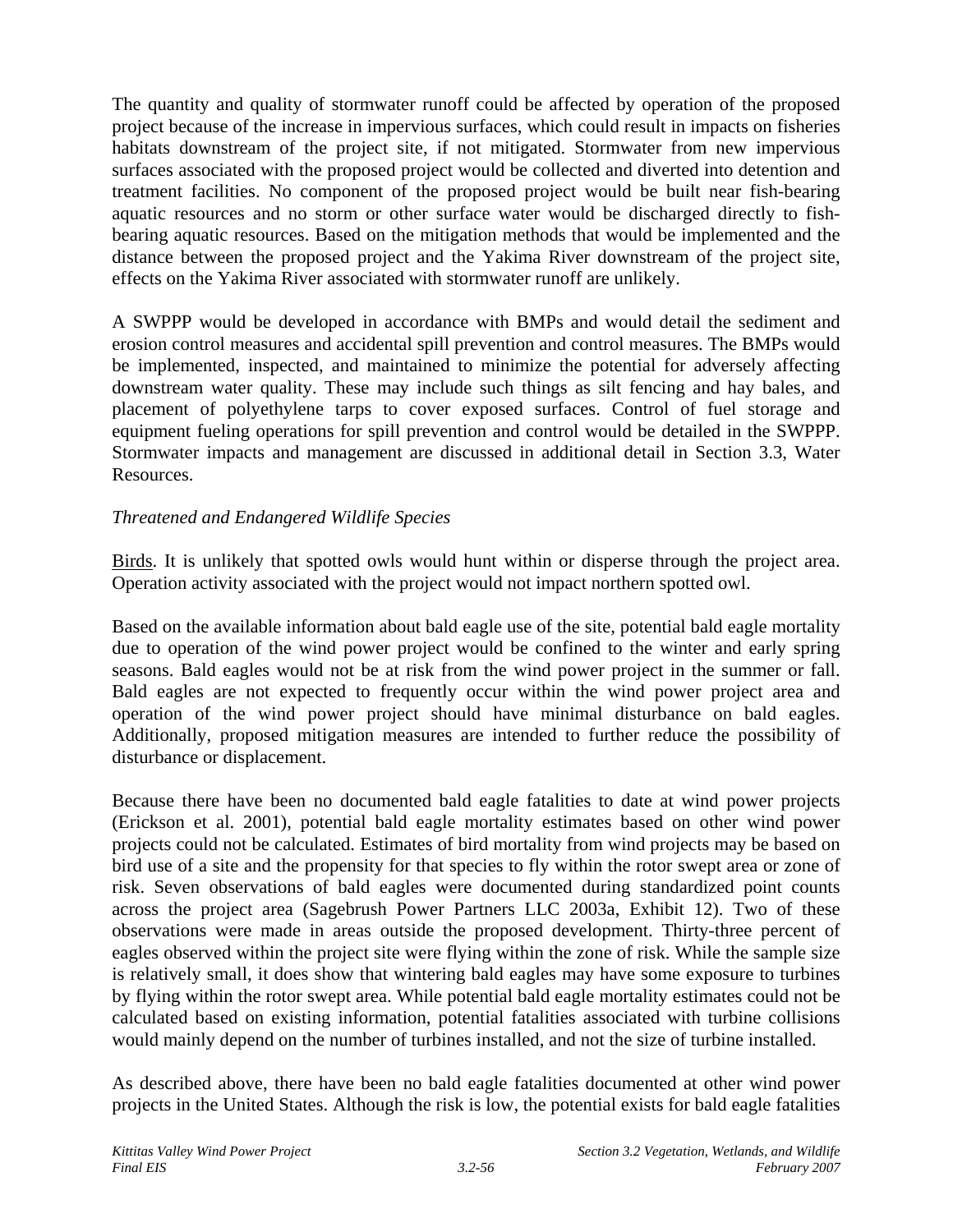during operation of the project. The status of bald eagle in the project area is not expected to change due to the project. Bald eagle populations appear to be generally increasing and the USFWS has proposed the species for delisting (USFWS 1999). Bald eagle populations in Kittitas County, as with greater Washington and throughout North America, would continue to increase during and after the project is constructed.

Under Section 10 of the Endangered Species Act, private individuals and states may receive exemptions from the prohibitions on incidentally "taking" (i.e., harming) species. An incidental take permit can be obtained to perform research, develop land, or conduct any legal activities not directed at harming the species. As a requirement to obtain an incidental take permit to develop land, the landowner must formulate a Habitat Conservation Plan (HCP). HCPs allow development of portions of habitat used by listed species in exchange for the creation and implementation of a plan designed to conserve the same species in the remainder of the habitat. The overall purpose of the habitat conservation planning process is to provide a means by which the USFWS can issue an incidental take permit to non-federal entities that authorizes the incidental take of threatened or endangered species from a project but not to permit or authorize the proposed project or activity that may lead to the take. In essence, Section 10 allows a private entity to legally conduct an otherwise lawful activity that may incidentally take a threatened or endangered species.

An HCP is being developed for potential impacts on bald eagles from the project. Through approval of the HCP, the USFWS can issue an incidental take permit for the possible take of a bald eagle from the project.

Furthermore, the USFWS, or any party designated as responsible by the USFWS (e.g., state wildlife agency) in the HCP, will monitor the project for compliance with the terms of the incidental take permit or HCP. The USFWS must monitor the Applicant's implementation of the HCP and the permit terms and conditions to determine if there are any violations.

During operation activities, the possibility of mortality effects to federal and/or state protected bird species is considered very low or negligible. Thirteen bird species with federal or state protected status were observed during the 2002 wildlife surveys (Table 3.2-4). Table 3.2-12 presents documented fatalities at other U.S. wind project sites of these 13 federal and/or state protected bird species.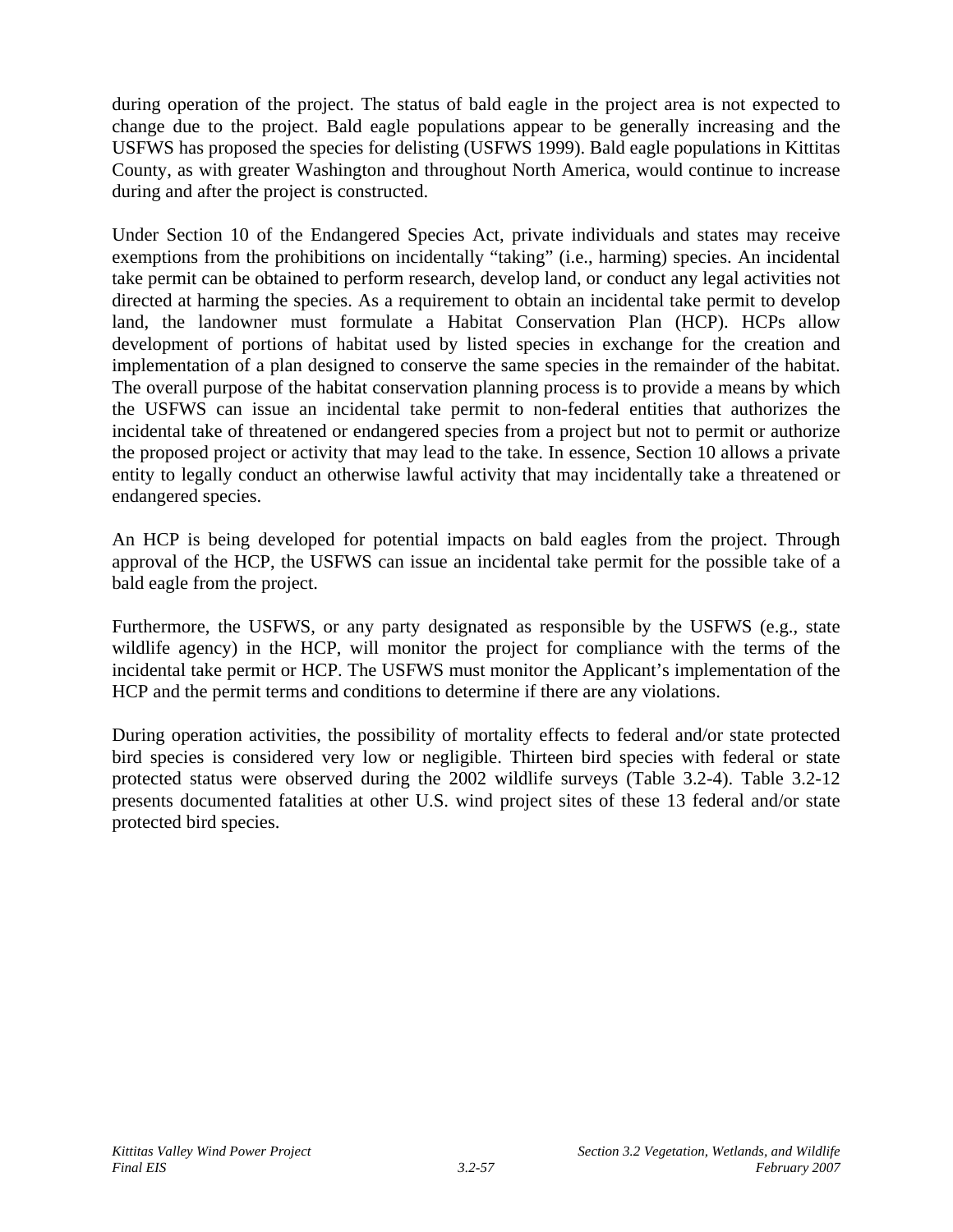**Table 3.2-12: Summary of Fatalities at Operating Wind Power Projects in the United States of Federal and State Protected Bird Species Observed during 2002 Project Area Wildlife Surveys** 

| <b>Common Name</b> | <b>2002 Survey Results</b>                                                              |  |  |  |  |
|--------------------|-----------------------------------------------------------------------------------------|--|--|--|--|
| Bald eagle         | No bald eagle fatalities documented at any U.S. wind project                            |  |  |  |  |
| Loggerhead shrike  | One fatality each observed at Altamont Pass and Tehachapi Pass (California)             |  |  |  |  |
| Northern goshawk   | No fatalities documented at any U.S. wind project                                       |  |  |  |  |
| Golden eagle       | One golden eagle was killed during two years of monitoring at the Foote Creek Rim Phase |  |  |  |  |
|                    | I and II facility                                                                       |  |  |  |  |
| Lewis' woodpecker  | Observed as a fatality at Vansycle in 1999                                              |  |  |  |  |
| Long-billed curlew | No fatalities documented at any U.S. wind projects                                      |  |  |  |  |
| Merlin             | No fatalities have been reported at U.S. wind projects                                  |  |  |  |  |
| Gyrfalcon          | No fatalities documented at U.S. wind projects                                          |  |  |  |  |
| Osprey             | No fatalities documented at U.S. wind projects                                          |  |  |  |  |
| Prairie falcon     | One fatality documented at Foote Creek Rim (Wyoming), two at Altamont Pass              |  |  |  |  |
|                    | (California), one at Montezuma Hills, and one at Tehachapi Pass (California)            |  |  |  |  |
| Sage thrasher      | No fatalities documented at any U.S. wind project                                       |  |  |  |  |
| Turkey vulture     | A few fatalities observed at U.S. wind projects, but apparently not very susceptible to |  |  |  |  |
|                    | collision due to foraging and scavenging behavior                                       |  |  |  |  |
| Vaux's swift       | No fatalities documented at any U.S. wind project                                       |  |  |  |  |

Source: Sagebrush Power Partners LLC 2003a, Exhibit 11.

Mammals. Operation of the project is not expected to impact grizzly bear, gray wolf, wolverine, fisher, western gray squirrel, Townsend's big-eared bat, long-legged myotis, and long-eared myotis.

Some individuals of white-tailed and black-tailed jackrabbits and Merriam's shrew could be killed by vehicles on roads. Limits on vehicle speeds within the project area would minimize the potential for road kills. Overall, impacts associated with operation of the project to these species should be minimal due to the limited nature of traffic expected within the project area.

Suitable foraging habitat for three bat species, fringed myotis, small-footed myotis, and Yuma myotis, is present within the project area. Roosting habitat for these bat species, such as caves, cliffs, and crevices, is not located within the project area. Only general descriptions of potential distributions are available for these three species. Very little is known concerning the ecology of these three species, making it difficult to accurately predict potential impacts on these species. Impacts on bats are discussed in greater detail in the Wildlife and Habitat section above. Documented fatalities of these species at wind projects within the United States were not identified during the analysis for the project.

Amphibians and Reptiles. As described above in the Construction Impacts discussion, suitable habitat for amphibians is very limited in the project area due to the lack of wetland habitat and streams with perennial flows. Operation of the project is not expected to have significant impacts on protected amphibian species.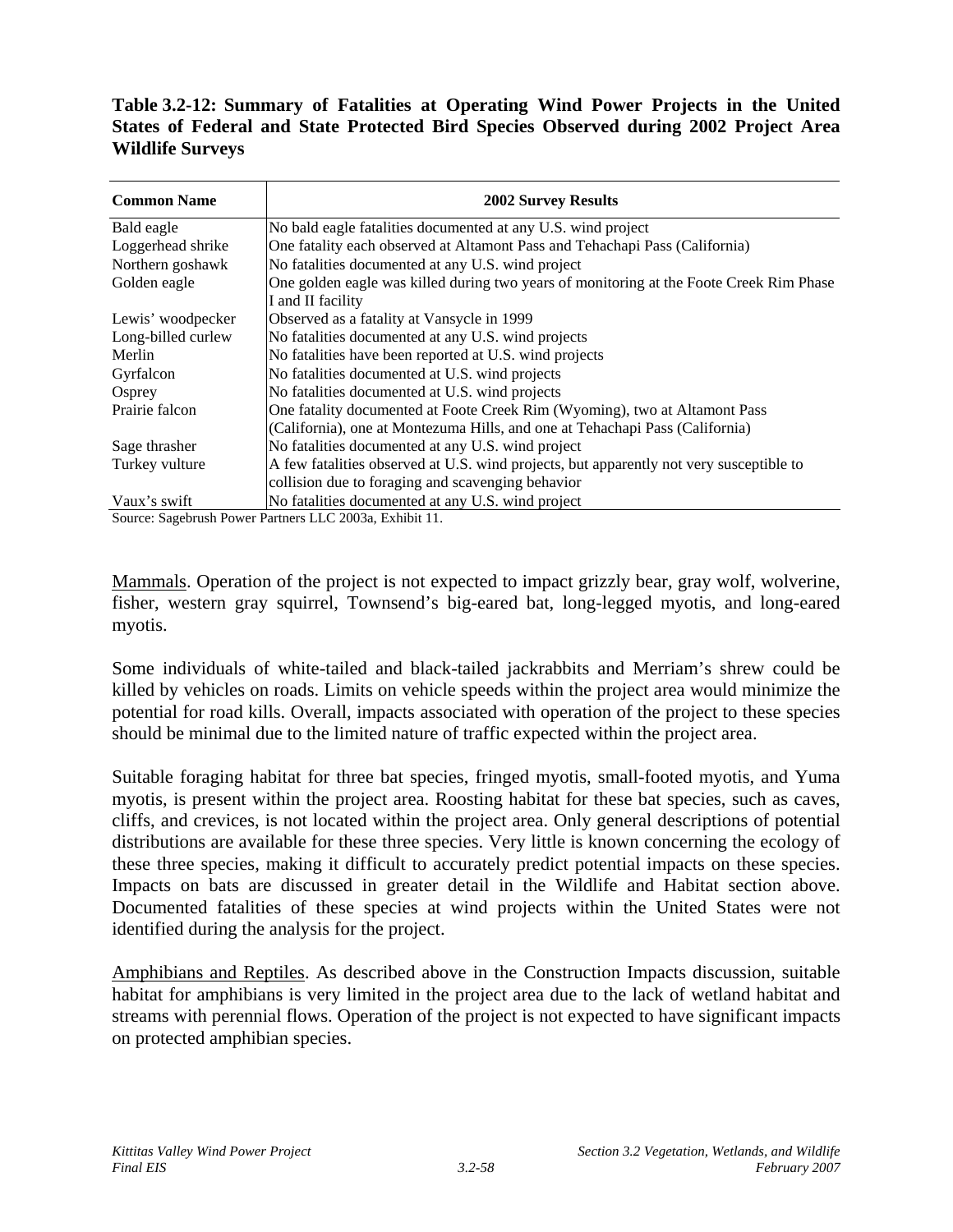Operations and maintenance activities may occasionally result in a road-killed striped whipsnake or sharptail snake. This is expected to be a rare occurrence due to the limited nature of traffic expected within the project area.

Fish. As described above in the Construction Impacts discussion, potential fish habitat for fish species with federal or state-protected status is not located within the project area. Project operations are not expected to have impacts on fish species.

#### Decommissioning Impacts

# *Vegetation*

Impacts on vegetation from decommissioning the project would be similar to but should be lower than impacts identified for construction, assuming that all access roads remained in place. Decommissioning vehicles would travel on established roadways, which would not impact vegetation, except for the possible introduction and/or spread of noxious weeds. Vegetation around project facilities (i.e., turbine, meteorological, and transmission towers) to be removed would likely be affected to the same extent as described for construction.

Foundations would be removed to a depth of 3 feet below grade and unsalvageable material would be disposed of at authorized sites. The soil surface would be restored as close as reasonably possible to its original condition. If the overhead power lines could not be used by the utility, all structures, conductors, and cables would be removed. The Applicant proposes to leave the underground electrical collection system in place subject to landowner approval. At the time of decommissioning, the Applicant would consult with the applicable landowner(s) to determine the appropriate disposition of the O&M facility (Taylor, pers. comm., 2003). Reclamation procedures would be based on site-specific requirements and techniques commonly used at the time the area would be reclaimed and would include regrading, adding topsoil, and revegetating all disturbed areas with native plant species.

# *Wetlands*

Potential impacts on wetlands resulting from decommissioning of the proposed project are unlikely.

# *Wildlife and Habitat, Fisheries, and Threatened and Endangered Species*

Impacts on wildlife and habitat, fisheries, and threatened and endangered species from decommissioning the proposed project would be lower than those for construction, assuming that all access roads remain in place. Dismantling the project would eliminate avian mortality caused by the presence of wind turbines. Wildlife habitat would have the potential to return to preproject conditions over time; therefore, impacts from decommissioning would be low. Vehicles would travel on established roadways, which would not impact habitat for federal or state protected species. Mitigation for impacts on wildlife would follow procedures in use at the time of decommissioning.

# **Offsite Alternatives**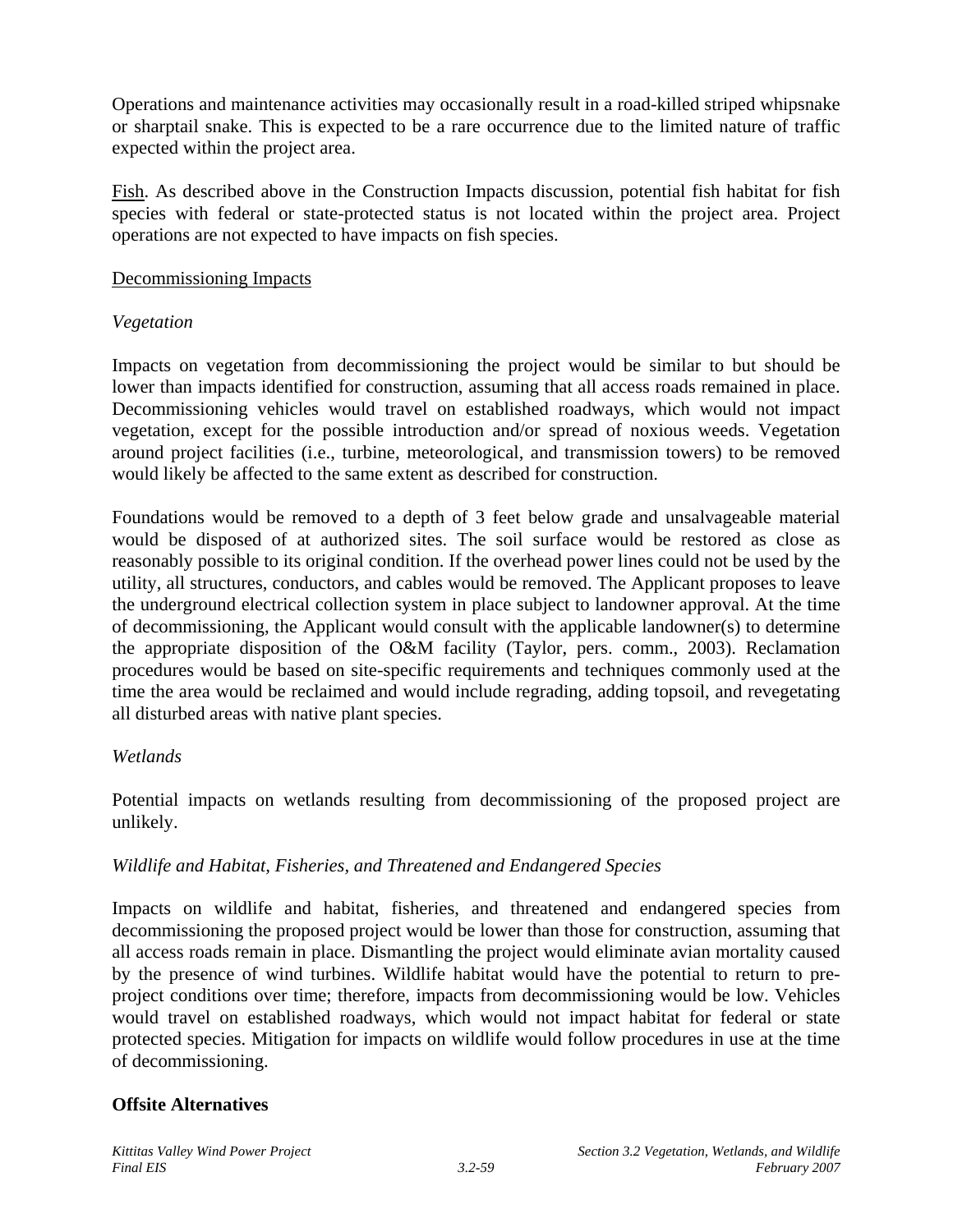#### Alternative 1: Swauk Valley Ranch

#### *Vegetation and Wetlands*

Estimated construction impacts would be similar to but less than those described for the KVWPP site. Approximately 97 acres would be temporarily disturbed for up to one year. Habitats that would be most affected by the project include grassland, shrub-steppe, and low sagebrush communities. Sensitive lithosol habitat would be potentially affected in areas where shrub-steppe is disturbed.

It is not known if there would be impacts on wetlands from construction. The project could potentially affect 17 acres of a thyme buckwheat/Sandberg's bluegrass plant community adjacent to the south site boundary. As currently proposed, five wind turbines would be located within the designated sensitive area.

Impacts from operations and maintenance activities would be similar to those described for the proposed action. No impacts on wetlands are anticipated during project operations if proper management practices are implemented.

#### *Wildlife*

Site-specific information for the Swauk Valley Ranch site is not available, but because of its smaller scale, this alternative would likely have less construction and operational impacts on wildlife habitat than the proposed action, Wild Horse, or Desert Claim alternatives.

Wind plant construction could possibly affect birds through loss of habitat, human presence, noise, and potential fatalities from construction equipment. Disturbance effects would likely occur only if the construction activity took place near an active nest or a foraging area. If this were the case, breeding might be affected and foraging opportunities altered during construction. Potential avian mortality during operation has not been calculated for this alternative and would depend on the number of turbines built and the use of the area by avian species. Mortality of individuals associated with vehicular traffic may also occur.

#### *Fisheries*

The Swauk Valley Ranch alternative could have adverse effects on important fish habitat and on endangered, threatened, sensitive and priority species in the Yakima River and Taneum Creek. Construction-related impacts, primarily delivery of sediment to streams, would most likely occur even though required shoreline setbacks would avoid construction disturbance close to the streams.

#### Alternative 2: Springwood Ranch

#### *Vegetation and Wetlands*

Impacts on vegetation communities at the Springwood Ranch site would be similar to but less than those described for the proposed action and the other alternatives. It is estimated that 30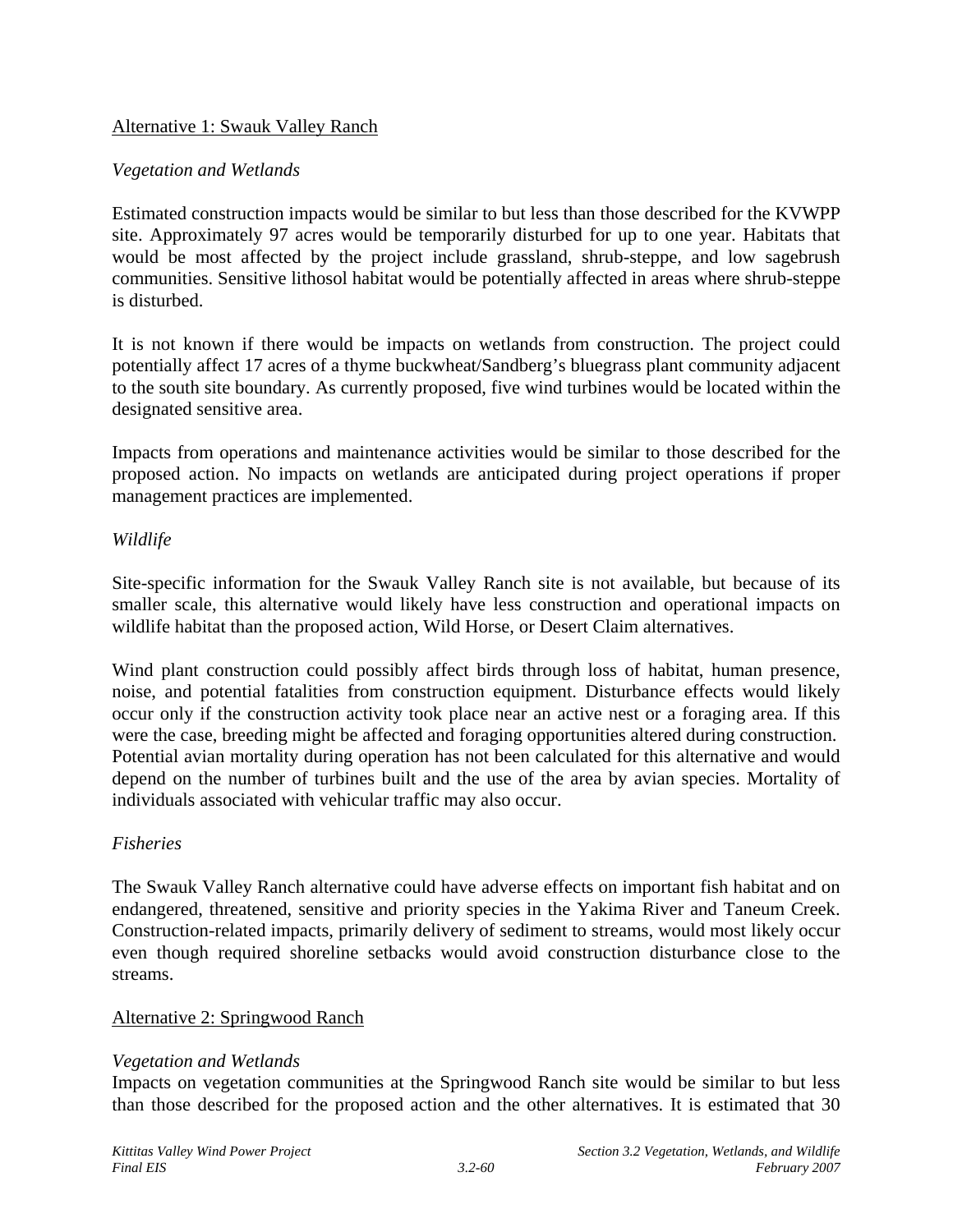acres of existing vegetation would be permanently displaced to accommodate wind energy facilities, with an additional 110 acres temporarily disturbed for construction. Grasslands (generally used for grazing now) and shrublands would be the vegetation communities most affected by the project. Portions of woodland in the northwest corner of the site could possibly be affected by clearing for construction of project facilities. No other plant communities would be temporarily or permanently disturbed.

Construction of access roads and cable routes through or near wetland areas would be the two main activities affecting wetlands. Five wetlands lie in the northern and western portions of the site and would be subject to temporary disturbance by construction activity or displacement by permanent project facilities. The total area of potential wetland impacts has not been determined.

Based on current available information, no impact on federal or state threatened, endangered, or sensitive plant species would be expected to occur as a result of the project.

Impacts from operation and maintenance activities would be similar to those described for the proposed action.

# *Wildlife*

Wind plant construction could possibly affect birds through loss of habitat, human presence, noise, and potential fatalities from construction equipment. Disturbance effects would likely occur only if the construction activity took place near an active nest or a foraging area. If this were the case, breeding might be affected and foraging opportunities altered during construction.

Under this alternative, there would be approximately 110 acres of temporary impact on vegetation and 28 to 30 acres of permanent impact on vegetation; therefore, this alternative would have less impact on wildlife habitat than the proposed action, Wild Horse, and Desert Claim alternatives.

Potential avian mortality has not been calculated for this alternative and would depend on the number of turbines built and the use of the area by avian species. Given the location of this site lower in the valley and closer to sources of water, fatality rates may not be comparable to the proposed action, Wild Horse, and Desert Claim alternatives; however, baseline studies would be needed to determine this.

Given the assumed higher incidence of bald eagle use of this site due to proximity to the Yakima River and known winter use sites, the potential for bald eagle mortality under this alternative could be greater than described for the other alternatives.

Operation and maintenance activities could lead to avoidance of the area by mule deer. It is possible, however, that they would become habituated to the turbines and continue to use the area. Development would have little direct impact on elk because elk rarely use the site. The riparian areas along the Yakima River and Taneum Creek would be protected by existing regulations. Deer impacts would likely include disturbance and displacement impacts from construction activity. Mortality of individuals associated with vehicular traffic may also occur.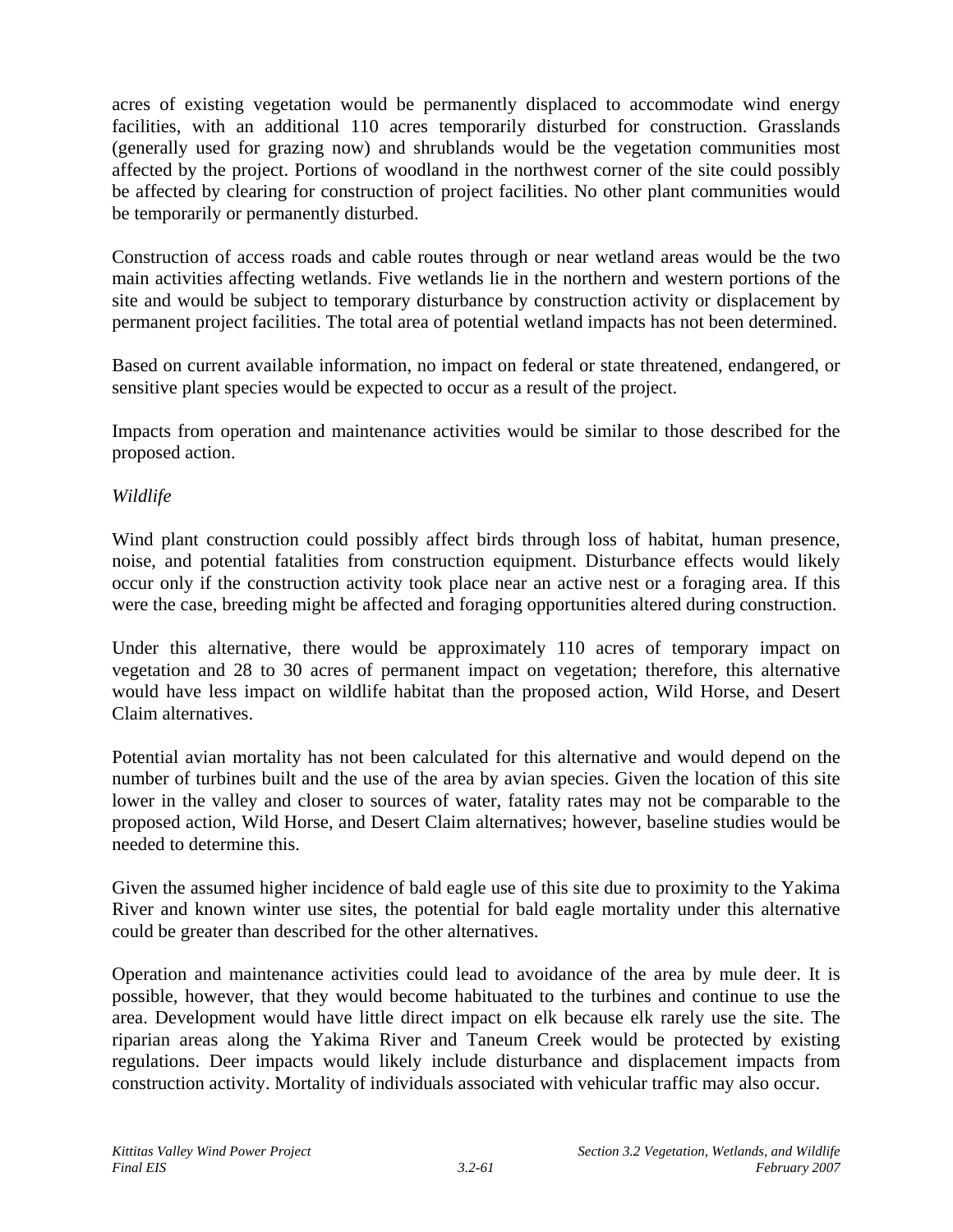# *Fisheries*

The Springwood Ranch alternative has a higher potential to affect fish than the proposed action, Wild Horse, and Desert Claim alternatives. This alternative also could have adverse effects on important fish habitat and on endangered, threatened, sensitive, and priority species in both the Yakima River and Taneum Creek. Construction-related impacts, primarily delivery of sediment to streams, would most likely occur even though required shoreline setbacks would avoid construction disturbance close to the streams. Some of the turbine locations near the top of steep slopes above the Yakima River or Taneum Creek have been identified as high erosion and/or landslide hazard areas, posing a risk of sedimentation. These physical conditions represent localized concerns for potential impacts on fish and fish habitat from construction disturbance.

#### **No Action Alternative**

Under the No Action Alternative, the project would not be constructed or operated. However, development of a different nature could occur under Kittitas County's existing Comprehensive Plan and zoning regulations for the project area. Depending on the location, type, and magnitude of future development at the project site, impacts on vegetation, wetlands, or to threatened or endangered plant and animal species could be similar to or even greater than the proposed action. However, potential impacts on birds would be expected to be less under the No Action Alternative assuming that no tower-like structures would be constructed. Bird habitat may, however, continue to be impacted.

Other power generation facilities could be constructed and operated in the region to meet the long-term need for power. Constructing a baseload gas-fired turbine generator, developing and extracting natural gas, and constructing natural gas pipelines to provide fuel to the generating facility could create impacts on vegetation, wetlands, wildlife, and threatened and endangered species. The significance of such impacts would depend on the site-specific location and design of the facility.

# **3.2.4 MITIGATION MEASURES**

# **Proposed Action**

# Mitigation Measures Proposed by the Applicant

#### *Thorough Study and Analysis to Avoid Impacts*

The Applicant has commissioned extensive studies by qualified biologists of plants and animals at the project site to avoid impacts on sensitive populations. These studies include: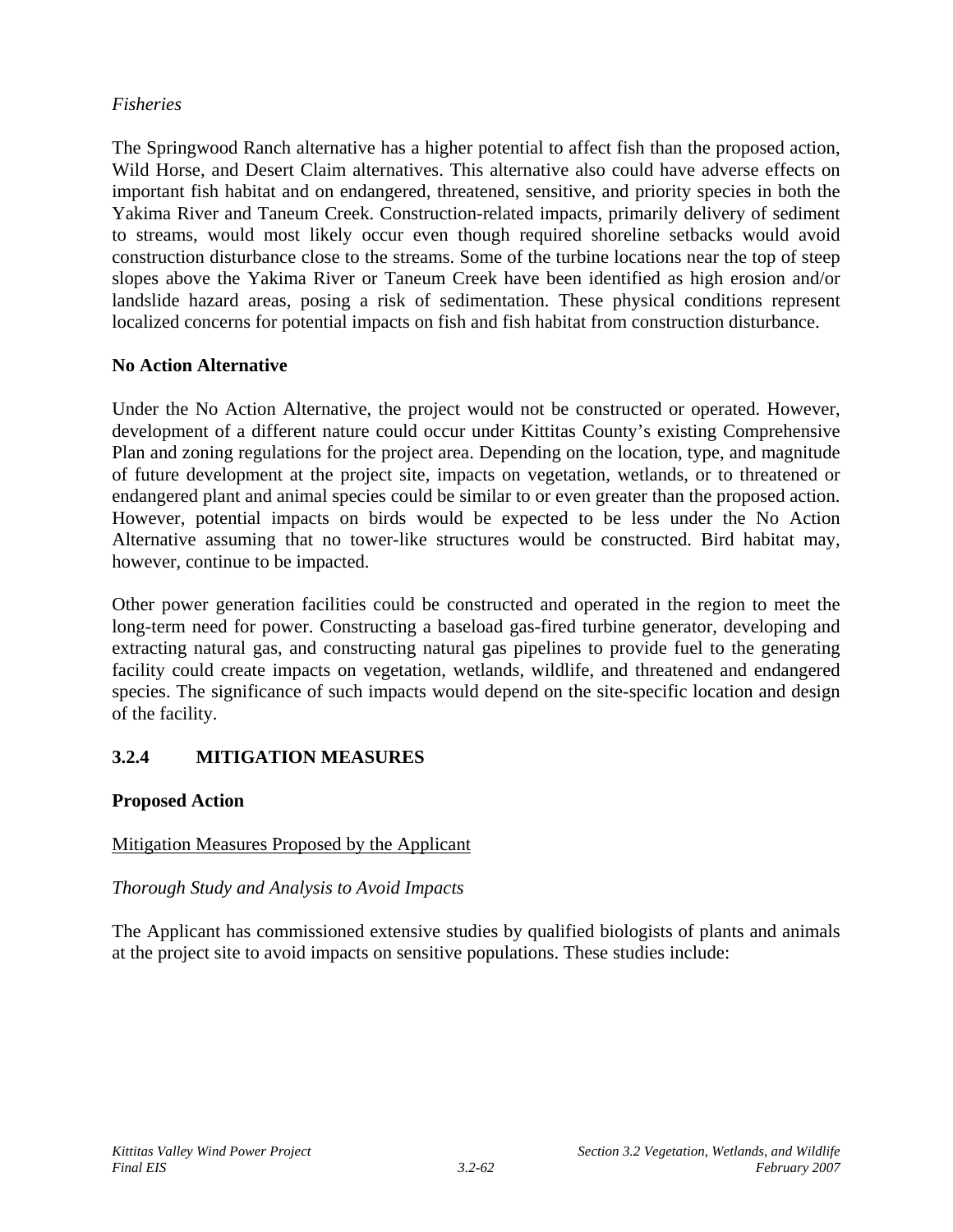- Rare plant surveys;
- Habitat mapping;
- Avian use point count surveys;
- Aerial raptor nest surveys;
- Wintering bald eagle surveys;
- Non-avian wildlife surveys;
- Biological assessment for threatened and endangered species; and
- Stream and wetland surveys.

The results and recommendations of these studies have been incorporated into the proposed design, construction, operation, and mitigation for the project.

# *Project Design Features to Avoid and/or Minimize Impacts*

The proposed design of the project incorporates numerous features to avoid and/or minimize impacts on plants and wildlife. These features are based on site surveys, experience at other wind power projects, and recommendations from consultants performing studies at the site. Features of the project that are designed to avoid or minimize impacts on plants and animals include:

- Avoiding when possible, construction in sensitive areas such as riparian zones, wetlands, forests, etc;
- Minimizing new road construction by improving and using existing roads and trails instead of constructing new roads;
- Choosing underground (vs. overhead) electrical lines wherever feasible to minimize perching locations and electrocution hazards to birds;
- Choosing turbines with low rotations per minute and using tubular towers to minimize risk of bird collision with turbine blades and towers;
- Using free-standing permanent meteorological towers to minimize potential for avian collisions with guy wires.
- Equipping all overhead power lines with raptor perch guards to minimize risks to raptors;
- Spacing all overhead power line conductors to minimize potential for raptor electrocution.

# *Construction Techniques and BMPs to Minimize Impacts*

Constructing the project has the potential to impact both habitat and wildlife in a variety of ways. The Applicant proposes using construction techniques and BMPs to minimize these potential impacts. These include the following:

- Using BMPs to minimize construction-related surface water runoff and soil erosion;
- Using certified "weed free" straw bales during construction to avoid introduction of noxious or invasive weeds;
- Flagging sensitive habitat areas (e.g., raptor nests, wetlands, etc.) near proposed areas of construction activity and designation of such areas as "off limits" to all construction personnel;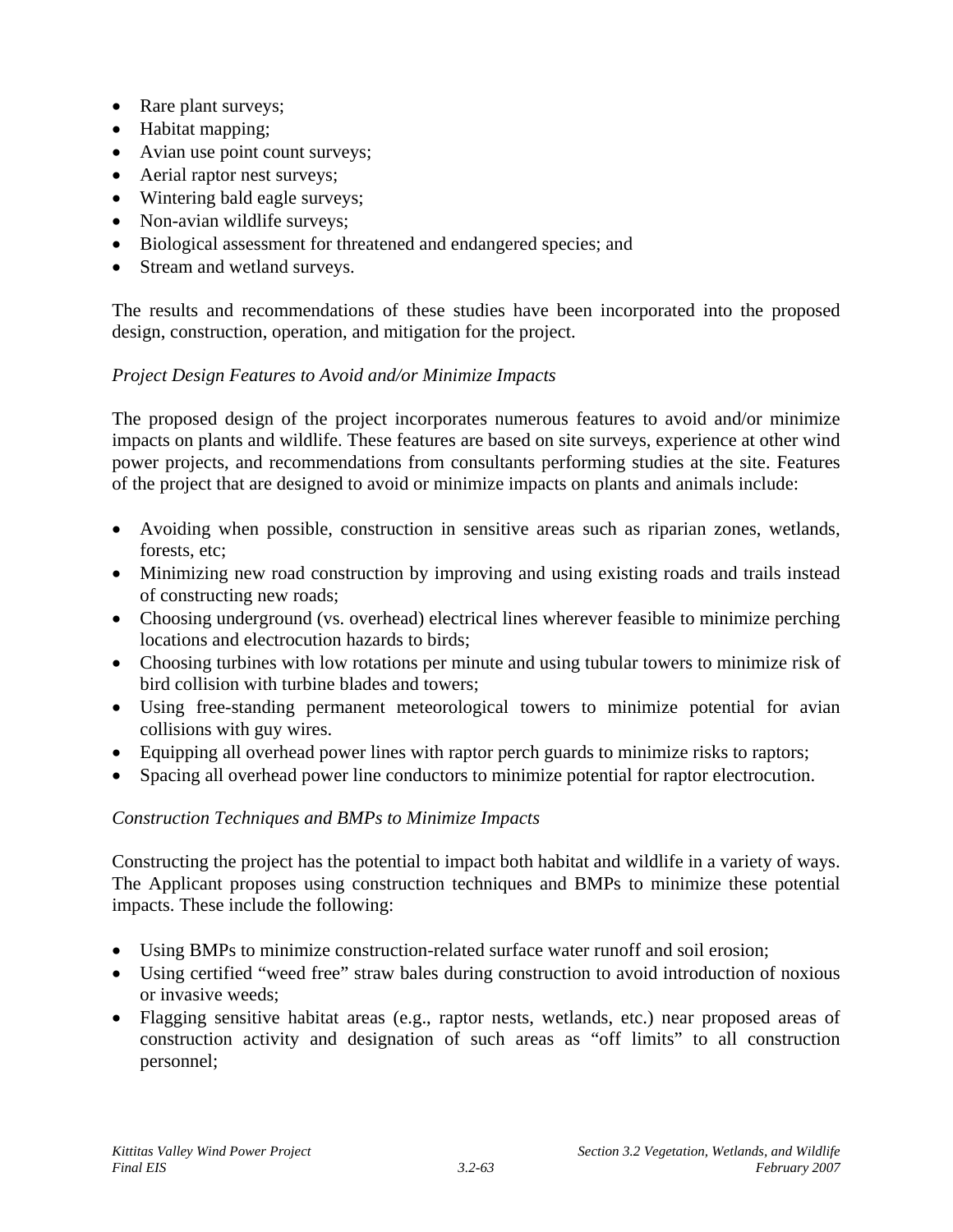- Developing and implementing a fire control plan, in coordination with local fire districts, to minimize risk of accidental fire during construction and respond effectively to any fire that does occur;
- Establishing and enforcing reasonable driving speed limits during construction to minimize potential for road kills;
- Properly storing and managing all wastes generated during construction;
- Requiring construction personnel to avoid driving over or otherwise disturbing areas outside the designated construction areas;
- Monitoring raptor nests on site for activity prior to construction and modifying construction timing and activities to avoid impacts on nesting raptors;
- Designating an environmental monitor during construction to monitor construction activities and ensure compliance with mitigation measures;
- Implementing a trenching protocol during the installation of underground electrical facilities to allow for conservation of surface soils.

# *Post-Construction Restoration of Temporarily Disturbed Areas*

The following measures would be taken to restore temporarily disturbed areas after construction:

- All temporarily disturbed areas would be reseeded with an appropriate mix of native plant species as soon as possible after construction is completed to accelerate the revegetation of these areas and to prevent the spread of noxious weeds;
- Temporary erosion control measures would be implemented, as appropriate, both during and after construction (see Section 3.1.3);
- The Applicant would consult with WDFW regarding the appropriate seed mixes for the project area.

# *Noxious Weed Control*

Because noxious weeds can have numerous detrimental effects on rare plant populations, measures would be implemented to control the introduction and spread of undesirable plants during and after construction. Noxious weed control measures include:

- Cleaning construction vehicles prior to bringing them into the project area from outside areas;
- Quickly revegetating habitats temporarily disturbed during construction with native species;
- Actively controlling noxious weeds that have established themselves as a result of the project, in consultation with the Kittitas County Weed Control Board;
- Developing a noxious weed control plan prior to construction, and implementing the plan over the life of the project as mitigation.

# *Dust Control*

The Applicant has proposed to implement a comprehensive dust control program. See Section 3.11, Air Quality, for a detailed description of mitigation measures to minimize fugitive dust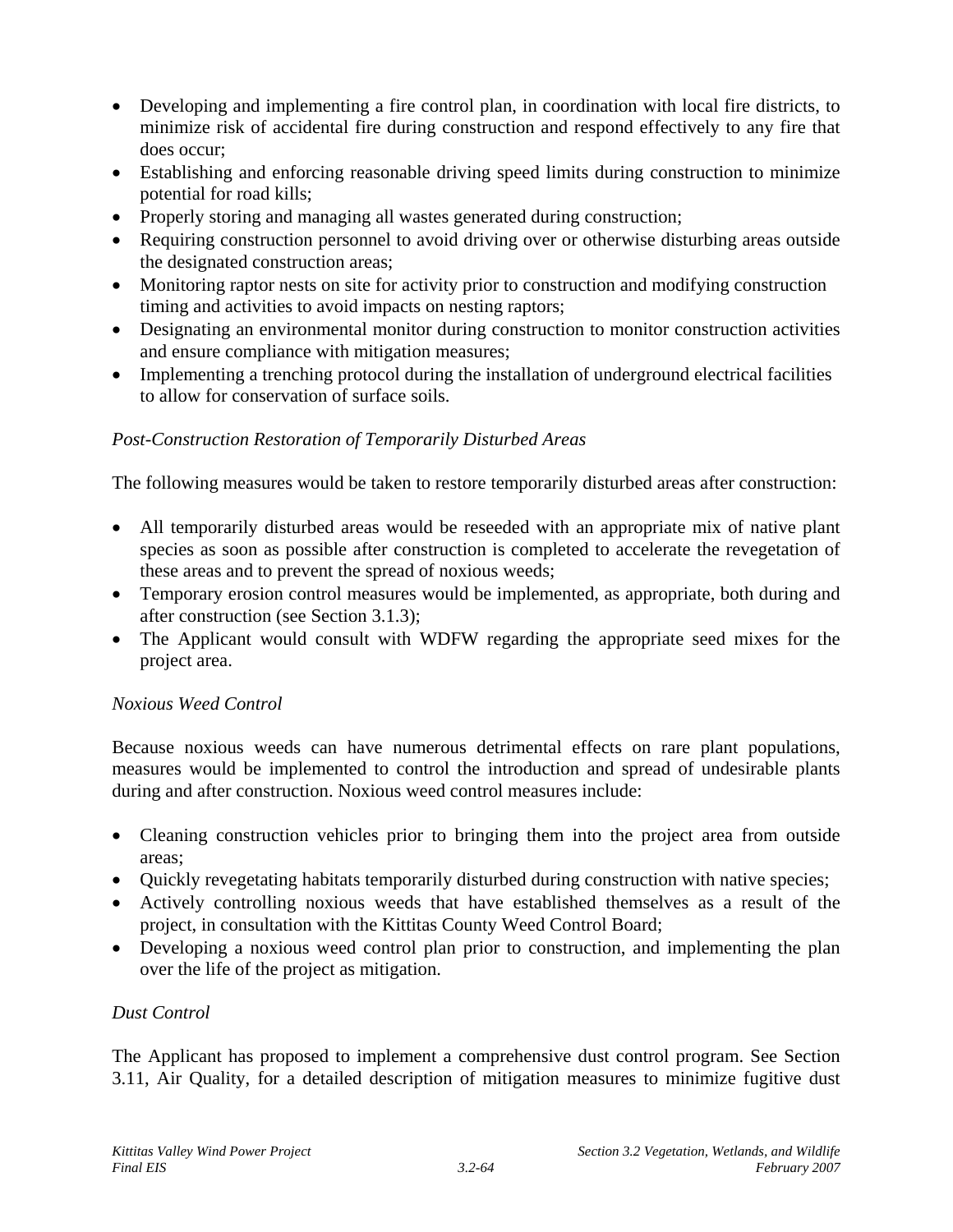emissions from construction-related traffic and additional wind-blown dust as a result of ground disturbance. *Fire Protection* 

Prior to construction, a comprehensive fire control plan would be developed, and implemented project-wide over the life of the project. The fire control plan would take into account the dry nature of the region, and address risks on a seasonal basis. See Section 3.4, Health and Safety, for a detailed description of mitigation measures to minimize or prevent the risk of fire and explosion at the project site during both project construction and operations.

#### *Monitoring and Adaptive Management*

The Applicant proposes to convene a TAC to evaluate the mitigation and monitoring program and determine the need for further studies or mitigation measures. The TAC would be composed of representatives from WDFW, USFWS, Kittitas County, local interest groups (e.g., Kittitas Audubon Society), project landowners, and the Applicant. The role of the TAC would be to coordinate appropriate mitigation measures, monitor impacts on wildlife and habitat, and address issues that arise regarding wildlife impacts during construction and operation of the wind power project. The post-construction monitoring plan would be developed in coordination with the TAC and approved by EFSEC prior to construction.

The TAC would evaluate the mitigation and monitoring program and determine the need for further studies and mitigation measures in accordance with WDFW's *Wind Power Guidelines*  (WDFW 2003d). In accordance with this document, the Applicant has proposed a minimum of one year of post-construction monitoring, which will be reviewed by the TAC. Following that period, the TAC would recommend to EFSEC whether additional monitoring is warranted.

# *Acquisition and Enhancement of Onsite Habitat*

The Applicant proposes to purchase and protect, for the life of the project, a large area of habitat in the project area. This privately owned parcel, approximately 550 acres in size, is between proposed turbine strings B and C (Sections 22 and 27, Township 19 North, Range 17 East, WM) and is adjacent to land owned by the Washington DNR. The Applicant proposes to purchase this parcel and implement measures to enhance its value as habitat. Based on an agreement by the Applicant and WDFW, the Applicant proposes to protect and restore replacement habitat for habitat temporarily and permanently disturbed by the project. Proposed mitigation ratios and replacement acres of habitat are identified in Table 3.2-13

Based on data provided, WDFW has determined that the proposed mitigation site would provide adequate mitigation for the impacts on wildlife habitat that are expected to result from the proposed project (WDFW 2003f).

Overall, the parcel is in fair to good condition. The Applicant has proposed to implement several enhancement measures to raise habitat quality further. Primary among these is management and control of cattle grazing within the entire parcel, and especially within the riparian zone. A grazing management plan could be developed that reduces or eliminates cattle pressure on the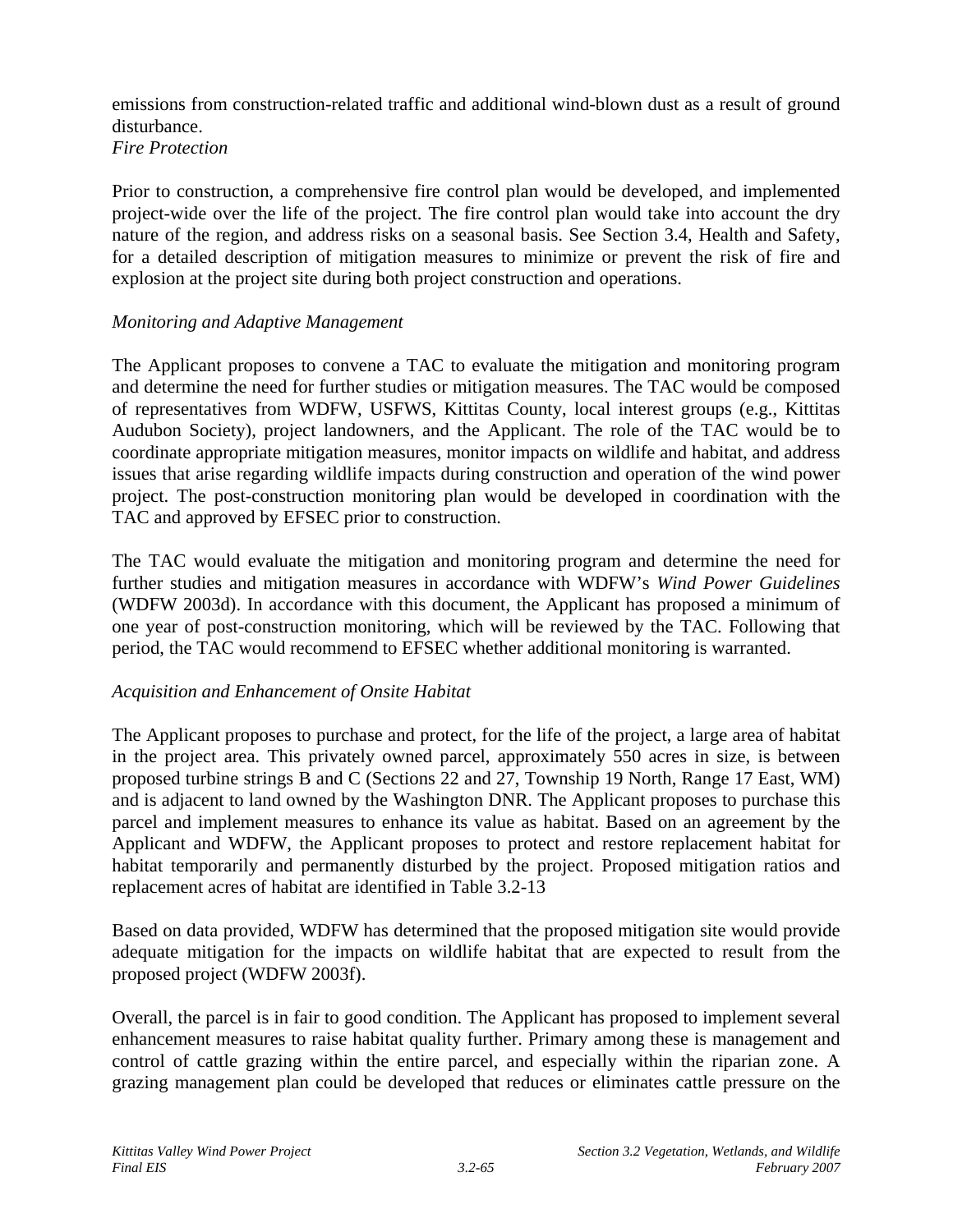most sensitive portions, and allows for re-establishment of native vegetation in specific problem areas.

Although high concentrations of noxious weeds were not found within the parcel, scattered patches and individuals (primarily diffuse knapweed [*Centaurea diffusa*]) are present throughout. An overall noxious weed control effort for the parcel, developed in coordination with the Kittitas County Noxious Weed Control Board, would likely be effective at reducing or eliminating noxious weeds from the site, increasing the habitat quality and effectiveness.

#### *Loss of Wetlands and Streams*

The impact to the 0.03 acre of wetlands would be mitigated by preservation and enhancement of 8.0 acres of riparian land in the mitigation parcel described above. Although this parcel has been determined to be in "fair" to "good" condition, there are several opportunities for enhancement that would be expected to raise habitat quality. Among these is management and control of cattle grazing within the parcel, especially within the riparian zone. A grazing management plan would be developed that eliminates cattle pressure on the most sensitive portions and allows for reestablishment of native vegetation in specific problem areas (O'Neill, Prefiled Testimony, Exhibit 27).

In August 2003, the Applicant submitted a Joint Aquatic Resources Permit Application (JARPA) to the U.S. Army Corps of Engineers, EFSEC, and other applicable resource agencies to mitigate for the project's expected minor loss of jurisdictional wetlands and waters of the United States. An updated JARPA for the KVWPP was submitted to the Corps and EFSEC in February 2004.

The Corps issues Nationwide Permits that authorize minimal project impacts on wetlands and waters. NWP 12 addresses Utility Line Activities and specifically addresses utility lines and access roads. NWP 14 addresses Linear Transportation Projects and crossings of waters of the state by roadways. Both permits provide acreage limits of not greater than one-half-acre (21,779 square feet).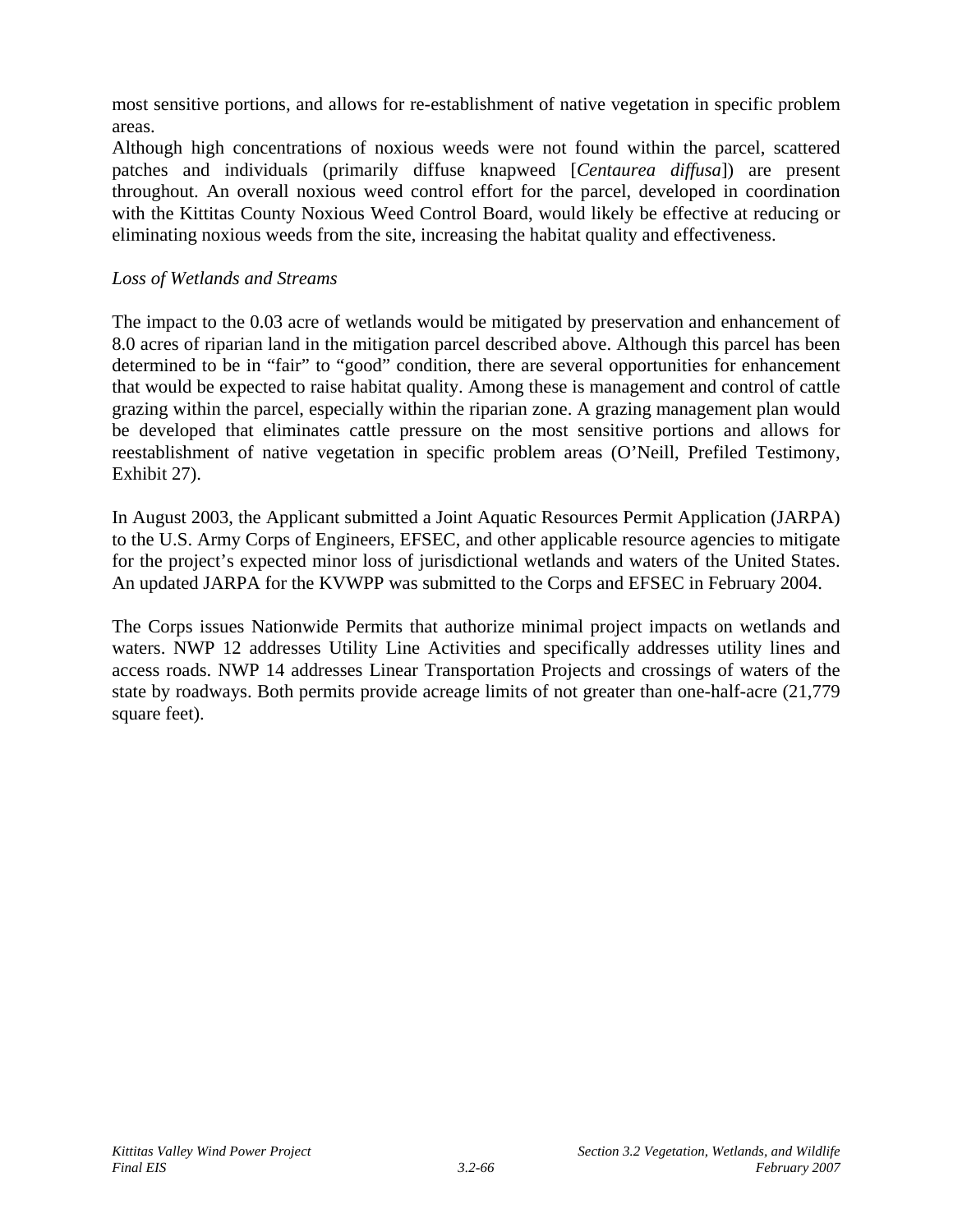| Vegetation Type       | Permanently<br>Disturbed<br>Area $^{1,2}$ | Permanent<br>Mitigation<br>Ratio | Permanent<br>Mitigation<br>Area <sup>1</sup> | Temporarily<br>Disturbed<br>Area $2$ | Temporary<br>Mitigation<br>Ratio | Temporary<br>Mitigation<br>Area | Total<br>Mitigation<br>Area Needed | Total<br>Mitigation<br>Area<br>Provided |
|-----------------------|-------------------------------------------|----------------------------------|----------------------------------------------|--------------------------------------|----------------------------------|---------------------------------|------------------------------------|-----------------------------------------|
| Dense Conifers        | < 0.1                                     | 2:1                              | 0.0                                          | 0.1                                  | 0.5:1                            | 0.1                             | 0.1                                | 0.0                                     |
| Deciduous Shrub       | < 0.1                                     | 2:1                              | 0.1                                          | 0.0                                  | 0.5:1                            | 0.0                             | 0.1                                | 2.8                                     |
| Thicket               |                                           |                                  |                                              |                                      |                                  |                                 |                                    |                                         |
| Dense Shrub-Steppe    | 2.8                                       | 1:1                              | 2.8                                          | 4.1                                  | 0.5:1                            | 2.0                             | 4.8                                | 0.0                                     |
| Moderate Shrub-Steppe | 26.2                                      | 2:1                              | 52.4                                         | 38.9                                 | 0.5:1                            | 19.6                            | 72.0                               | 274.9                                   |
| Sparse Shrub-Steppe   | 18.4                                      | 2:1                              | 36.8                                         | 36.7                                 | 0.5:1                            | 18.4                            | 55.2                               | 73.1                                    |
| Low Sagebrush         | 11.4                                      | 2:1                              | 22.8                                         | 19.3                                 | 0.5:1                            | 9.7                             | 32.5                               | 0.0                                     |
| Grassland             | 46.7                                      | 1:1                              | 46.7                                         | 108.3                                | 0.1:1                            | 10.8                            | 57.5                               | 185.1                                   |
| Riparian Tree         | < 0.1                                     | 2:1                              | 0.0                                          | 0.3                                  | 0.5:1                            | 0.2                             | 0.2                                | 8.0                                     |
| Riparian              | 0.0                                       | 2:1                              | 0.0                                          | 0.0                                  | 0.5:1                            | 0.0                             | 0.0                                | 0.0                                     |
| Developed             | 1.7                                       | 0:1                              | 0.0                                          | 3.6                                  | 0.0:1                            | 0.0                             | 0.0                                | 0.0                                     |
| Totals                | 108                                       |                                  | 178.2                                        | 211.2                                |                                  | 60.7                            | 238.9                              | 543.9                                   |

#### **Table 3.2-13: Proposed Mitigation Ratios and Replacement Acres of Habitat (Acres)**

1 Permanent disturbance to low sagebrush habitat assumes disturbance of both the proposed Bonneville and PSE substation sites (3 acres each); therefore, total acreage numbers have been adjusted accordingly.

2 The lithosol subtype is a subcategory of the grassland, low sagebrush, and shrub-steppe cover types. The three cover types in the table do not separate the lithosol subcategory. See Tables 3.2-6 and 3.2-7 for a break down of temporary and permanent disturbance to lithosols, respectively.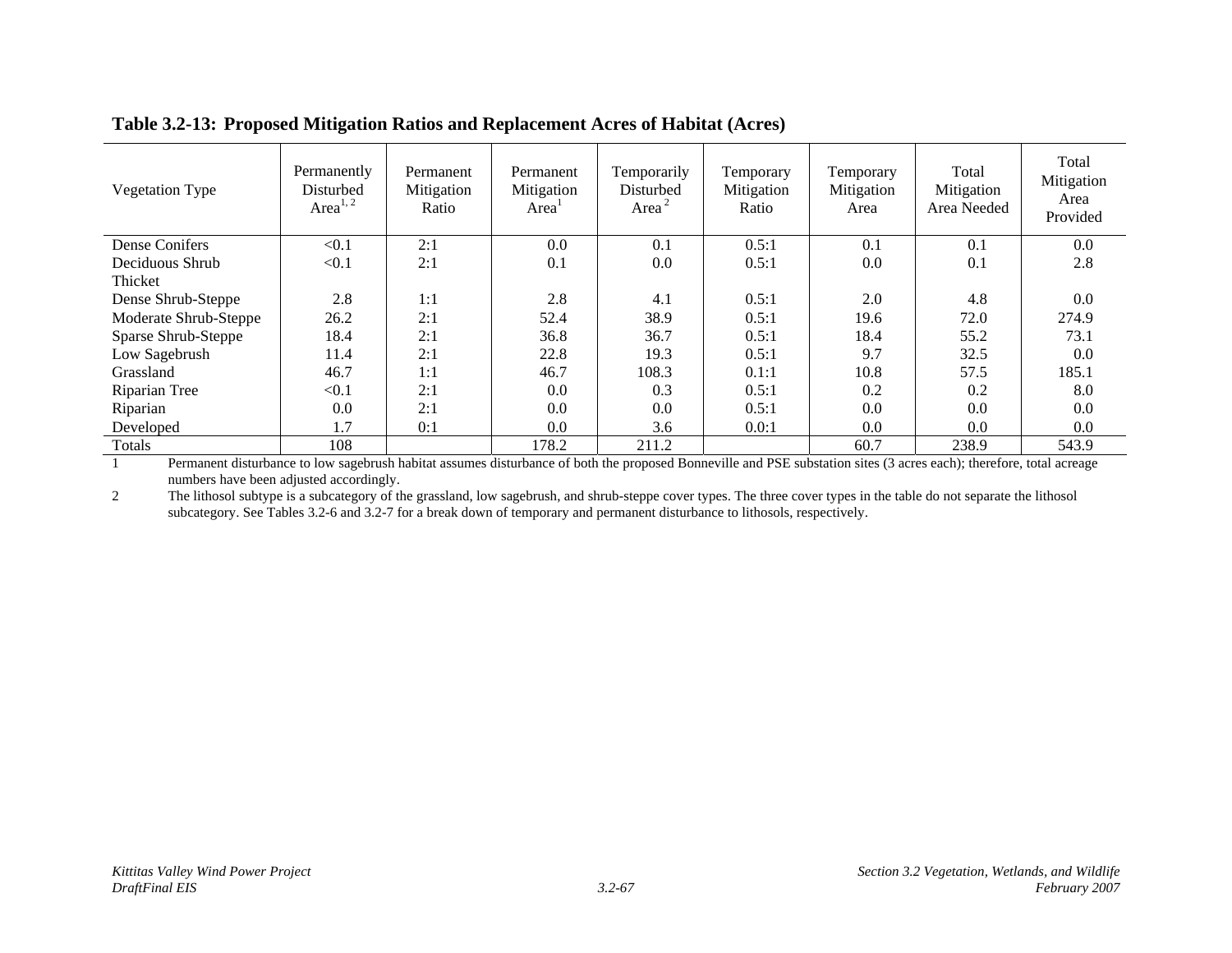In the spring of 2004, the Corps determined that the activities described in the February 2004 JARPA are eligible for coverage under NWP 12 (Utility Line Activities) (Corps 2004). NWP 12 (if applied) would authorize the KVWPP to place dredged or fill material into waters of the U.S. to construct utility line and road crossings. For the NWP authorization to be valid, EFSEC must either issue or waive Section 401 water quality certification. The Corps issued a revised authorization in April 2006 (Corps 2006). Ecology recommended that an individual water quality certification is not required for the proposed project but that the Applicant must adhere to the applicable federal requirements mandated by NWP 12 (Kraege, pers. comm., 2004).

After reviewing the updated JARPA, WDFW prepared an HPA for the proposed project on June 28, 2004 (Renfrow, pers. comm., 2004). WDFW recommended to EFSEC that the provisions of the HPA be incorporated into the Site Certification Agreement. The HPA specifies that proposed construction of road and utility crossings at intermittent streams in the project area may be conducted provided that:

- Work is only undertaken during the period of June-July 1 to November 15; and
- Work is done only during a period when there is no surface flow in the watercourses or flow is so minimal that sediment cannot be transported downstream from the immediate work area of each crossing.

The HPA also requires that temporary erosion control measures be implemented as necessary to prevent the discharge of earth and fine sediments to the stream channel at each work site.

# Additional Recommended Mitigation Measures

# *Post-Construction Restoration of Temporarily Disturbed Areas*

Existing project design minimizes both permanent and temporary impacts from facilities construction. The Applicant proposes to reseed temporarily disturbed areas with an appropriate mix of native plant species as soon as possible after construction is completed (see Mitigation Measures Proposed by the Applicant, above).

- WDFW recommends that reseeding occur at the next suitable planting window after construction is completed and that a broadcast application (4 to 6 pounds per acre) of a lithosol origin biotype such as native Sandberg's bluegrass should be applied to restored areas (WDFW 2003e);
- The specific type of appropriate seed mixes to be used during site restoration, including within the sweep zone of each turbine, should be determined through consultation with WDFW and the TAC. Consideration should be given to a seed mix that minimizes prey species use (i.e., rodents, rabbits) in the vicinity of the turbines.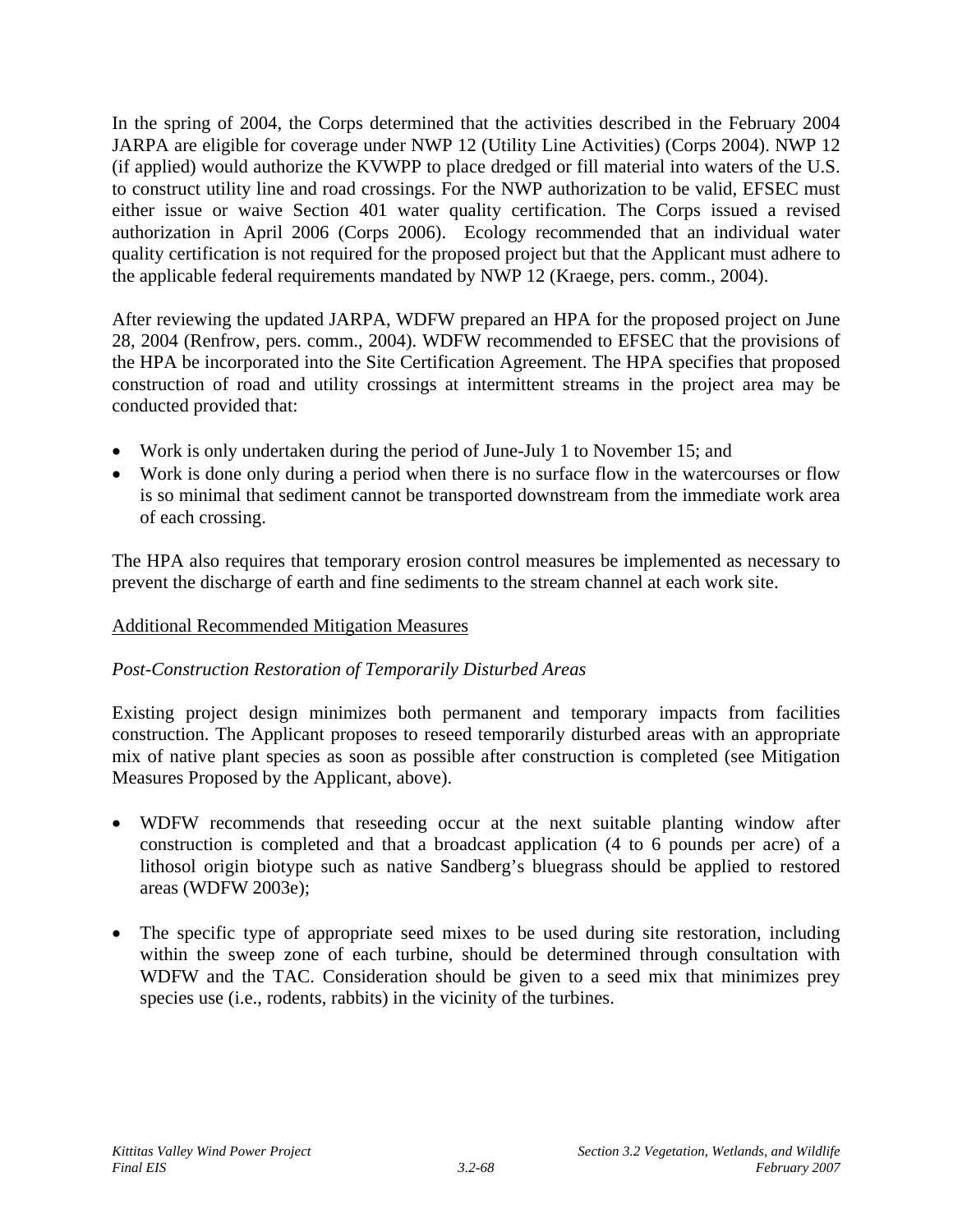# *Acquisition and Enhancement of Onsite Habitat*

WDFW has encouraged the Applicant to avoid and minimize the impact on lithosols as much as possible (WDFW 2003b). As described above, lithosol habitat is difficult to restore. In addition to the direct avoidance measures identified above, WDFW has noted support in their comments on the Draft EIS for the following measure to minimize impacts on this unique and sensitive habitat (WDFW 2003e):

• Implement measures to protect and restore existing lithosol habitat along ridgetops in the mitigation parcel. If the appropriate amount of lithosol habitat is not available at the mitigation parcel to mitigate for the loss of lithosols, the TAC should study and consider whether any additional lithosol habitat should be identified and acquired for preservation.

# *Lighting*

The FAA has jurisdictional authority over lighting requirements on towers and the project must comply with FAA rules. Nonetheless, the following mitigation measures to reduce lighting effects on avian species are recommended by WDFW (WDFW 2003e):

The use of lights on towers, in accordance with federal, state and local requirements, should be minimized whenever possible, because they may attract birds and bats to the vicinity of the turbines in certain conditions (WDFW 2003d). Further, the USFWS recommends that only white (preferable) or red strobe lights be used at night, and that these should be the minimum number, minimum intensity, and minimum number of flashes per minutes (longest duration between flashes) allowable by the FAA. The use of solid red or pulsating red warning lights at night should be avoided, wherever possible. Current research indicates that solid or pulsating (beacon) red lights attract night-migrating birds at a much higher rate than white strobe lights (USFWS 2003).

Under recently released guidelines the FAA requires that nighttime lighting be limited to the first and last turbine of every string, and to turbines located every 1000 to 1400 feet between the end of strings (see Section 3.9.3, Light and Glare).

# **Offsite Alternatives**

# Alternative 1: Swauk Valley Ranch

Similar to the proposed action, a detailed site-specific package of mitigation measures would be developed for the Swauk Valley Ranch alternative to minimize potential impacts related to vegetation, wildlife, and fisheries. Mitigation measures could include, but would not be limited to, design features to avoid habitat areas and minimize avian fatalities, construction BMPs, noxious and invasive weed control, nest avoidance during construction, habitat restoration, implementation of a monitoring plan, and provision of replacement habitat. In addition, the Swauk Valley Ranch alternative would be likely to employ micro-siting techniques for specific turbine placement to reduce wetland impacts by placing project facilities outside wetland buffers.